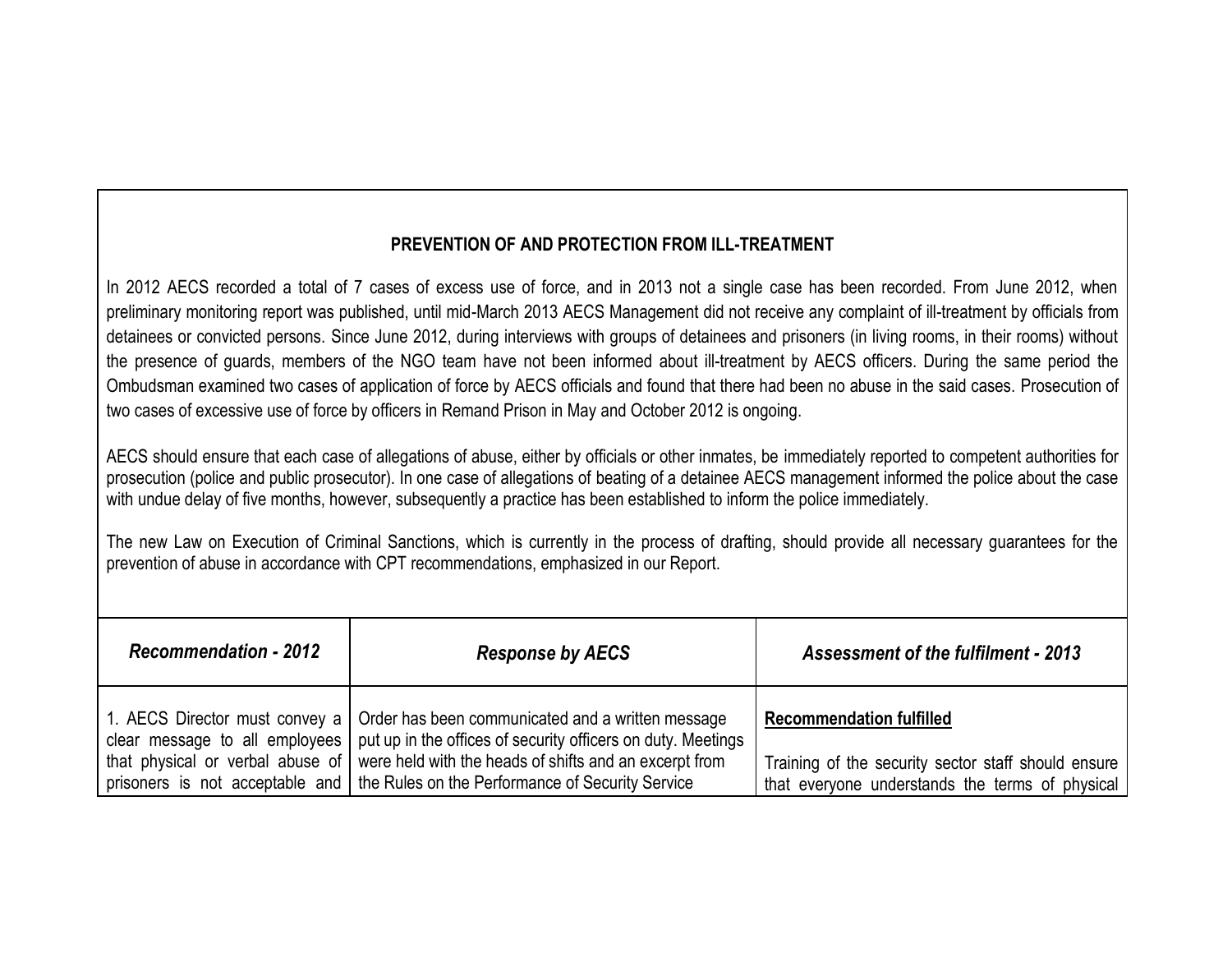| will be punished in accordance<br>with law. (CPT)                                                                                                                                                                                                                                                                                                                                         | submitted to them.                                                                                                                                                                                                                                                                                                                                                                                                                                                                                                                                                                | and psychological abuse, and that there be no<br>confusion about their meaning.                                                                                                                                                                                                                                                                                                                                                                                                                                                                |
|-------------------------------------------------------------------------------------------------------------------------------------------------------------------------------------------------------------------------------------------------------------------------------------------------------------------------------------------------------------------------------------------|-----------------------------------------------------------------------------------------------------------------------------------------------------------------------------------------------------------------------------------------------------------------------------------------------------------------------------------------------------------------------------------------------------------------------------------------------------------------------------------------------------------------------------------------------------------------------------------|------------------------------------------------------------------------------------------------------------------------------------------------------------------------------------------------------------------------------------------------------------------------------------------------------------------------------------------------------------------------------------------------------------------------------------------------------------------------------------------------------------------------------------------------|
| 2. Specify the Rules on the<br>Performance of Security Service,<br>Weapons and Equipment of<br>Security<br><b>Officers</b><br>$\mathsf{in}$<br>the<br>Administration for Execution of<br>Criminal Sanctions by including a<br>warning that, when the resistance<br>is suppressed, it is forbidden and<br>punishable to continue to use<br>force, i.e. use force as a<br>punishment. (CPT) | Current Rules are in line with the current Law on<br>Execution of Criminal Sanctions, which does not<br>authorize the use of force when the reasons for it cease,<br>i.e. when the resistance is overcome. With the adoption<br>of the new Law all regulations will be harmonized.                                                                                                                                                                                                                                                                                                | <b>Recommendation not fulfilled</b><br>The Law on Execution of Criminal Sanctions in Art.<br>61 states that coercion shall be used "only when<br>necessary to prevent resistance", which is<br>indisputable. However, we believe that the by-law<br>should further specify this, as the practice has<br>proven that the force was abused mostly in this<br>manner.                                                                                                                                                                             |
| 3. Provide specifically tailored<br>training to all members of the<br>security service who already have<br>contact with the inmates with the<br>aim of adopting physical and<br>psychological skills to maintain<br>order while preventing abuse and<br>reducing tension.                                                                                                                 | According to the program on the use means of coercion<br>during April and May 2012, 118 guards from the security<br>sector took a course and passed the exam on obtaining<br>the title of a guard. This exam includes knowledge of<br>relevant regulations.<br>Ninety-eight security officers attended the course on<br>"Handling weapons, organizing and carrying out the<br>shooting"; 118 security officers attended the course<br>"Adoption of physical skills and handling of coercion to<br>maintain order while preventing abuse and reducing<br>tension among prisoners". | <b>Recommendation fulfilled</b><br>However, mentioned programs did not include<br>particular topics – the human rights of persons<br>deprived of their liberty as a separate topic, or<br>concept of the prohibition of torture and other ill-<br>treatment.<br>The following programs were reviewed:<br>- Introductory course (training curriculum for civil<br>servants and employees of the Administration for<br>Execution of Criminal Sanctions);<br>- Specialist course "Handling weapons, organizing<br>and carrying out the shooting"; |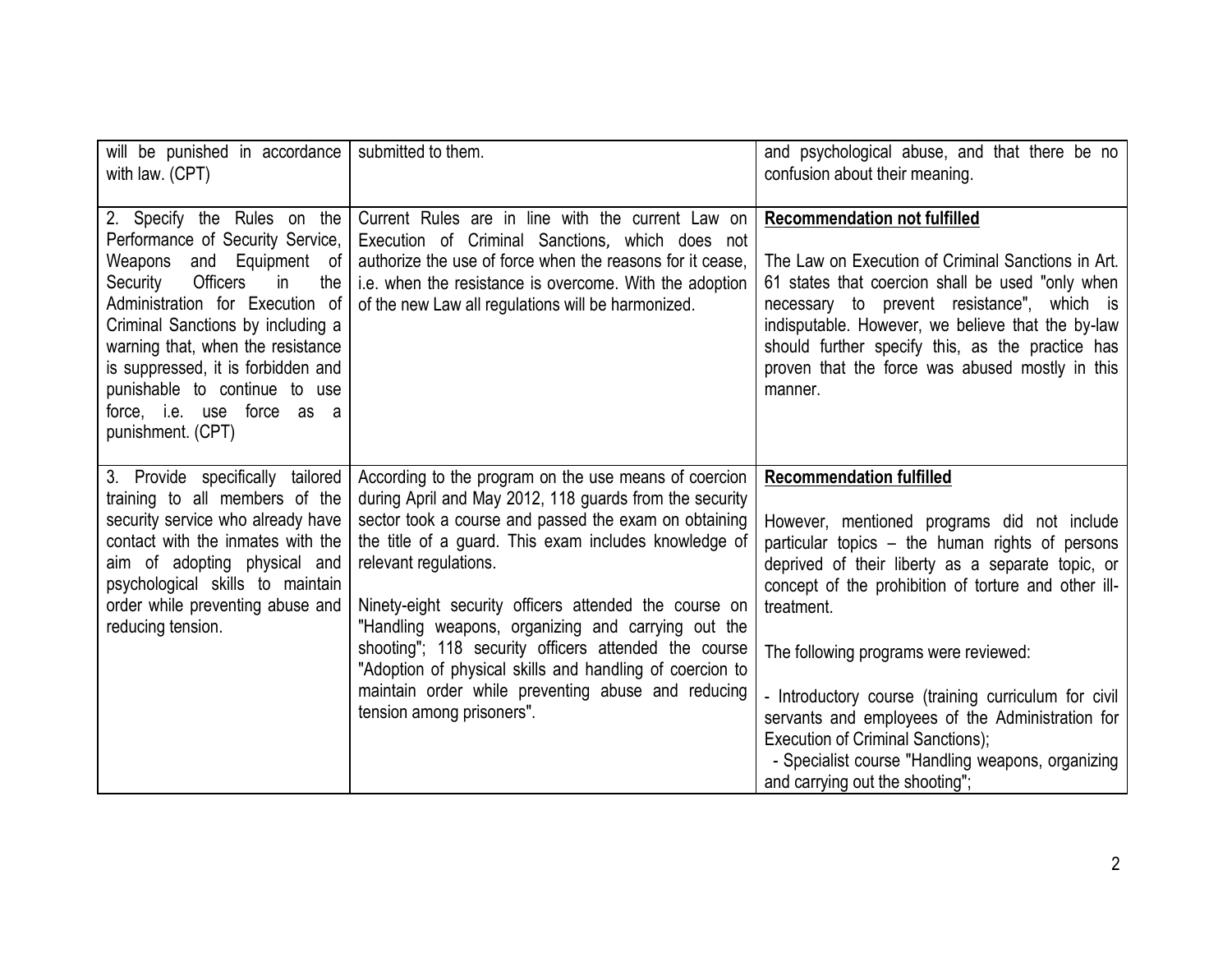|                                                                                                                                                                                                        |                                                                                                                                                                                                                                                                                                                                                              | - Specialist course "Adoption of physical skills and<br>handling of coercion to maintain order while<br>preventing abuse and reducing tension among<br>prisoners":<br>- Specialist course "Adoption of psychological skills<br>to maintain order while preventing abuse and<br>reducing tension among prisoners".<br>We believe that it would be valuable to inform the<br>officials about examples of torture and ill-treatment<br>in prisons reviewed by international bodies for the<br>protection of human rights, as well as the<br>conclusions of these bodies in this regard. |
|--------------------------------------------------------------------------------------------------------------------------------------------------------------------------------------------------------|--------------------------------------------------------------------------------------------------------------------------------------------------------------------------------------------------------------------------------------------------------------------------------------------------------------------------------------------------------------|--------------------------------------------------------------------------------------------------------------------------------------------------------------------------------------------------------------------------------------------------------------------------------------------------------------------------------------------------------------------------------------------------------------------------------------------------------------------------------------------------------------------------------------------------------------------------------------|
| 4. Ensure the keeping of records<br>of each application of coercive<br>measures against the detainees<br>and prisoners, without exception.<br>(CPT)                                                    | Special protocol book has been established. Special<br>registers containing case files have been established in<br>all organizational units accommodating persons deprived<br>of liberty; special register has been introduced for<br>recording the use of force, which, inter alia, contains data<br>related to the start and duration of the use of force. | <b>Recommendation fulfilled</b><br>Registers are kept in all organizational units.                                                                                                                                                                                                                                                                                                                                                                                                                                                                                                   |
| 5. Amend regulations to ensure<br>that the inmate against whom the<br>force was applied is granted<br>relevant<br>all his<br>access to<br>statements, as well as to the<br>doctor's conclusions. (CPT) | Every prisoner against whom force has been applied is<br>granted access to all his relevant statements, as well as<br>to the doctor's conclusion.                                                                                                                                                                                                            | <b>Recommendation fulfilled</b>                                                                                                                                                                                                                                                                                                                                                                                                                                                                                                                                                      |
| 6. Amend the Law on the<br><b>Execution of Criminal Sanctions to</b>                                                                                                                                   | AECS informs the Ministry of Justice and the Police<br>Directorate about the use of force, and then the Police   is still in the drafting phase.                                                                                                                                                                                                             | Recommendation not fulfilled, because the Law                                                                                                                                                                                                                                                                                                                                                                                                                                                                                                                                        |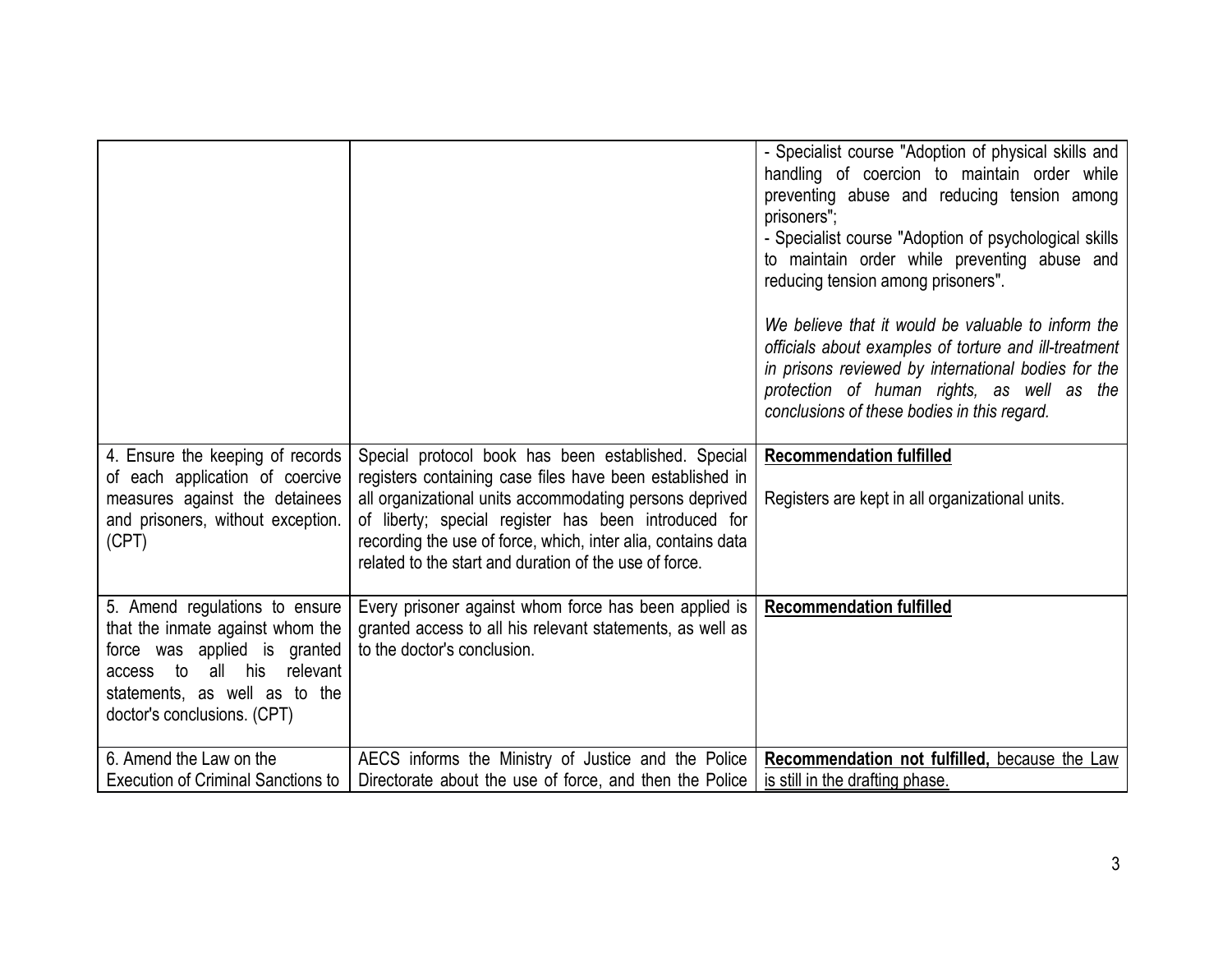| prescribe in detail the procedure<br>of using coercive measures, and<br>particularly to ensure doctor's<br>examination in each case of<br>application of force, documenting<br>of the statement of a person<br>against whom the force was<br>applied and bringing the case to<br>the attention of the relevant<br>ministry and state prosecutor.<br>(CPT) | Directorate informs the Prosecutor's Office. Drafting of<br>the Law on the Execution of Criminal Sanctions is in<br>progress.                                                                                                                    | Immediate reporting to the competent public<br>prosecutor is in accordance with the<br>recommendations of the CPT, as well as other<br>allegations from the recommendation, as explained<br>in the Report, p. 17-20.<br>In practice, doctor's examination is ensured in each<br>case of application of force. Records of the<br>application of force in the Institution for sentenced<br>prisoners, for example, show that the means of<br>coercion have been applied only twice from June<br>2012 to date, i.e. in relation to two persons during<br>the same incident in December 2012 (Lončar and<br>Bošković).<br>In 2013 in the Prison for short sentences, in the<br>case of self-harm, fixation was applied during a<br>period from 9 p.m. to 1 p.m. the following day. The<br>CPT recommended that fixation be measured by<br>hours, not days (Report, p. 22). In future, after<br>engaging more medical staff, they should try to<br>spend more time with persons in this position and<br>monitor whether they have calmed down in order to<br>discontinue fixation. |
|-----------------------------------------------------------------------------------------------------------------------------------------------------------------------------------------------------------------------------------------------------------------------------------------------------------------------------------------------------------|--------------------------------------------------------------------------------------------------------------------------------------------------------------------------------------------------------------------------------------------------|-------------------------------------------------------------------------------------------------------------------------------------------------------------------------------------------------------------------------------------------------------------------------------------------------------------------------------------------------------------------------------------------------------------------------------------------------------------------------------------------------------------------------------------------------------------------------------------------------------------------------------------------------------------------------------------------------------------------------------------------------------------------------------------------------------------------------------------------------------------------------------------------------------------------------------------------------------------------------------------------------------------------------------------------------------------------------------|
| 7. Any case of exceeding or<br>abusing one's authority must be<br>recorded and must lead to<br>initiation of the procedure of                                                                                                                                                                                                                             | If a superior officer or employee exceeds authority in the<br>performance of the security service, whether by applying<br>force to a greater extent than allowed or by abusing a<br>prisoner, disciplinary procedure shall be initiated; if such | <b>Recommendation partially fulfilled</b><br>In the period from June 2012 to March 2013 there<br>were no recorded cases of excess use of force or                                                                                                                                                                                                                                                                                                                                                                                                                                                                                                                                                                                                                                                                                                                                                                                                                                                                                                                             |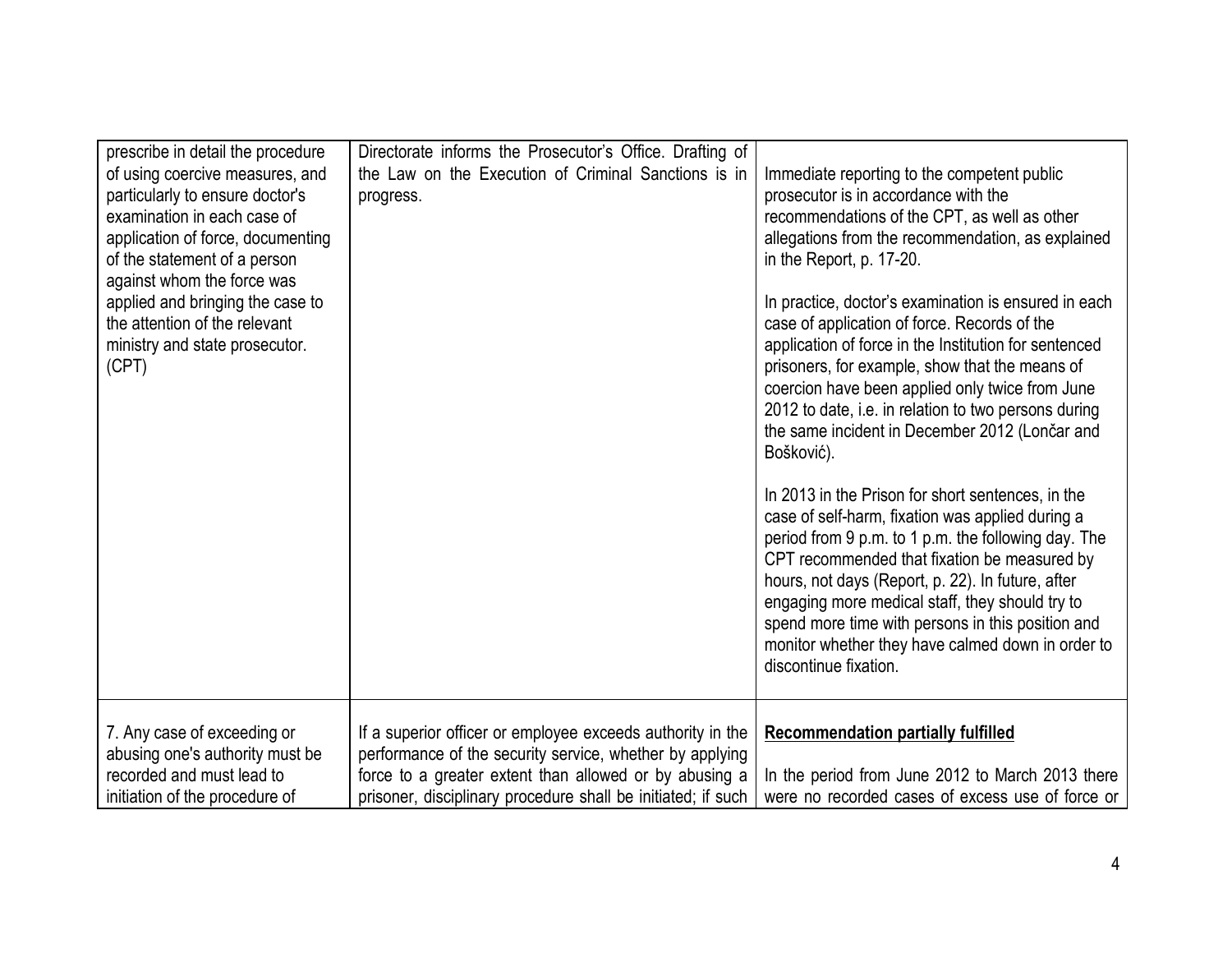| determining criminal or disciplinary  | behavior violates legally stipulated rights of a convicted | abuse of authority. However, as regards the case of                                               |
|---------------------------------------|------------------------------------------------------------|---------------------------------------------------------------------------------------------------|
| liability, without hesitation and     | person or inflicts bodily harm against them, AECS shall    | alleged abuse of Marko Đurković in the Remand                                                     |
| exceptions. Otherwise, the            | inform the Police Directorate and State Prosecution for    | Prison on 3 May 2012, covered by the media, AECS                                                  |
| responsible chiefs, heads and         | further processing.                                        | informed the Police about it only on 24 October                                                   |
| director of AECS should therefore     |                                                            | 2012, while the State Prosecutor questioned                                                       |
| bear the consequences in              |                                                            | Durković two months later - in late December 2012.                                                |
| accordance with the Criminal          |                                                            | Such conduct does not meet the requirement of                                                     |
| Code, which prescribes liability for  |                                                            | urgency in accordance with international standards.                                               |
| abuse of official position, negligent |                                                            | Also, AECS conducted disciplinary action only                                                     |
| performance of duties,                |                                                            | against two officers, and subsequently the State                                                  |
| concealment of a criminal offense     |                                                            | Prosecutor launched a criminal investigation against                                              |
| and offender, etc. (CPT, 14.4)        |                                                            | three officers. Đurković stated that he had been hit                                              |
|                                       |                                                            | by at least four officers, while others watched                                                   |
|                                       |                                                            | without objecting. There is doubt that this                                                       |
|                                       |                                                            | disciplinary action and the investigation included all                                            |
|                                       |                                                            | responsible for active participation or consent to                                                |
|                                       |                                                            | actions against Durković.                                                                         |
|                                       |                                                            |                                                                                                   |
|                                       |                                                            | In October 2012 security officer in the Remand                                                    |
|                                       |                                                            | Prison N.N. applied excessive force against a                                                     |
|                                       |                                                            | detainee; the police was immediately notified,                                                    |
|                                       |                                                            | criminal charges were filed against the officer and                                               |
|                                       |                                                            | the prosecutor ordered an investigation. The officer                                              |
|                                       |                                                            | has been suspended, fined and meanwhile returned                                                  |
|                                       |                                                            | to work and is currently working on a watchtower.                                                 |
|                                       |                                                            |                                                                                                   |
|                                       |                                                            | AECS Management has also immediately informed<br>the police about the case of alleged beatings of |
|                                       |                                                            | prisoners Bošković and Lončar. This case was                                                      |
|                                       |                                                            | investigated by Ombudsman as well, who                                                            |
|                                       |                                                            | concluded that there was no evidence of abuse.                                                    |
|                                       |                                                            |                                                                                                   |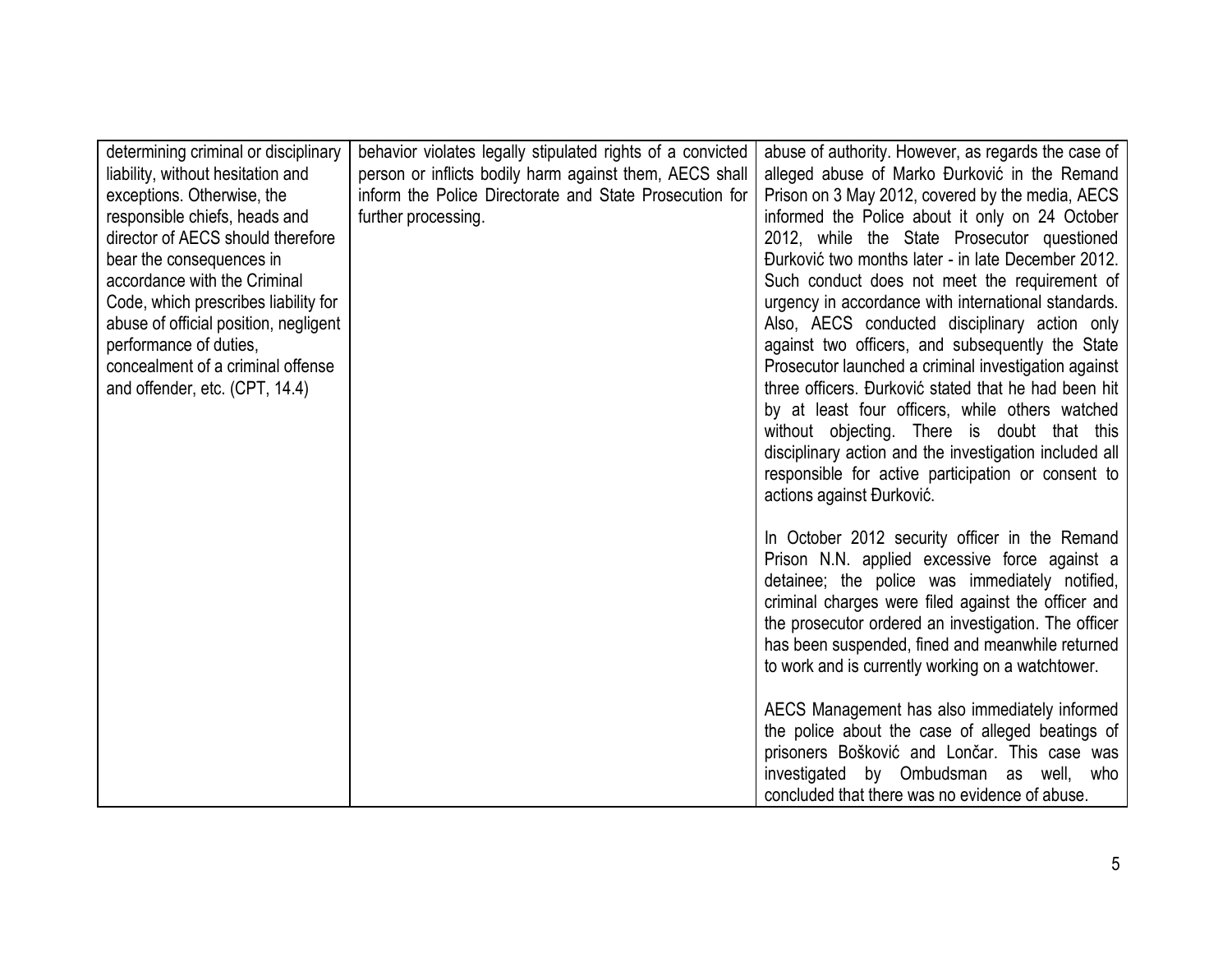| 8. Amend the Rules on the<br>Performance of Security Service,<br>Weapons and Equipment of<br>Security Officers in the<br>Administration for Execution of<br>Criminal Sanctions by specifying<br>the manner of the use of means of<br>coercion in accordance with the<br>CPT standards, to prevent the<br>abuse and especially punishment<br>by using means of coercion.<br>(CPT) | Following the adoption of the Law on Execution of<br>Criminal Sanctions bylaws shall be drafted, including the<br>Rules on the Performance of Security Service, which will<br>specify special authorities of officers. | <b>Recommendation not fulfilled</b>                                                                                                                                                                                                                                                                                                                                                                                                                                                    |
|----------------------------------------------------------------------------------------------------------------------------------------------------------------------------------------------------------------------------------------------------------------------------------------------------------------------------------------------------------------------------------|------------------------------------------------------------------------------------------------------------------------------------------------------------------------------------------------------------------------|----------------------------------------------------------------------------------------------------------------------------------------------------------------------------------------------------------------------------------------------------------------------------------------------------------------------------------------------------------------------------------------------------------------------------------------------------------------------------------------|
| 9. Since more than half of<br>prisoners claim that officers carry<br>truncheons, it is necessary to<br>make additional efforts to hide<br>them from view. (CPT)                                                                                                                                                                                                                  | Proposed Rules on uniforms have been drafted and<br>submitted to the Ministry of Justice for further procedure.<br>This recommendation was taken into account in drafting<br>of the Rules.                             | <b>Recommendation partially fulfilled</b><br>Draft Rules on uniforms do not include information<br>on how to carry a truncheon, which is not part of the<br>uniform; there is rather "a hole for the truncheon"<br>which is additional equipment (Art. 9), carried<br>without restrictions. According to the Management<br>of AECS, new uniforms will have pockets for<br>carrying a truncheon.<br>Monitors did not notice officers<br>who<br>carry<br>truncheons during their visits. |
| 10. Ensure that AECS officers do<br>not use improvised means of<br>restraint and destroy all such<br>means found with the prisoners, in<br>accordance with the                                                                                                                                                                                                                   | All illegal items found with prisoners or detainees during<br>the search will be confiscated, stored or destroyed in<br>accordance with the Rules.                                                                     | <b>Recommendation fulfilled</b><br>House Rules (Art. 112) stipulate that illegal items<br>found in prisoners shall be temporarily confiscated<br>and that a record shall be made about it. Monitors                                                                                                                                                                                                                                                                                    |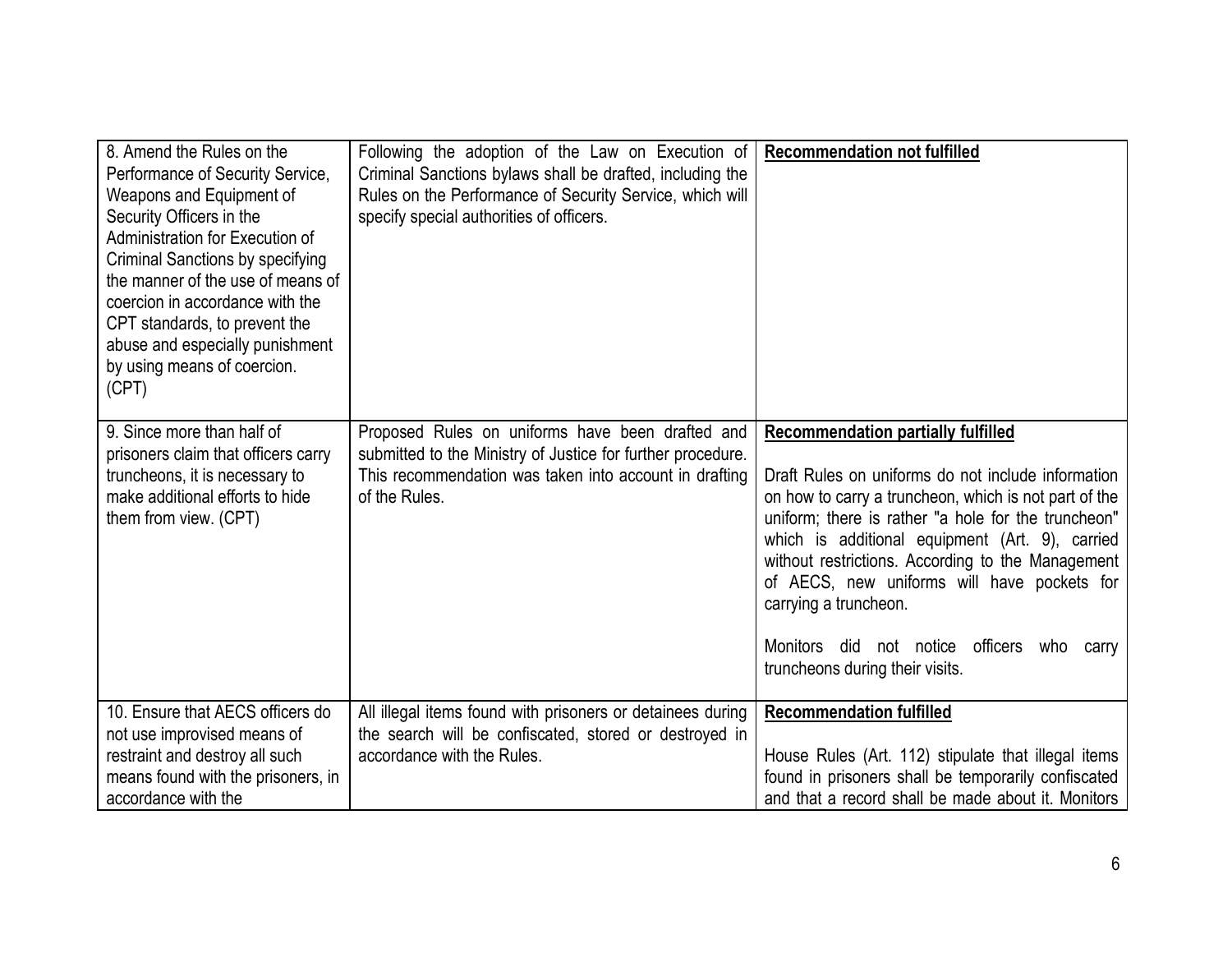| recommendation of the<br>Ombudsman of 16 January 2012.                                                                                                                                                                   |                                                                                                                                                                                     | were told that these items are kept in a separate<br>storage within AECS in Podgorica, or destroyed,<br>depending on the type of illegal items or substances<br>in question.                                                                                                                                                                                                                                                                                                                                                                                                                                                                                                                                                                                                                                                                                                                                                                                                                  |
|--------------------------------------------------------------------------------------------------------------------------------------------------------------------------------------------------------------------------|-------------------------------------------------------------------------------------------------------------------------------------------------------------------------------------|-----------------------------------------------------------------------------------------------------------------------------------------------------------------------------------------------------------------------------------------------------------------------------------------------------------------------------------------------------------------------------------------------------------------------------------------------------------------------------------------------------------------------------------------------------------------------------------------------------------------------------------------------------------------------------------------------------------------------------------------------------------------------------------------------------------------------------------------------------------------------------------------------------------------------------------------------------------------------------------------------|
| 11. Develop a strategy on the<br>prevention of violence among<br>inmates. Include experts from<br>various fields in its development,<br>as well as staff members in<br>contact with prisoners on a daily<br>basis. (CPT) | Strategy for the Prevention of Violence among Inmates<br>has been adopted and communicated to staff in all<br>organizational units accommodating convicted and<br>detained persons. | <b>Recommendation partially fulfilled</b><br>We were informed that the Strategy was developed<br>by AECS working group. We do not know whether it<br>involved various experts.<br>The strategy is evidently predominantly rooted in<br>the CPT standards, which is certainly useful.<br>Certain standards that are not in favour of AECS<br>have not been included, such as the standard<br>stipulating that detainees must be provided with<br>meaningful activities outside the cell for a period of<br>8 hours a day, etc.<br>Although it is a very important declaration of<br>principles and standards, the main shortcoming of a<br>Strategy is that it does not define short, medium and<br>long term goals and does not provide for the<br>adoption of action plan for achieving these goals.<br>We suggest that the text of the Strategy be<br>amended with this in mind. It will then become clear<br>what has already been applied, and what is yet to<br>be provided.<br>Remarks: |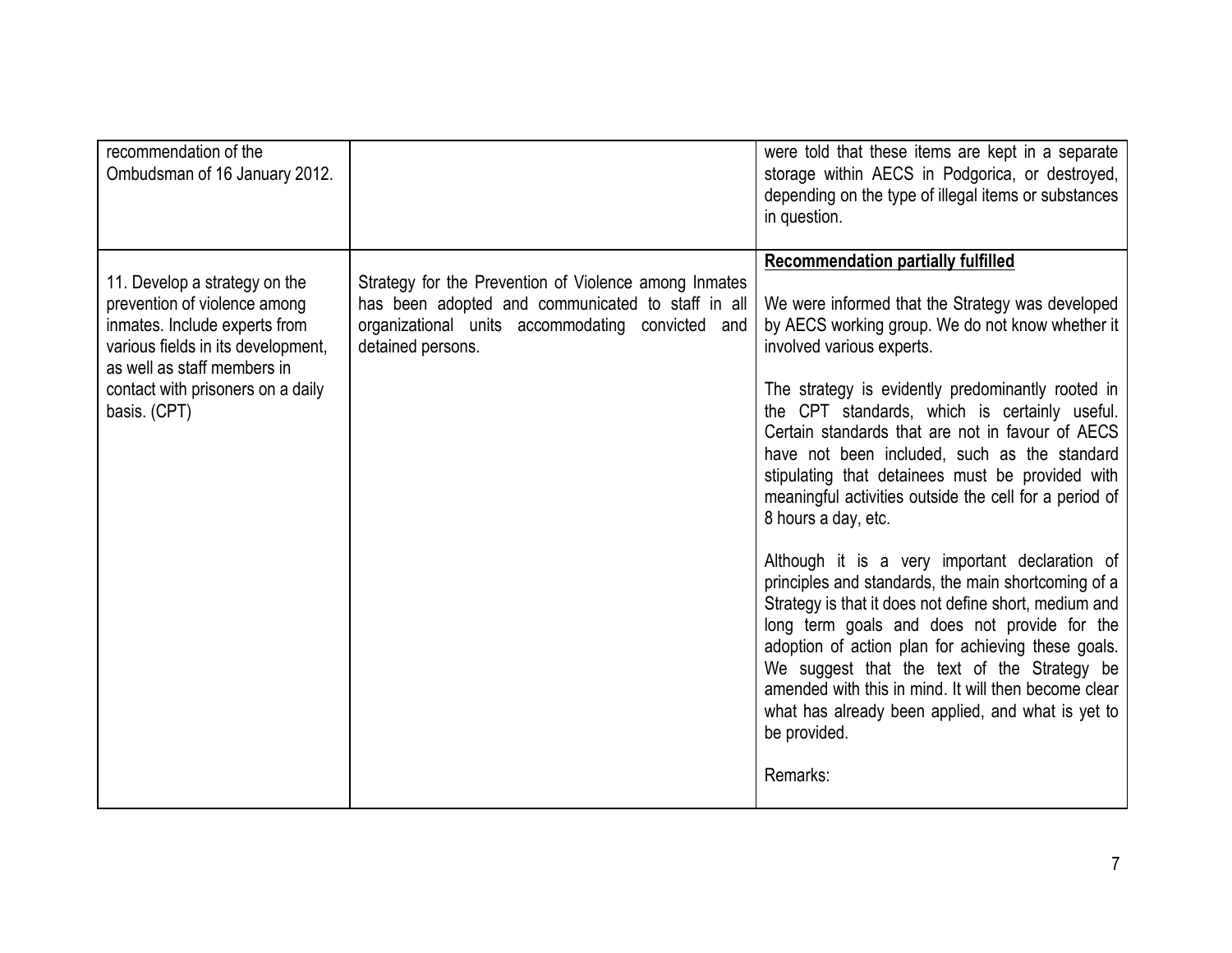|                                                                                                                                                    |                                                                                                                                                   | Paragraph 5 deals with the obligation to provide<br>detainees with one hour in fresh air, which is not in<br>accordance with the law which provides for 2 hours<br>(Report, p. 98; CPC, Art. 182, para. 2).<br>In Article 12, "independent body" referred to in<br>international standards (e.g. European Prison Rules<br>- EPR, p. 93) is not a government authority, referred<br>to as "governmental inspection" (EPR, p. 92).<br>Accordingly, the judge or official of the Ministry of<br>Justice are not an independent body, as stated in<br>the mentioned paragraph of the Strategy. |
|----------------------------------------------------------------------------------------------------------------------------------------------------|---------------------------------------------------------------------------------------------------------------------------------------------------|--------------------------------------------------------------------------------------------------------------------------------------------------------------------------------------------------------------------------------------------------------------------------------------------------------------------------------------------------------------------------------------------------------------------------------------------------------------------------------------------------------------------------------------------------------------------------------------------|
| 12. Increase the number of<br>employees in the Security Sector.<br>(CPT)                                                                           | Act on Systematization proposed staff increase. AECS is<br>currently engaging staff in accordance with the job<br>vacancy announcement.           | <b>Recommendation fulfilled</b><br>It is certain that the number of employees in the<br>security sector will increase.                                                                                                                                                                                                                                                                                                                                                                                                                                                                     |
| 13. Ensure the application of<br>conciliation and mediation<br>procedures to the greatest<br>possible extent to resolve disputes<br>among inmates. | Mediation team was formed and it includes psychologist,<br>pedagogue and defectologist with experience in<br>mediation and necessary certificate. | <b>Recommendation partially fulfilled</b><br>Although the mediation team was formed more than<br>half a year ago, prisoners are not interested in<br>mediation, because according to the head of the<br>Institution for sentenced prisoners, they abide by<br>the system and values of informal community. We<br>suggest the exchange of experience on the topic of<br>mediation with representatives of prisons in<br>Bulgaria, Slovenia and the UK who have had similar<br>experiences. Consider the possibility of including<br>the prisoner in the team as an ad-hoc member.           |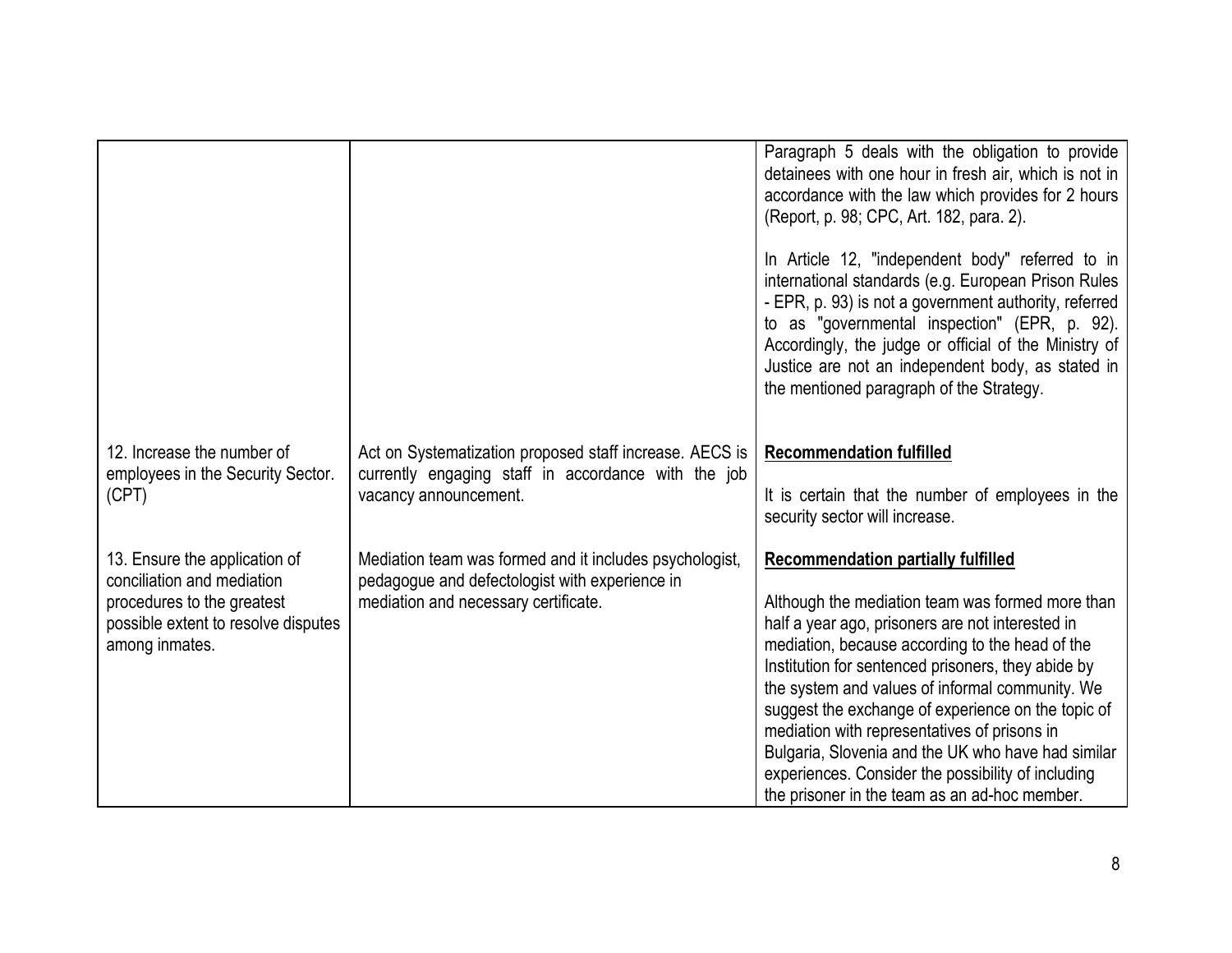| 14. Install video cameras and<br>alarm systems in rooms with a<br>large number of prisoners. | Expert opinion was sought from the Agency for the   Recommendation not fulfilled<br>Protection of Personal Data, but the opinion received did<br>not contribute to the adoption of a decision in favor of the<br>implementation of this recommendation. |                                                                                                                                                                                                                                                                                                                                |
|----------------------------------------------------------------------------------------------|---------------------------------------------------------------------------------------------------------------------------------------------------------------------------------------------------------------------------------------------------------|--------------------------------------------------------------------------------------------------------------------------------------------------------------------------------------------------------------------------------------------------------------------------------------------------------------------------------|
| 15. Ensure that video surveillance<br>footage be stored much longer<br>than 7 days.          | Video surveillance footage is stored longer than 7 days in  <br>most of the units.                                                                                                                                                                      | <b>Recommendation fulfilled</b><br>In certain units footage is stored for up to 30 days or<br>less. The problem is related to hardware and<br>software. Systems have not yet been connected.<br>However, when an incident occurs, as monitors<br>have been informed, the footage is immediately<br>used for further procedure. |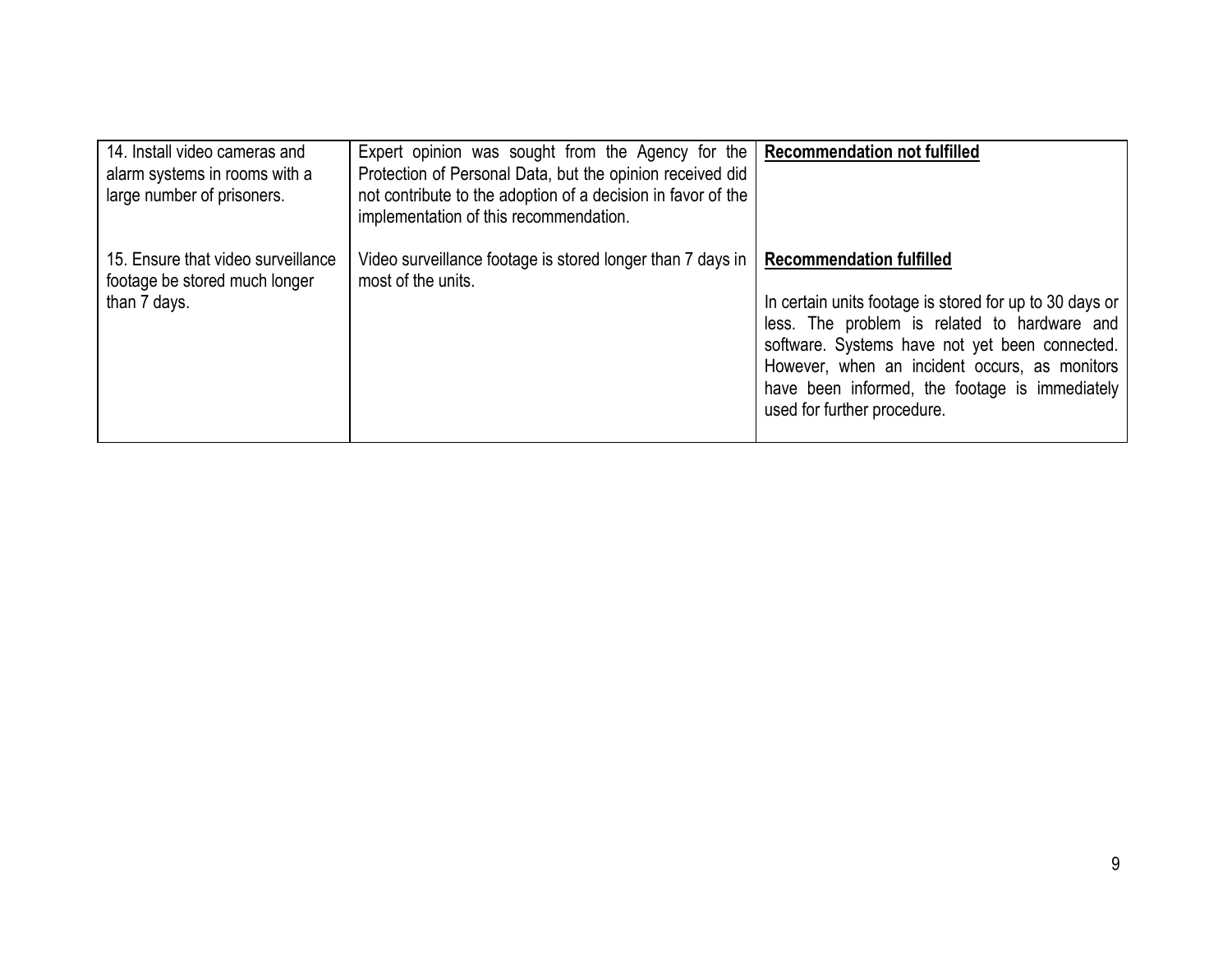#### **DISCIPLINARY VIOLATIONS, PROCEDURES AND MEASURES**

Most of the recommendations have been implemented, documentation of disciplinary actions is properly kept and the House Rules are available to both detainees and prisoners. Punishment of solitary confinement for more than 21 days occurred in 10% of cases, but such longer placements under solitary confinement were usually terminated earlier. As regards the upcoming amendments to the Law on Execution of Criminal Sanctions, latest recommendations of the CPT in relation to solitary confinement should be borne in mind, particularly the one stating that solitary confinement should last no longer than 14 days. The new Law should also improve guarantees of fairness of disciplinary proceedings, extend the deadlines for court protection, prescribe periodic reviews of decisions on solitary confinement and transfer, prescribe remedies against those decisions, etc. Decisions on transfer still do not contain an instruction on legal remedy. It is necessary to encourage inmates to take advantage of mediation team services in the event of a conflict.

| No. | <b>Recommendation - 2012</b>                                                                                           | <b>Response by AECS</b>                                                                                                                                                                                                                                                                                                                                                                                                                                   | <b>Assessment of the fulfilment - 2013</b>                                                                                                                                                                                                                                                                                                                 |
|-----|------------------------------------------------------------------------------------------------------------------------|-----------------------------------------------------------------------------------------------------------------------------------------------------------------------------------------------------------------------------------------------------------------------------------------------------------------------------------------------------------------------------------------------------------------------------------------------------------|------------------------------------------------------------------------------------------------------------------------------------------------------------------------------------------------------------------------------------------------------------------------------------------------------------------------------------------------------------|
| 16. | Amend legal provisions and reduce the<br>period of stay of inmates in solitary<br>confinement to a maximum of 21 days. | Of a total of 249 disciplinary actions<br>("reports") conducted within the<br>Institution for sentenced prisoners in<br>2012, 34 inmates received a sentence of<br>solitary confinement for more than 21<br>days, of which 17 were punished by a<br>maximum of 30 days (for escape and<br>assault of an officer). Out of 50<br>disciplinary actions conducted in 2013,<br>there were 5 sentences of more than 21<br>days, one prisoner was sentenced to a | <b>Recommendation partially fulfilled</b><br>Regulations have not changed, however,<br>disciplinary punishment of solitary<br>confinement for more than 21 days is<br>proportionally rarely used in practice (about<br>10% of cases). It has been noticed that<br>placement under solitary confinement for<br>more than 21 was usually terminated earlier. |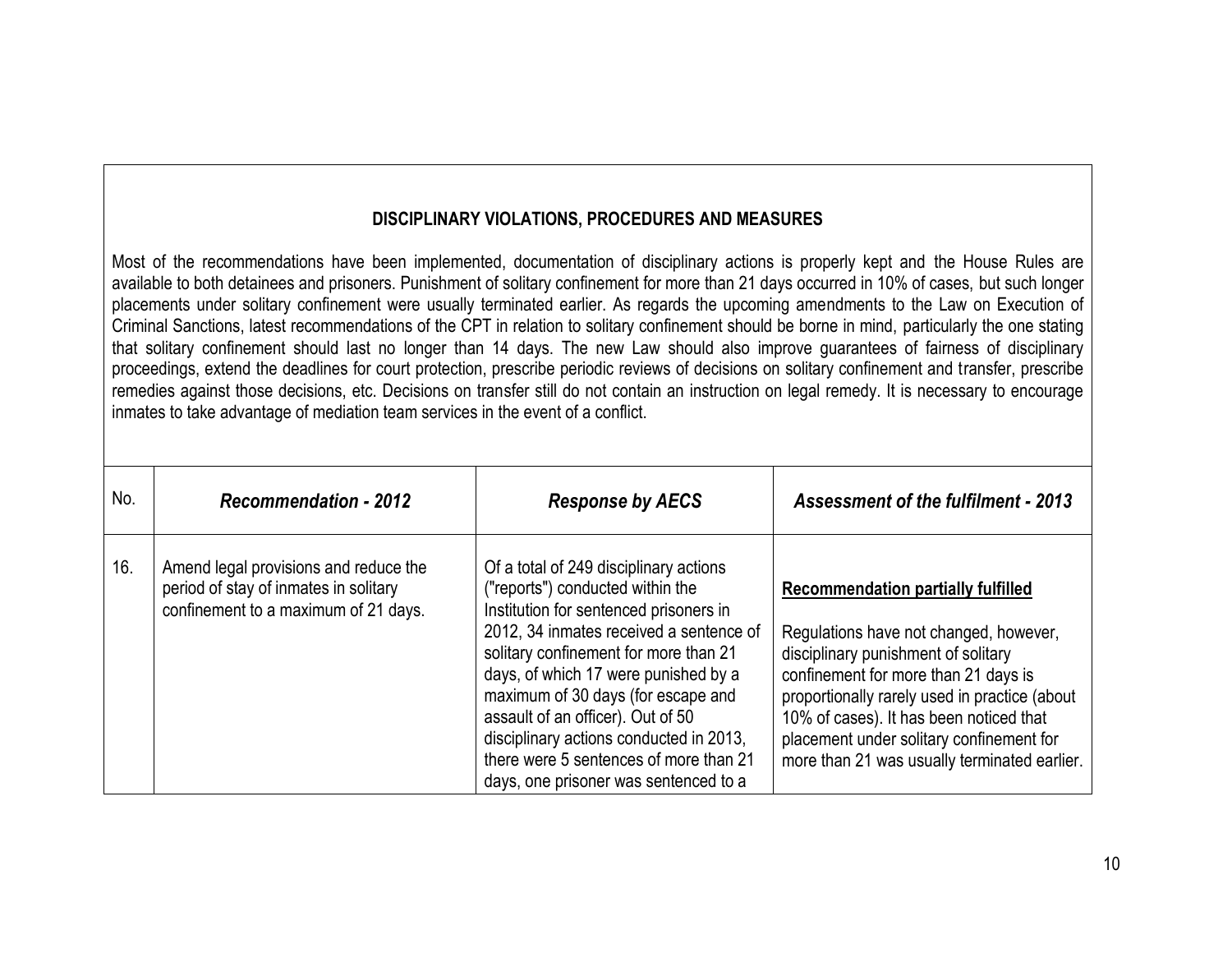|     |                                                                                                                                                                                                                                             | maximum of 30 days. However, no<br>person was in solitary confinement for a<br>total of 30 days - the punishment was<br>terminated earlier.<br>Drafting of the Law on the Execution of<br>Criminal Sanctions is in progress and this<br>issue will be aligned with international<br>standards; until that time the current law<br>will be applied. | In its 21st General Report from 2011, CPT<br>recommended that solitary confinement<br>should last no longer than 14 days.                                                                                                                                                                                                                      |
|-----|---------------------------------------------------------------------------------------------------------------------------------------------------------------------------------------------------------------------------------------------|----------------------------------------------------------------------------------------------------------------------------------------------------------------------------------------------------------------------------------------------------------------------------------------------------------------------------------------------------|------------------------------------------------------------------------------------------------------------------------------------------------------------------------------------------------------------------------------------------------------------------------------------------------------------------------------------------------|
| 17. | All paperwork relating to disciplinary<br>procedure must be documented orderly,<br>while the charges and the decision must be<br>delivered to prisoners with an instruction on<br>legal remedy. Provide proof of orderly<br>delivery. (CPT) | All paperwork relating to disciplinary<br>procedure is documented orderly;<br>charges and decision with an instruction<br>on legal remedy are delivered to<br>prisoners, with the signature of a prisoner<br>as a proof of orderly delivery.                                                                                                       | <b>Recommendation fulfilled</b><br>After inspecting the records of disciplinary<br>reports from the Institution for sentenced<br>prisoners and individual cases, we have<br>found that the documentation is in order and<br>that each decision has the signature of a<br>prisoner in question.                                                 |
| 18. | Ensure that persons serving a sentence of<br>solitary confinement have the right to visits<br>from family members and other close<br>persons. (CPT)                                                                                         | Regardless of the imposed disciplinary<br>punishment against a sentenced person,<br>receiving regular visits is a statutory right<br>that can never be brought into<br>connection with a disciplinary offense.<br>The same is stipulated by the House<br>Rules adopted in December 2012.                                                           | <b>Recommendation fulfilled</b><br>Several prisoners, including those in solitary<br>confinement, confirmed in an interview that<br>their right to regular visits has not been<br>denied during solitary confinement.<br>New House Rules do not prescribe the<br>denial of regular visits as a form of<br>punishment while serving a sentence. |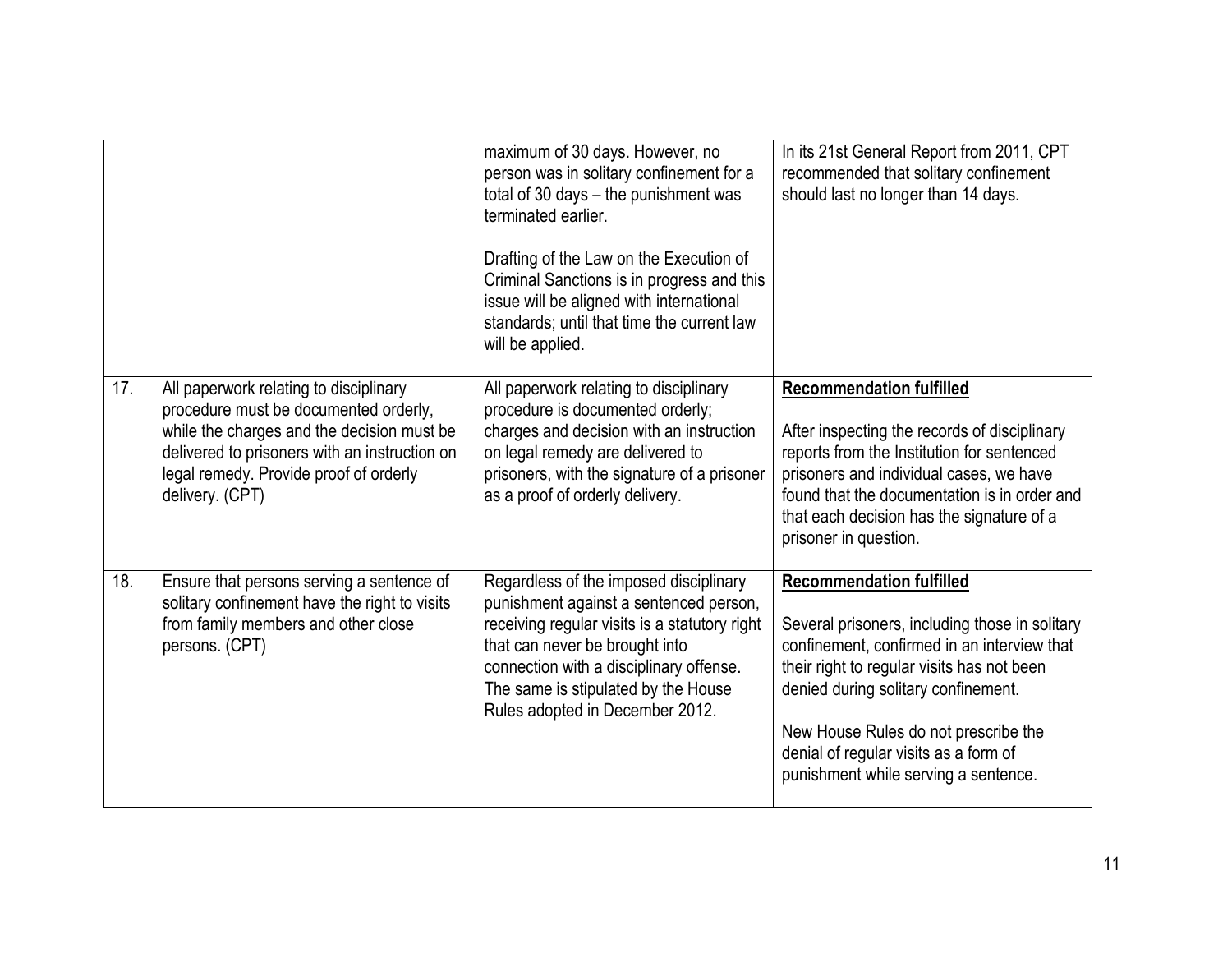| 19. | Ensure that all persons held in solitary<br>confinement have the right to stay in the<br>fresh air for a minimum period of one hour<br>per day, in accordance with the law. (CPT)                                                                                                                                                                                                                                                                 | National and international standard<br>stipulating that all persons held in solitary<br>confinement have the right to stay in the<br>fresh air for at least 1 hour per day is<br>complied with.                                                  | <b>Recommendation fulfilled</b><br>According to the duty book in Disciplinary<br>unit and interviews with prisoners,<br>particularly those in solitary confinement, it<br>was concluded that the recommendation<br>has been implemented. |
|-----|---------------------------------------------------------------------------------------------------------------------------------------------------------------------------------------------------------------------------------------------------------------------------------------------------------------------------------------------------------------------------------------------------------------------------------------------------|--------------------------------------------------------------------------------------------------------------------------------------------------------------------------------------------------------------------------------------------------|------------------------------------------------------------------------------------------------------------------------------------------------------------------------------------------------------------------------------------------|
| 20. | Ensure that the decision on solitary<br>confinement be delivered to all inmates<br>before they are sent there, and that only<br>exceptionally inmates are sent to solitary<br>confinement prior to receiving the decision.                                                                                                                                                                                                                        | Decision on solitary confinement is<br>delivered to all inmates before their<br>isolation.                                                                                                                                                       | <b>Recommendation fulfilled</b><br>Persons in Disciplinary unit (in solitary<br>confinement) confirmed that they had<br>received a decision before being taken to<br>solitary confinement.                                               |
| 21. | When imposing a disciplinary measure of<br>solitary confinement, after a convicted<br>person has committed three minor violations<br>of the House Rules, the prison Chief should<br>be particularly vigilant and not allow this<br>measure to be the subject of abuse and type<br>of pressure on the prisoners, as it leaves the<br>possibility of arbitrary interpretation of minor<br>violations of the House Rules by the Security<br>Service. | House Rules adopted in December 2012<br>do not provide for the possibility of<br>imposing a disciplinary measure of<br>solitary confinement against a convicted<br>person after the person has committed<br>three minor violations of the Rules. | <b>Recommendation fulfilled</b><br>New House Rules do not provide for the<br>punishment of solitary confinement in the<br>case of three minor violations of the Rules.                                                                   |
| 22. | Ensure that in each case a person sent to<br>solitary confinement has direct contact with<br>the doctor before being sent to solitary<br>confinement.                                                                                                                                                                                                                                                                                             | After the imposition of a disciplinary<br>measure, just before being sent to<br>solitary confinement, prison doctor<br>determines if the convicted person is<br>capable of isolation. Upon receiving                                             | <b>Recommendation fulfilled</b><br>However, this recommendation is no longer<br>featured in the European Prison Rules. The<br>said Rules (p. 43.2) require regular doctor's                                                              |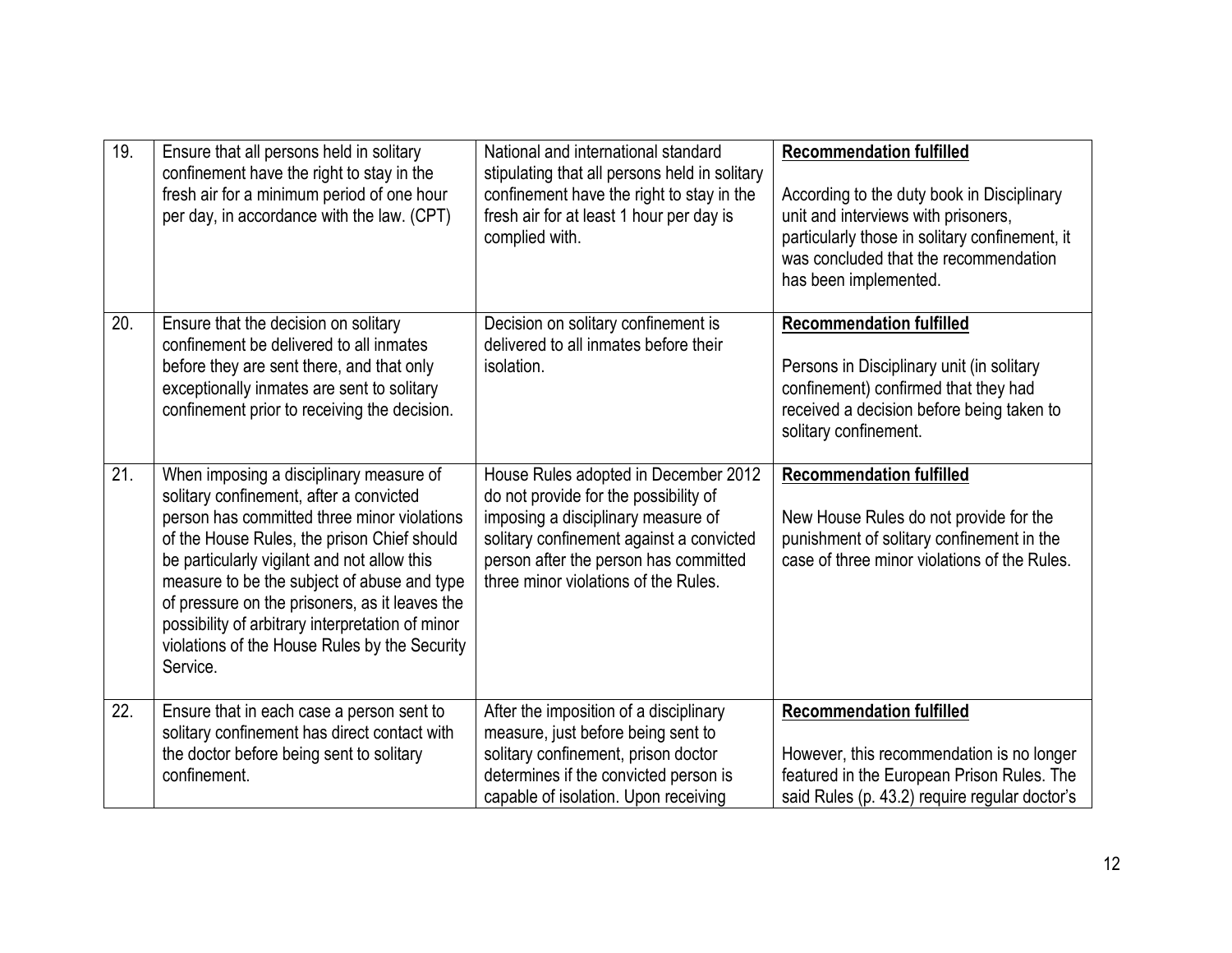|     |                                                                                                                                                                                                                                                                                                              | doctor's confirmation, the person is sent<br>to solitary confinement.                                                                                                                                                                                                                                                                                                                                                                                | visits to prisoners who are in isolation.                                                                                                                                                                                                                                                                                                                                                                                            |
|-----|--------------------------------------------------------------------------------------------------------------------------------------------------------------------------------------------------------------------------------------------------------------------------------------------------------------|------------------------------------------------------------------------------------------------------------------------------------------------------------------------------------------------------------------------------------------------------------------------------------------------------------------------------------------------------------------------------------------------------------------------------------------------------|--------------------------------------------------------------------------------------------------------------------------------------------------------------------------------------------------------------------------------------------------------------------------------------------------------------------------------------------------------------------------------------------------------------------------------------|
| 23. | Ensure that the doctor who normally looks<br>after the health of a prisoner against whom<br>the disciplinary proceedings have been<br>initiated does not decide on his/her ability to<br>undergo the punishment of solitary<br>confinement.                                                                  | Health care in the organizational units in<br>AECS in Spuž is provided by two full-<br>time engaged doctors - one works in the<br>Remand Prison and the other in the<br>Institution for sentenced prisoners and<br>Prison for short sentences. If deciding on<br>detainee's ability to undergo the<br>punishment of solitary confinement, the<br>necessary examination will be carried out<br>by the doctor who examines convicts and<br>vice versa. | <b>Recommendation not fulfilled</b><br>In the second half of 2012 two doctors<br>were employed in AECS in Podgorica,<br>however, as of 1 March 2013 AECS<br>employs only one doctor. See the<br>recommendation above.                                                                                                                                                                                                                |
| 24. | Ensure the implementation of the CPT<br>recommendation in relation to the right to<br>appeal with regard to transfer by specifying<br>regulations and in practice. Decisions on<br>transfer must include basis and reasons for<br>transfer of the convicted person and<br>instruction on legal remedy. (CPT) | The right to appeal the decision on<br>transfer to another organizational unit as<br>well as with regard to all other<br>administrative acts is guaranteed by the<br>Law on General Administrative<br>Procedure. All decisions include an<br>instruction on legal remedy.                                                                                                                                                                            | <b>Recommendation not fulfilled</b><br>After examining multiple decisions adopted<br>in 2012 and 2013 it was found that none of<br>them contained an instruction on legal<br>remedy. Regulations have not been<br>specified. Also, although we are told that<br>some decisions were adopted at the request<br>of convicts, the decision itself does not state<br>that, but only that the Treatment Sector<br>requested the transfer. |
| 25. | Prescribe the principle that solitary<br>confinement and transfer shall be for the                                                                                                                                                                                                                           | The legislation does not provide for time<br>limits regarding the stay of inmates in                                                                                                                                                                                                                                                                                                                                                                 | <b>Recommendation not fulfilled</b>                                                                                                                                                                                                                                                                                                                                                                                                  |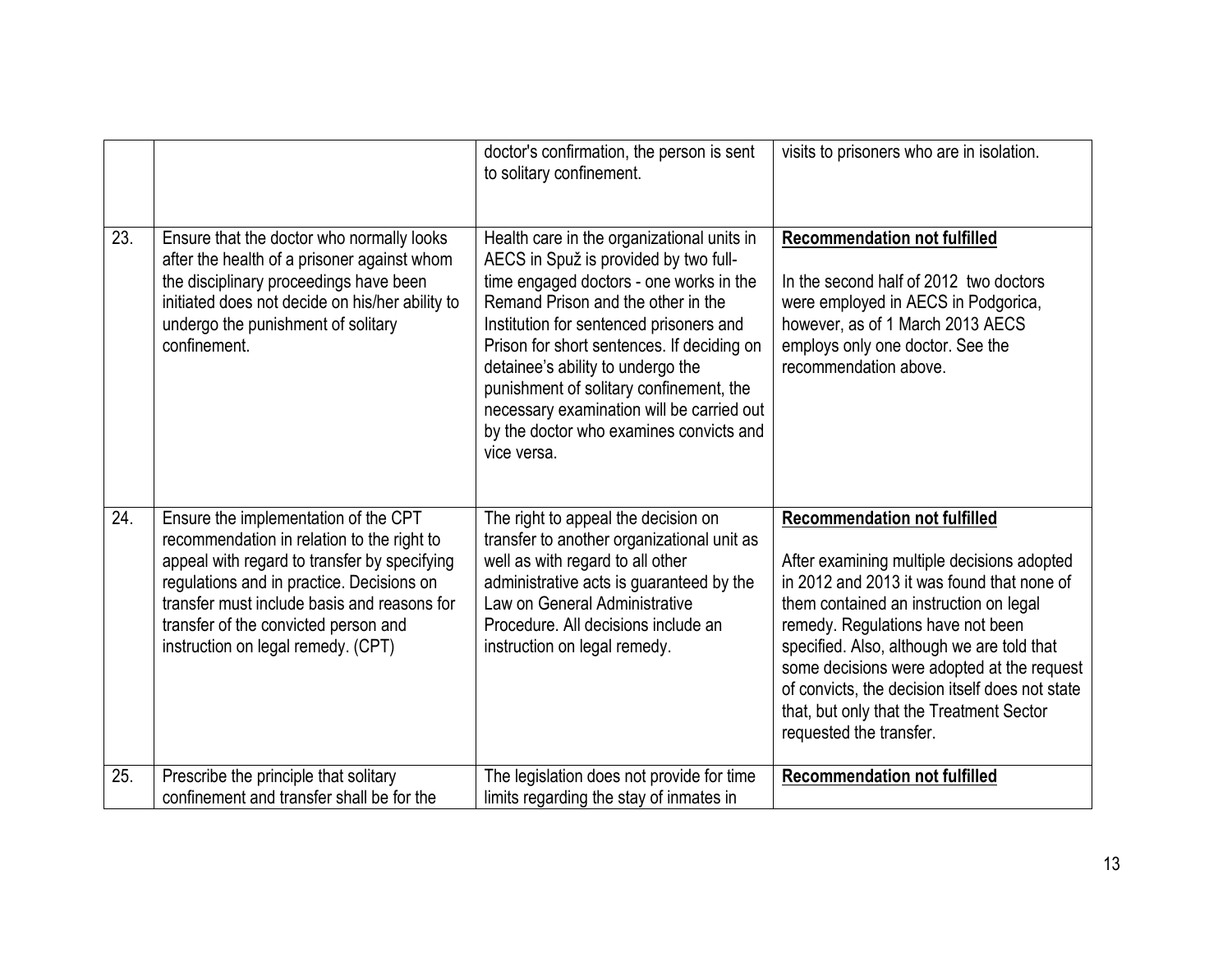|     | shortest possible time and that decisions on<br>isolation and transfer be reviewed e.g. every<br>month or at least every three months. (CPT)                                                                                                                                                                                                                                                                                                                                              | another organizational unit. However,<br>decisions to transfer inmates to another<br>organizational unit are reviewed once a<br>month and further stay in another<br>organizational unit depends on whether<br>the reasons for transfer have ceased.                                                                                                                                                                                           | Law on Execution of Criminal Sanctions<br>that should regulate this issue has not yet<br>been amended.<br>During the reporting period there was only<br>one case of solitary confinement for security<br>reasons, which ended by release of the<br>prisoner in September 2012. Amendments<br>to the Law should regulate this issue. |
|-----|-------------------------------------------------------------------------------------------------------------------------------------------------------------------------------------------------------------------------------------------------------------------------------------------------------------------------------------------------------------------------------------------------------------------------------------------------------------------------------------------|------------------------------------------------------------------------------------------------------------------------------------------------------------------------------------------------------------------------------------------------------------------------------------------------------------------------------------------------------------------------------------------------------------------------------------------------|-------------------------------------------------------------------------------------------------------------------------------------------------------------------------------------------------------------------------------------------------------------------------------------------------------------------------------------|
| 26. | For the purpose of legal certainty, specify<br>the deadline for the adoption of this decision<br>- immediately or, exceptionally, if the safety<br>reasons require so, no later than 24 hours<br>after the transfer or isolation has started. If<br>the decision is not adopted within the<br>prescribed period, provide for the possibility<br>of immediate initiation of an administrative<br>procedure, or no later than 30 days from the<br>beginning of implementation of a measure. | Article 120 of the House Rules stipulates<br>that after conducting disciplinary<br>proceedings and determining the facts,<br>the head of the organizational unit will<br>adopt a decision on disciplinary<br>responsibility within 48 hours. Other<br>deadlines related to disciplinary<br>procedure or transfer, if not regulated by<br>any other act, shall be applied in<br>accordance with the Law on General<br>Administrative Procedure. | <b>Recommendation not fulfilled</b><br>Law on Execution of Criminal Sanctions<br>that should regulate these issues has not<br>yet been amended.                                                                                                                                                                                     |
| 27. | Amend the Law on Execution of Criminal<br>Sanctions to provide for all guarantees of<br>procedural fairness contained in the<br>European Prison Rules.                                                                                                                                                                                                                                                                                                                                    | Drafting of the Law which will incorporate<br>all international standards is in progress.                                                                                                                                                                                                                                                                                                                                                      | <b>Recommendation not fulfilled</b><br>Drafting of the Law on Execution of Criminal<br>Sanctions is in progress. Although the new<br>House Rules contain many guarantees, not<br>all of them have been laid down (e.g. the<br>defendant's right to offer evidence and call<br>witnesses).                                           |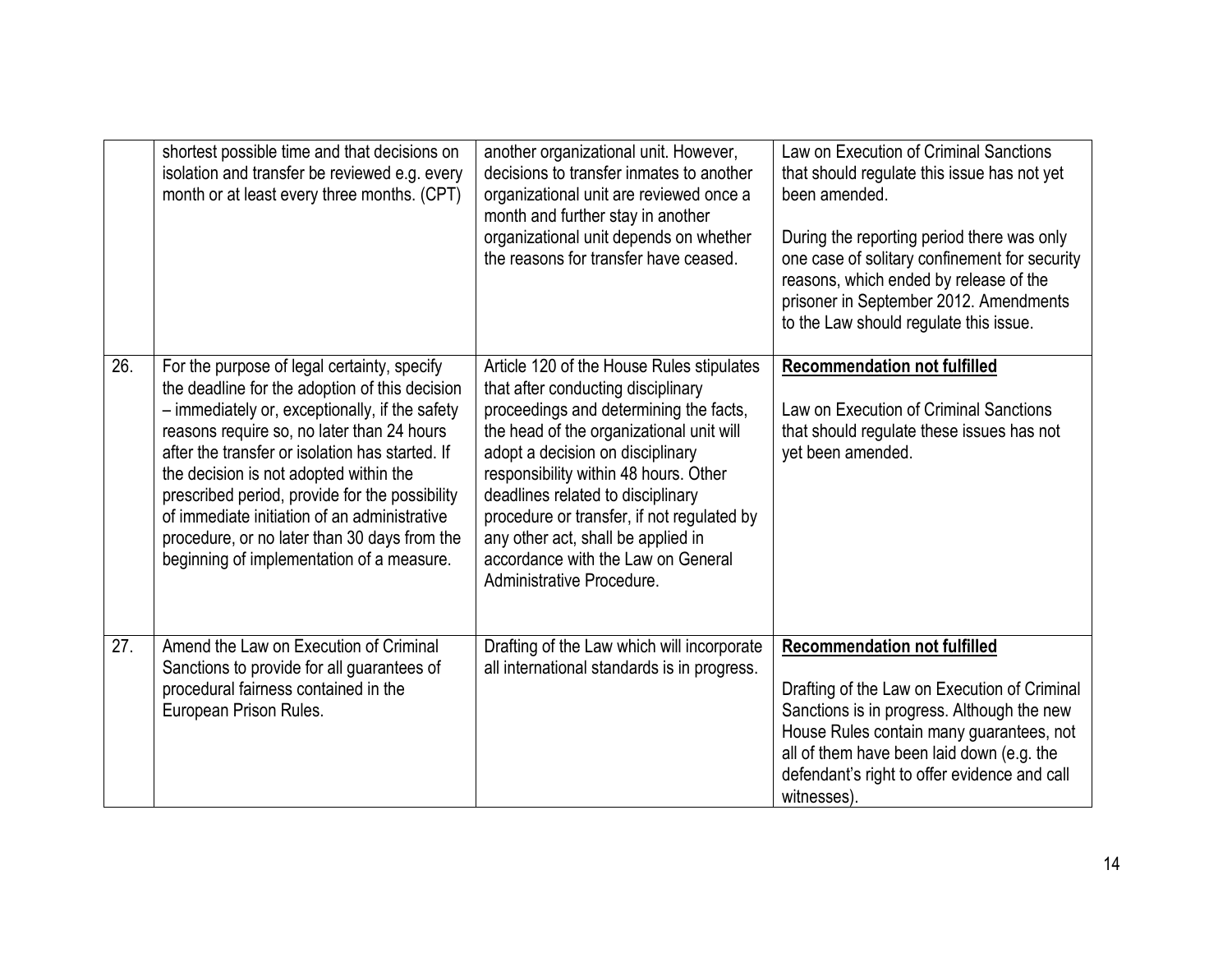| 28. | It is recommended that the deadline of 3<br>days for initiation of an administrative<br>dispute be extended to at least 7 days, since<br>persons deprived of their liberty are in a<br>more difficult position to conduct trials as<br>compared to free individuals, who are<br>entitled to a considerably longer deadline (30<br>days). | The deadline of 3 days defined by the<br>House Rules applies to the filing of<br>complaints to the director and decision<br>on disciplinary responsibility. The<br>deadline of 30 days determined by the<br>Law on Administrative Procedure applies<br>to the protection before the<br>Administrative Court as well as to the<br>protection of the convicted person. | <b>Recommendation not fulfilled</b><br>In the Report we referred to Article 64d of<br>the Law on Execution of Criminal Sanctions,<br>which deals with the stated deadlines for<br>action for judicial protection.                                                                                                                                                        |
|-----|------------------------------------------------------------------------------------------------------------------------------------------------------------------------------------------------------------------------------------------------------------------------------------------------------------------------------------------|----------------------------------------------------------------------------------------------------------------------------------------------------------------------------------------------------------------------------------------------------------------------------------------------------------------------------------------------------------------------|--------------------------------------------------------------------------------------------------------------------------------------------------------------------------------------------------------------------------------------------------------------------------------------------------------------------------------------------------------------------------|
| 29. | Inform prisoners about the conditions for<br>access to free legal aid pursuant to the Law<br>on Free Legal Aid. Amend this law to enable<br>the prisoners of lower socioeconomic status<br>to have access to free and impartial legal<br>assistance in disciplinary procedures against<br>them.                                          | Convicted persons are always informed<br>of the conditions for access to free legal<br>aid provided in AECS when serving a<br>prison sentence. They are entitled to<br>legal aid within AECS.<br>They also have an access to Brochure<br>on free legal aid in Montenegro.                                                                                            | Recommendation partially fulfilled, in the<br>part within the competence of AECS.<br>Brochures on free legal aid of the Basic<br>Court in Podgorica are available to<br>prisoners. Law on Free Legal Aid has not<br>been amended.                                                                                                                                        |
| 30. | Ensure that all prisoners be timely and<br>continuously informed of their rights and<br>obligations.                                                                                                                                                                                                                                     | Upon admission all prisoners learn about<br>their rights and responsibilities and<br>confirm this with their signature. Legal<br>acts that regulate the execution of<br>criminal sanctions have been made<br>available to them.                                                                                                                                      | <b>Recommendation fulfilled in principle</b><br>Although prisoners confirmed that now they<br>receive the House Rules and other<br>regulations upon request, there are also<br>those who do not know about available legal<br>remedies. We suggest that a simple<br>brochure be handed to all the prisoners to<br>inform them about legal remedies at their<br>disposal. |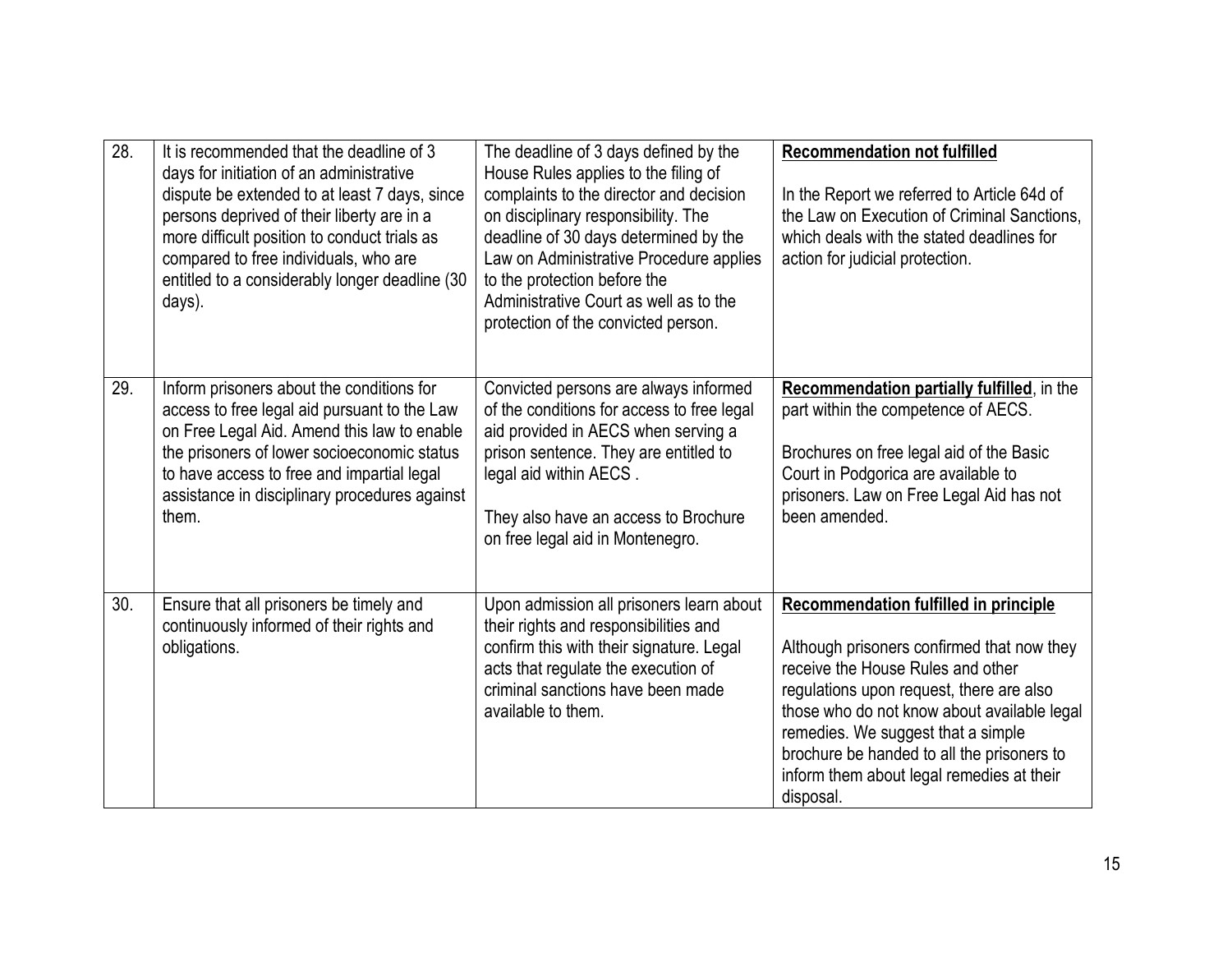| $\overline{31}$ . | All inmates must be familiar with the<br>contents of the House Rules and AECS<br>Management must make it available to<br>prisoners. Ideally provide House Rules in the<br>form of a brochure that would be delivered to<br>every convicted person at admission. In the<br>meantime, ensure that the prison library has<br>enough copies of the Rules that can be<br>handed out to convicted persons upon<br>request. For the needs of foreigners who do<br>not understand the language, provide for<br>translation of the Rules into several<br>languages. | House Rules are available at each living<br>room and library. House Rules and Rules<br>for the Enforcement of Custody were<br>translated into English and Albanian<br>languages and made available to foreign<br>prisoners and detainees in AECS.                                                                                      | <b>Recommendation fulfilled</b><br>During the visit of the monitoring team there<br>were no copies of House Rules in the living<br>rooms in units, however, prisoners<br>confirmed that the Rules are available in all<br>prison libraries.        |
|-------------------|------------------------------------------------------------------------------------------------------------------------------------------------------------------------------------------------------------------------------------------------------------------------------------------------------------------------------------------------------------------------------------------------------------------------------------------------------------------------------------------------------------------------------------------------------------|----------------------------------------------------------------------------------------------------------------------------------------------------------------------------------------------------------------------------------------------------------------------------------------------------------------------------------------|----------------------------------------------------------------------------------------------------------------------------------------------------------------------------------------------------------------------------------------------------|
| 32.               | In case of self-injury, examine mental<br>condition of a convicted person and subject<br>the person to a proper medical treatment, if<br>necessary. Accordingly, legal provisions that<br>treat self-injury solely as a disciplinary<br>offense subject to penalties should be<br>amended. Also, the Law on the Enforcement<br>of Criminal Sanctions should specify that in<br>case of self-injury a medical opinion must be<br>obtained prior to initiation of a disciplinary<br>procedure.                                                               | Any person who attempts to harm<br>themselves or inflicts self-harm is<br>examined by a psychiatrist, as such<br>behavior in inmates is at first percieved<br>as a result of a mental disorder. If self-<br>harm or attempted self-harm is not the<br>result of mental disorder, then it<br>represents a serious disciplinary offense. | <b>Recommendation fulfilled</b><br>According to the new House Rules, self-<br>injury is considered as serious disciplinary<br>offense, if not the result of a mental<br>disorder. In each specific case an opinion of<br>a psychiatrist is sought. |
| 33.               | Encourage peaceful resolution of disputes<br>among inmates in all AECS units.                                                                                                                                                                                                                                                                                                                                                                                                                                                                              | A team was formed composed of<br>psychologists and educators trained in<br>mediation - peaceful resolution of<br>conflicts among prisoners.                                                                                                                                                                                            | Recommendation partially fulfilled,<br>mediation team has been established, but<br>prisoners need to be encouraged to use this<br>form of conflict resolution (see also<br>Recommendation no. 13 above).                                           |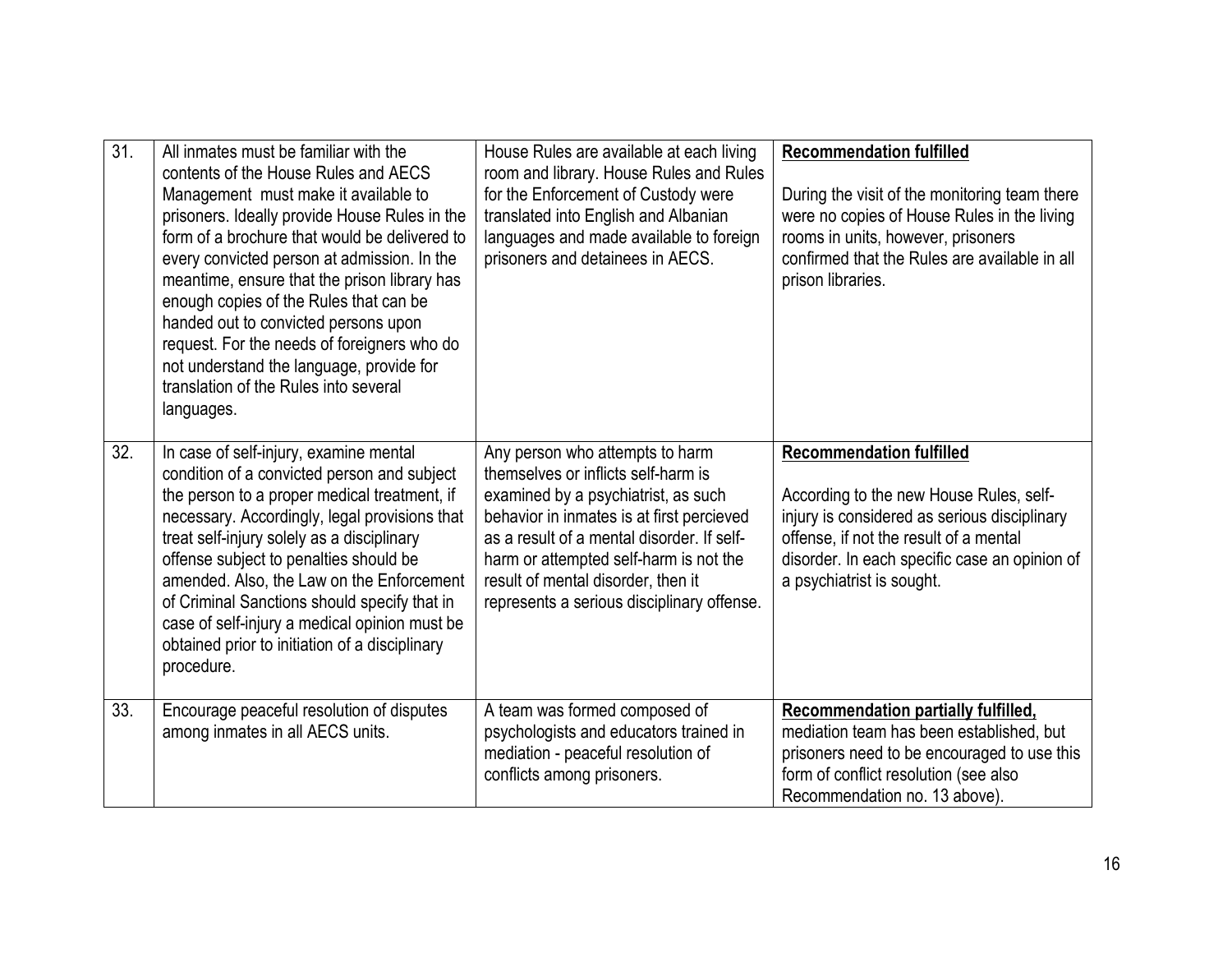## **ACCOMMODATION CONDITIONS**

Accommodation facilities are reconstructed to some extent, however, new prison facilities in Bijelo Polje and Podgorica have not been constructed, as the CPT was informed in 2008. Funds have now been provided for the construction of a prison in Bijelo Polje, prison for long sentences in Podgorica and Special Prison Hospital. Construction of the necessary new building of Unit A at the Institution for sentenced prisoners in Podgorica, where there are still cases of 28 people staying in the same cell, without regard to the minimum standard of 4m2 and without sufficient heating, is planned for 2014.

However, such plan does not exist for Remand Prison in Podgorica, although people stay locked up for 23 hours a day for several years in its cramped cells, which also does not meet the standard of 4m2. We urge the authorities to provide resources for the construction of a new remand prison in Podgorica.

| No. | <b>Recommendation - 2012</b>                                                                                                   | <b>Response by AECS</b>                                                                                                                                                    | <b>Assessment of the fulfilment -</b><br>2013                                                                                                                                       |
|-----|--------------------------------------------------------------------------------------------------------------------------------|----------------------------------------------------------------------------------------------------------------------------------------------------------------------------|-------------------------------------------------------------------------------------------------------------------------------------------------------------------------------------|
| 34  | Urgently renovate and extend unit A within the<br>Institution for sentenced prisoners (e.g. add<br>new floor). (CPT)           | Lack of financial resources.<br>Capital budget for 2014<br>envisages the reconstruction of<br>unit A. During this year<br>bathrooms in the said unit will<br>be renovated. | Recommendation not fulfilled, but it<br>is encouraging that the construction of<br>a new building is planned for 2014 and<br>that the funds have been provided for<br>this purpose. |
| 35  | Take measures to address the problem of<br>overcrowding and achieve compliance with<br>European standards. Prescribe a minimum | AECS management is<br>undertaking a series of activities<br>to resolve the issue of                                                                                        | <b>Recommendation partially fulfilled</b><br>There is no overcrowding in most of<br>the units, in contrast to unit A, which                                                         |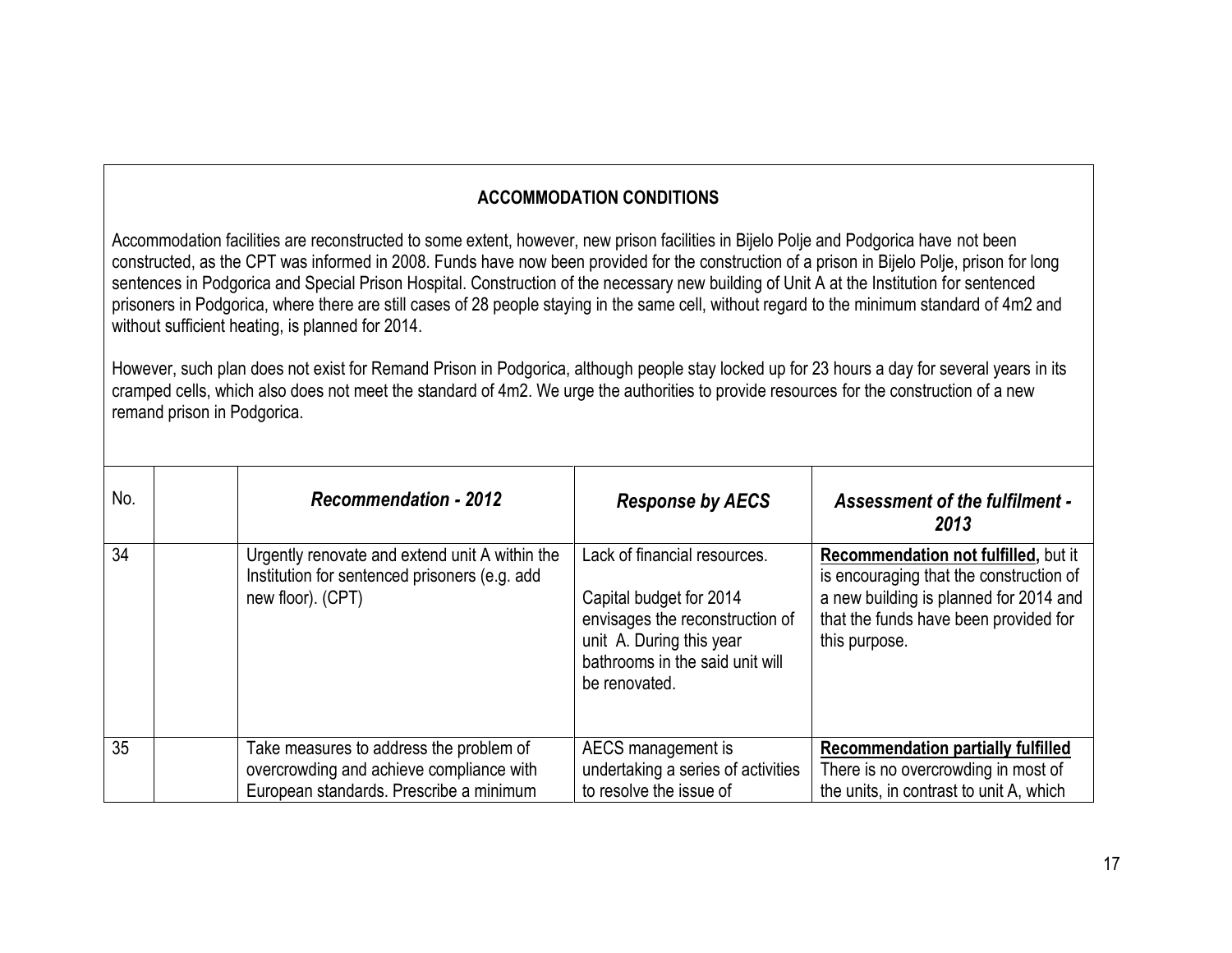|    | standard of 4 m2 of free space per convict, in<br>accordance with the international standard and<br>comply with this standard in practice. (CPT) | overcrowding and generally<br>improve the conditions of stay of<br>persons deprived of their liberty.<br>Reconstruction and renovation<br>of almost all the units increased<br>prison capacity, so in some<br>facilities the accommodation<br>conditions are now close to<br>European standards. | does not even closely comply with the<br>standards for accommodation of<br>prisoners (28 beds in about 50 m2). In<br>unit F there are rooms accommodating<br>6 people in a maximum of 16 m2. The<br>problem of non-compliance with the<br>standards is still present at the<br>Remand Prison (e.g. room with 11<br>detainees in 25 m2, second floor,<br>Room L3), although the situation is<br>much better than in previous years<br>(the number of detainees does not<br>exceed 300, the capacity is 370 beds,<br>and in 2008 there were over 500<br>people in Podgorica Remand Prison).<br>However, all this should be viewed in<br>the context of detainees who are<br>locked in cramped cells for 23 hours a<br>day for several years. All this together<br>represents treatment that can not be<br>considered as humane. |
|----|--------------------------------------------------------------------------------------------------------------------------------------------------|--------------------------------------------------------------------------------------------------------------------------------------------------------------------------------------------------------------------------------------------------------------------------------------------------|-------------------------------------------------------------------------------------------------------------------------------------------------------------------------------------------------------------------------------------------------------------------------------------------------------------------------------------------------------------------------------------------------------------------------------------------------------------------------------------------------------------------------------------------------------------------------------------------------------------------------------------------------------------------------------------------------------------------------------------------------------------------------------------------------------------------------------|
| 36 | In accordance with the plan, construct a new<br>prison for long sentences in Podgorica.                                                          | The Action Plan of the<br>Government of Montenegro and<br>the Master Plan envisage the<br>construction of a prison hospital,<br>prison for long sentences and<br>prison in Bijelo Polje, which will<br>address the issue of<br>overcrowding in other facilities<br>as well.                      | Recommendation not fulfilled, but<br>the construction has been scheduled<br>and resources provided.                                                                                                                                                                                                                                                                                                                                                                                                                                                                                                                                                                                                                                                                                                                           |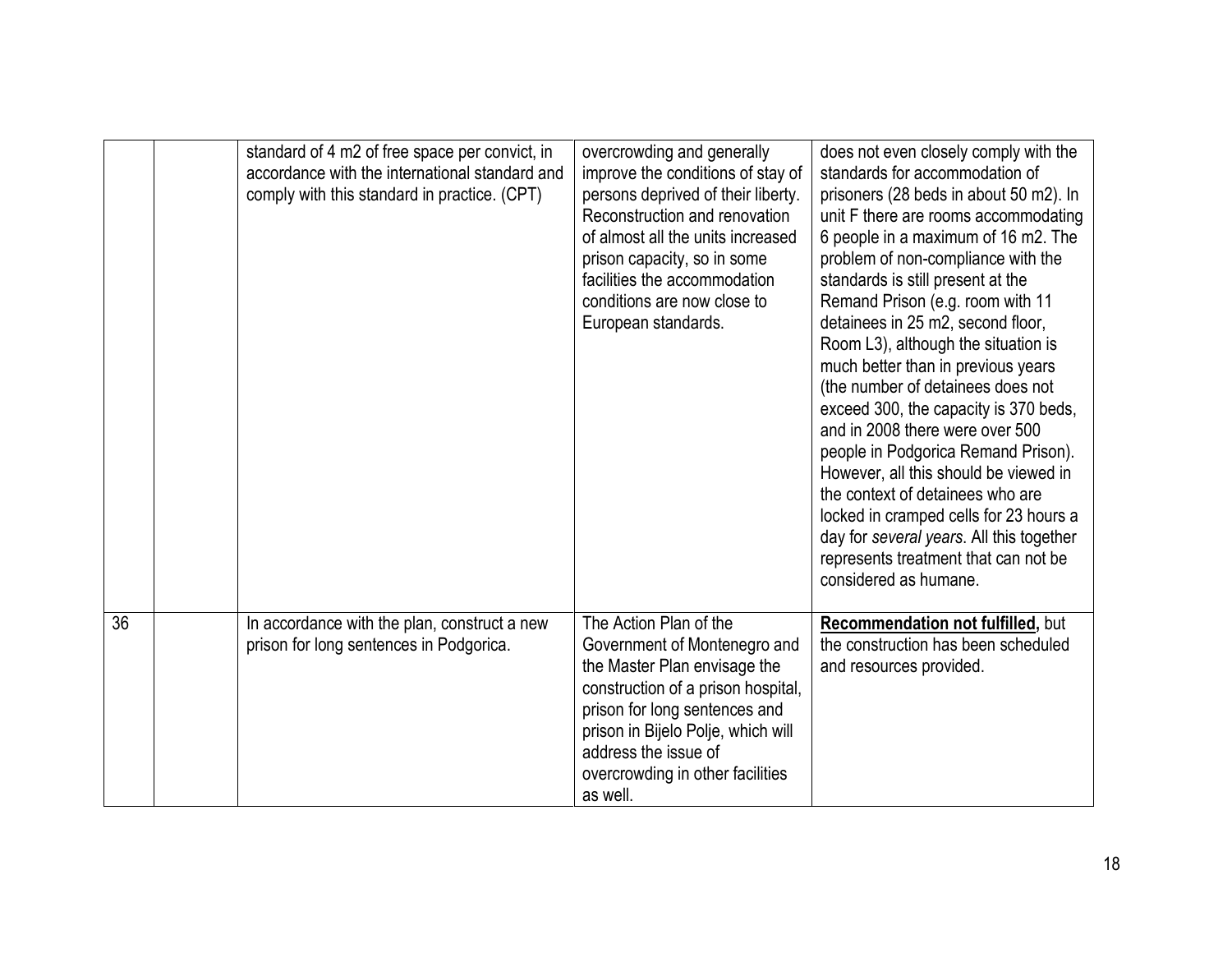| $\overline{37}$ | Bring down inadequate shacks within the so-<br>called "Economy" (unit E within the Institution<br>for Sentenced Prisoners) and build new<br>facilities to accommodate inmates.                                                           | Several facilities in the Economy<br>were adapted to accommodate<br>30-40 people. Other facilities will<br>be demolished and new ones<br>built when the conditions are<br>met.                                                                                             | <b>Recommendation partially fulfilled</b>                                                                                                                                                                                                                                                                                      |
|-----------------|------------------------------------------------------------------------------------------------------------------------------------------------------------------------------------------------------------------------------------------|----------------------------------------------------------------------------------------------------------------------------------------------------------------------------------------------------------------------------------------------------------------------------|--------------------------------------------------------------------------------------------------------------------------------------------------------------------------------------------------------------------------------------------------------------------------------------------------------------------------------|
| 38              | In accordance with the plan, construct the<br>Special Hospital.                                                                                                                                                                          | Building of a prison hospital has<br>been envisaged by the Action<br>Plan of the Government of<br>Montenegro and the Master<br>Plan. The Council of Europe<br>Development Bank will finance<br>3 facilities, funds have already<br>been secured.                           | <b>Recommendation not fulfilled, but</b><br>the construction has been scheduled<br>and resources provided.                                                                                                                                                                                                                     |
|                 | <b>Unit A</b>                                                                                                                                                                                                                            |                                                                                                                                                                                                                                                                            |                                                                                                                                                                                                                                                                                                                                |
| 39              | Provide the required bedding, including pillows<br>and pillow cases, which should be available to<br>every convict. Information on the possibilities<br>of using prison bedding must be made<br>available to all convicts and detainees. | AECS provides bedding for all<br>persons deprived of their liberty,<br>but also allows the use of own<br>bedding. Tailor's workshop has<br>been opened, 4 prisoners were<br>trained to work in the workshop,<br>2500 bed sheets and 1300<br>pillowcases were made, as well | <b>Recommendation partially fulfilled</b><br>Prisoner from unit A, a foreigner, did<br>not know he was entitled to bedding<br>and borrowed it from one of the<br>convicts. A few other prisoners<br>confirmed that the prison authorities<br>"did not make an effort to notify them<br>of the right to bedding ". On the other |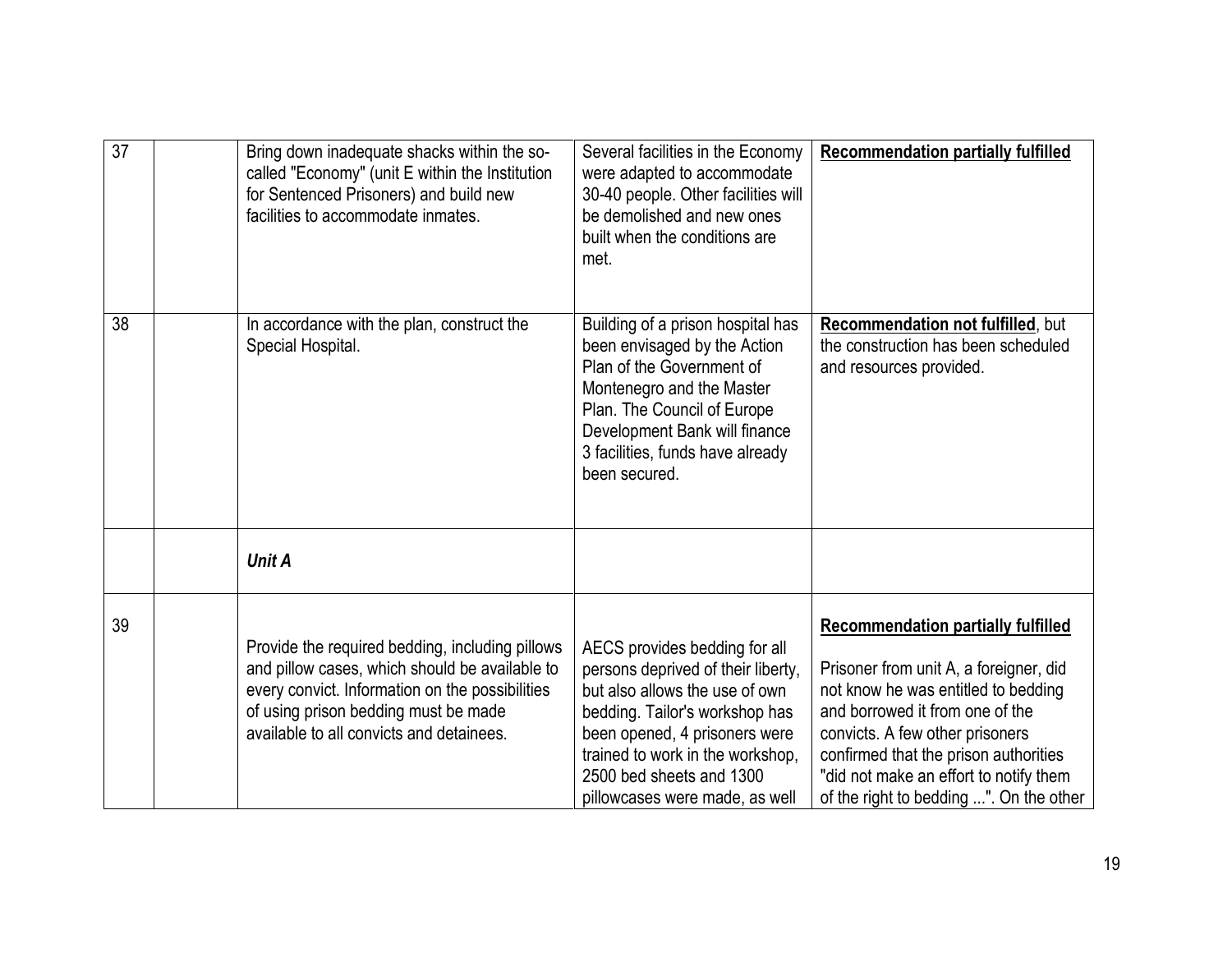|    |                                                                                                                                                                                                         | as 100 work suits for prisoners.                                                                                                                    | hand, some other inmates confirmed<br>that they have been informed. The<br>problem of insufficient information<br>could be solved by handing brochures<br>to everyone upon admission to prison.           |
|----|---------------------------------------------------------------------------------------------------------------------------------------------------------------------------------------------------------|-----------------------------------------------------------------------------------------------------------------------------------------------------|-----------------------------------------------------------------------------------------------------------------------------------------------------------------------------------------------------------|
| 40 | If the prisoners choose to clean their clothes or<br>bedding themselves, provide for the possibility<br>of drying the clothes in a separate room, so<br>that it is not done in the rooms they sleep in. | In some units it has been made<br>possible to dry bedding in the<br>open.                                                                           | <b>Recommendation partially fulfilled</b>                                                                                                                                                                 |
| 41 | It is necessary to reconstruct the unit A (e.g.<br>add new floor) to address the issue of<br>overcrowding. Meanwhile, paint the walls.                                                                  | In the capital budget for 2014<br>the Ministry of Justice and<br>AECS proposed construction of<br>a new unit A.                                     | <b>Recommendation not fulfilled</b><br>The problem of overcrowding is still<br>present - 28 prisoners sleep in bunk<br>beds in the bedroom of 50 m2. Rooms<br>are painted, in part.                       |
| 42 | Pay more attention to the hygiene of sanitary<br>facilities and provide new sanitary equipment.                                                                                                         | Since June 2012, 30,000 Euros<br>have been invested in sanitary<br>equipment; 30,000 Euros is<br>planned for this year.                             | <b>Recommendation fulfilled</b><br>Sanitary equipment has been repaired<br>in most units; bathrooms in each room<br>in the Prison for short sentences are<br>currently being reconstructed.               |
| 43 | Provide adequate heating and cooling.                                                                                                                                                                   | Air conditioning has been<br>installed in all living rooms and<br>hallways.<br>According to Director's decision,<br>prisoners are allowed to have a | <b>Recommendation partially fulfilled</b><br>There are radiators and other heating<br>devices in dormitories and rooms,<br>which are the property of prisoners,<br>but the prisoners still complain about |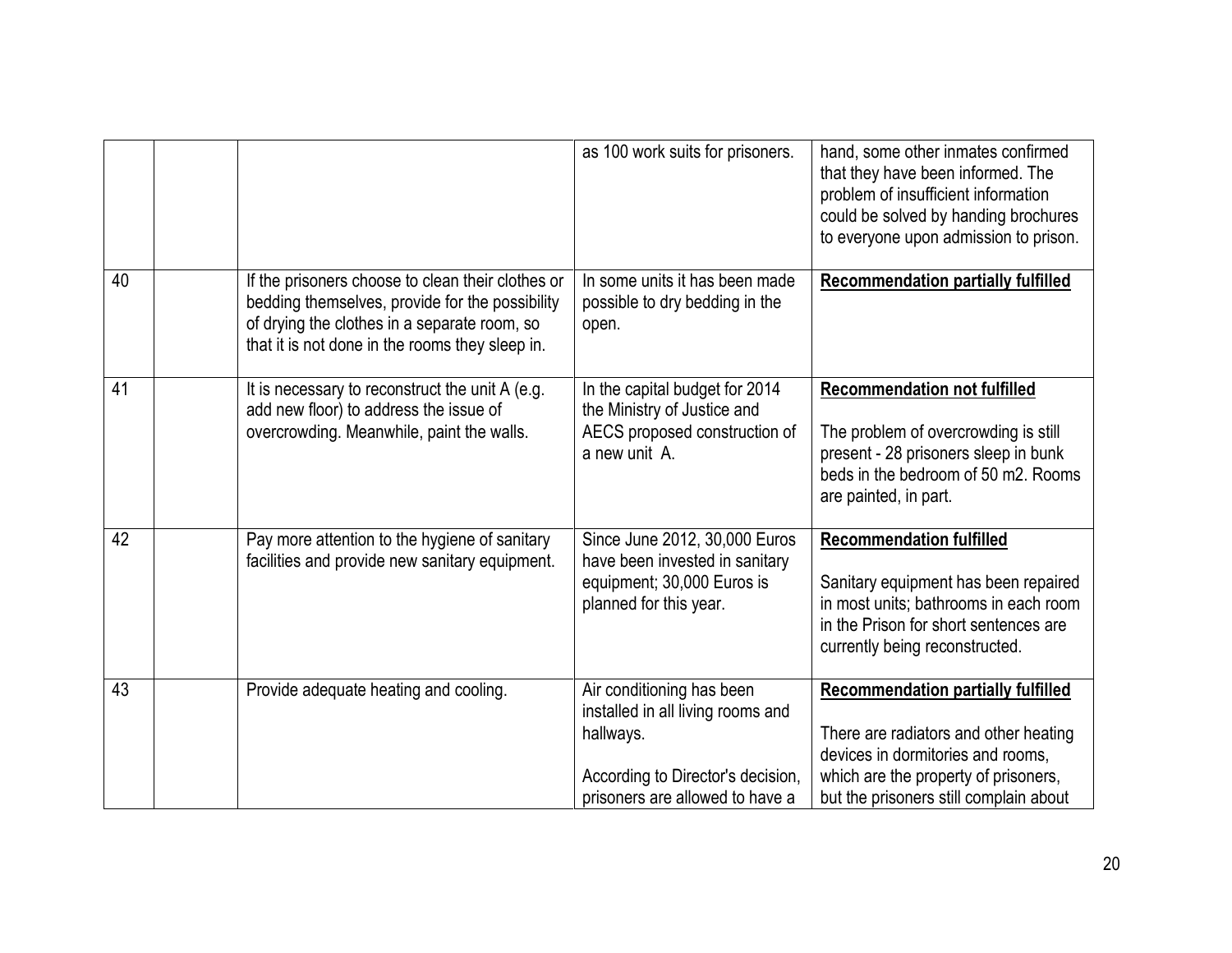|                 |                                                                                                         | mobile air conditioning (water<br>cooling fan) in the summer.                                                                                                                                                                                                                                   | the heating. During the visit it was<br>noted that there was only one radiator<br>in the living room that can<br>accommodate up to 30 people. There<br>are air conditioners in the hallways,<br>not in the rooms.<br>In unit A, in the most numerous room<br>with 28 people there are only three<br>radiators, which can not be used<br>simultaneously with TV sets, due to<br>problems with the electrical system. |
|-----------------|---------------------------------------------------------------------------------------------------------|-------------------------------------------------------------------------------------------------------------------------------------------------------------------------------------------------------------------------------------------------------------------------------------------------|---------------------------------------------------------------------------------------------------------------------------------------------------------------------------------------------------------------------------------------------------------------------------------------------------------------------------------------------------------------------------------------------------------------------|
| 44              | Install video surveillance in the office for<br>educators.                                              | Not planned under the project.                                                                                                                                                                                                                                                                  | <b>Recommendation not fulfilled</b><br>In the anonymous survey conducted in<br>March 2012, convicts stated that<br>educators' offices had also been used<br>for ill-treatment, particularly in unit A.                                                                                                                                                                                                              |
| $\overline{45}$ | Designate a separate room for smokers and<br>set smoking ban sings in all the hallways and<br>bedrooms. | Due to the lack of<br>accommodation and other<br>capacities, there are no<br>conditions to designate separate<br>rooms for smokers in the<br>facilities used to accommodate<br>persons deprived of their liberty.<br>All facilities have 'no smoking'<br>signs placed in appropriate<br>places. | <b>Recommendation not fulfilled</b><br>Inmates still smoke in dormitories.<br>AECS management is trying to<br>establish non-smoking rooms, but this<br>is not always possible.                                                                                                                                                                                                                                      |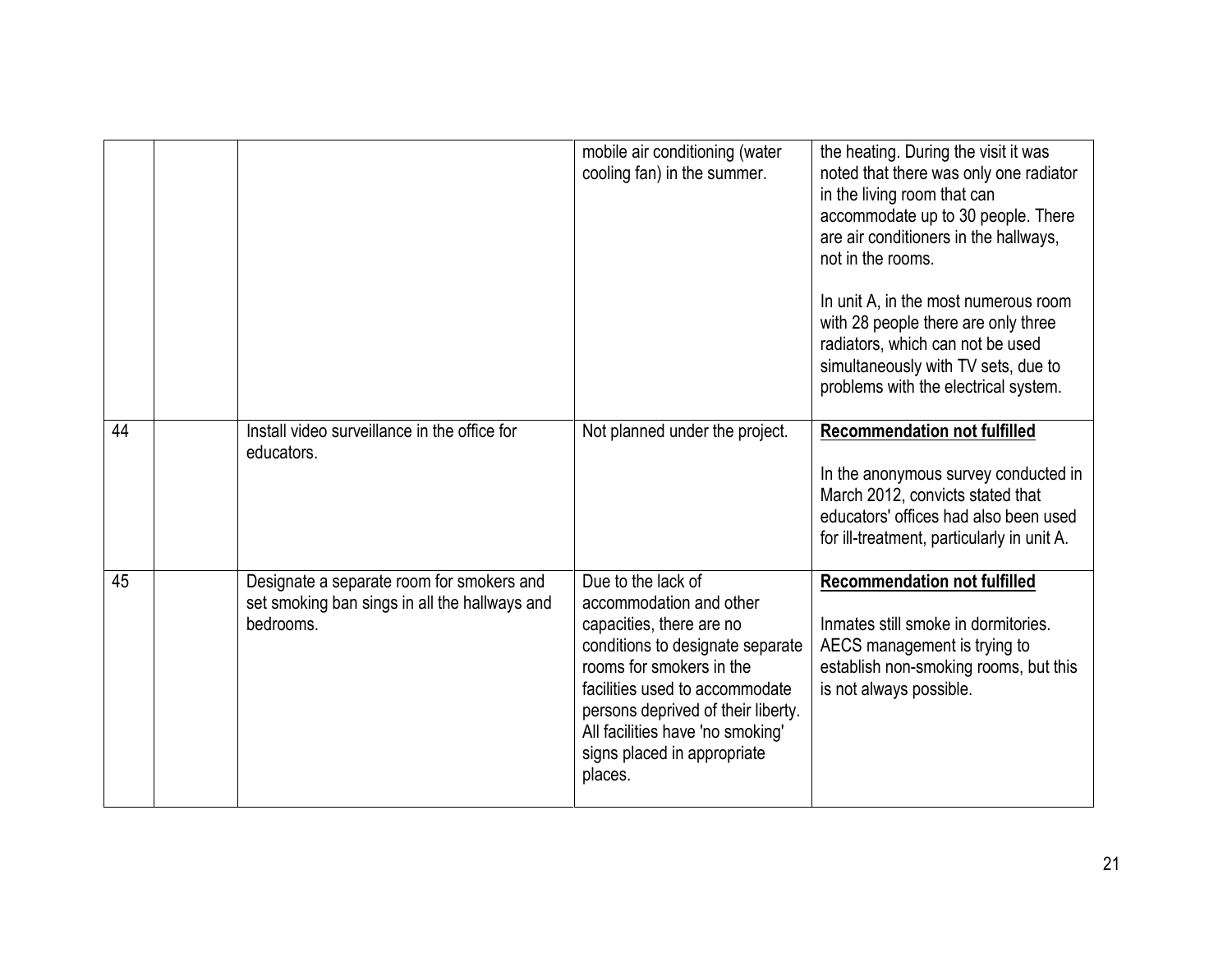| 46              | Inform all detained and imprisoned persons of<br>their right to prison bedding, as well as the<br>right to have their personal or prison bedding<br>regularly washed in the laundry room. | Prisoners have access to all the<br>documents governing their life<br>and work during their stay in<br><b>AECS. House Rules stipulate</b><br>that all prisoners in the<br>Institution for sentenced<br>prisoners shall be notified of the<br>right to use prison bedding as<br>well as their own bedding. Upon<br>admission they sign a statement<br>that they are familiar with the<br>House Rules. | <b>Recommendation partially fulfilled</b><br>Monitors spoke to several inmates,<br>especially in the Remand Prison and<br>units A and C, who were not informed<br>about the right to use the laundry room<br>and obtain prison bedding. On the<br>other hand, inmates in units B and D<br>were familiar with the above rights. |
|-----------------|-------------------------------------------------------------------------------------------------------------------------------------------------------------------------------------------|------------------------------------------------------------------------------------------------------------------------------------------------------------------------------------------------------------------------------------------------------------------------------------------------------------------------------------------------------------------------------------------------------|--------------------------------------------------------------------------------------------------------------------------------------------------------------------------------------------------------------------------------------------------------------------------------------------------------------------------------|
|                 | <b>Unit B</b>                                                                                                                                                                             |                                                                                                                                                                                                                                                                                                                                                                                                      |                                                                                                                                                                                                                                                                                                                                |
| 47              | Install central heating in staff premises.                                                                                                                                                | Air conditioner has been<br>installed.                                                                                                                                                                                                                                                                                                                                                               | <b>Recommendation fulfilled</b>                                                                                                                                                                                                                                                                                                |
|                 | <b>Unit C</b>                                                                                                                                                                             |                                                                                                                                                                                                                                                                                                                                                                                                      |                                                                                                                                                                                                                                                                                                                                |
| $\overline{48}$ | Provide new shower heads and prevent their<br>destruction.                                                                                                                                | Seven shower cabins were<br>installed in rooms<br>accommodating prisoners.<br>House Rules specify material<br>liability of convicts who damage<br>AECS property.                                                                                                                                                                                                                                     | <b>Recommendation fulfilled</b><br>Shower cabins have been replaced in<br>the common bathroom.                                                                                                                                                                                                                                 |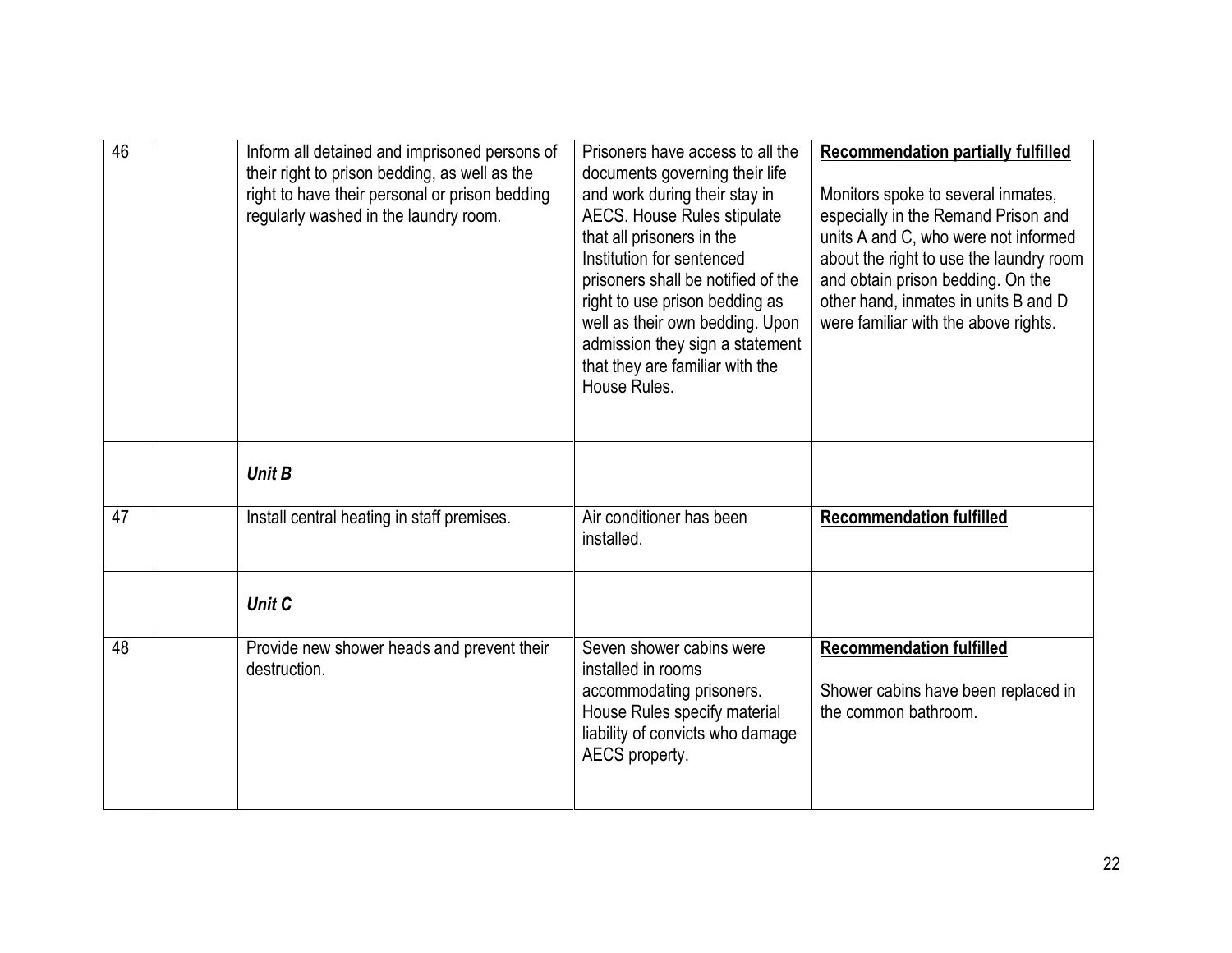| 49              | Set up a shelter from inclement weather in the<br>unit C yard and purchase sports equipment.                                                                             |                                                                                                                                                                                               | <b>Recommendation not fulfilled</b><br>Courtyard in unit C is still very small<br>and without any shelter from bad<br>weather conditions. In addition, this<br>unit does not have sports equipment<br>or, for example, a basketball hoop.<br>We recommend that the shelter be<br>made of transparent material to allow<br>surveillance from the watchtower. |
|-----------------|--------------------------------------------------------------------------------------------------------------------------------------------------------------------------|-----------------------------------------------------------------------------------------------------------------------------------------------------------------------------------------------|-------------------------------------------------------------------------------------------------------------------------------------------------------------------------------------------------------------------------------------------------------------------------------------------------------------------------------------------------------------|
| $\overline{50}$ | It is necessary to reduce the destruction of<br>prison equipment, by informing inmates about<br>the responsibilities for such behaviour laid<br>down in the House Rules. | Since June 2012 several<br>decisions on material<br>responsibility for the destruction<br>of AECS property were adopted.<br>Material liability for damage is<br>specified in the House Rules. | <b>Recommendation fulfilled</b>                                                                                                                                                                                                                                                                                                                             |
|                 | <b>Unit D</b>                                                                                                                                                            |                                                                                                                                                                                               |                                                                                                                                                                                                                                                                                                                                                             |
| 51              | Enable the use of prison bedding.                                                                                                                                        | Sufficient quantities of sheets<br>have been supplied and<br>distributed to all the facilities<br>lacking bedding.                                                                            | <b>Recommendation fulfilled</b><br>Prisoners are informed of their right to<br>use prison sheets; inmates in this unit<br>had no remarks to this end.                                                                                                                                                                                                       |
| $\overline{52}$ | Make available information on the use of the<br>laundry room.                                                                                                            | Prisoners have been informed<br>about their right to use prison<br>bedding and laundry room.                                                                                                  | <b>Recommendation fulfilled</b><br>A number of prisoners uses the                                                                                                                                                                                                                                                                                           |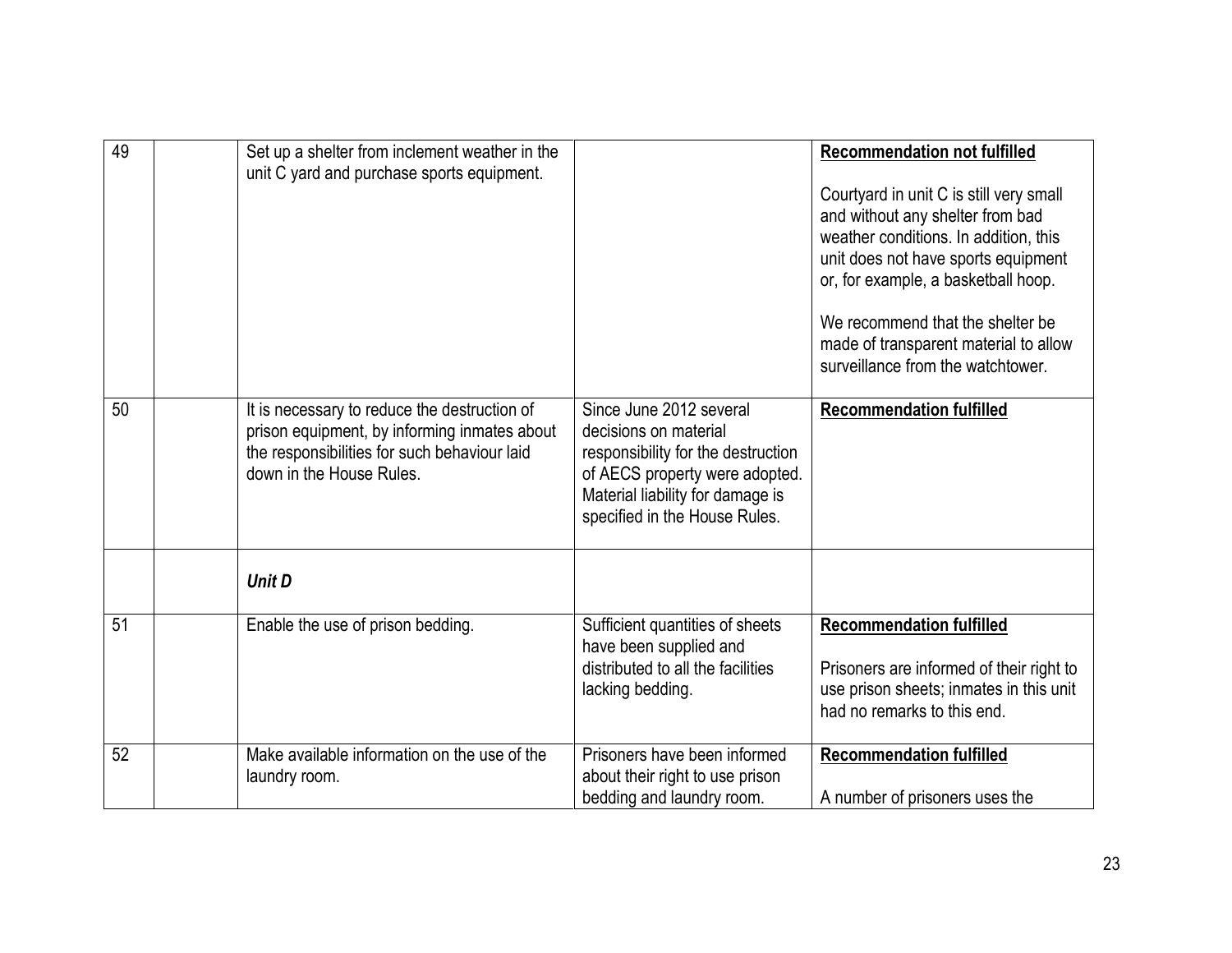|    |                                                 |                                                                                                                                                                                                                                                                                                            | laundry room, mostly those who have<br>less frequent contact with their family<br>members who could wash their linens.        |
|----|-------------------------------------------------|------------------------------------------------------------------------------------------------------------------------------------------------------------------------------------------------------------------------------------------------------------------------------------------------------------|-------------------------------------------------------------------------------------------------------------------------------|
| 53 | Address the problem of overcrowded rooms.       | For many years AECS has been<br>faced with the problem of lack of<br>accommodation capacities.<br>Certain rooms in unit D<br>occasionally outnumber actual<br>accommodation capacity. We<br>try as much as possible to<br>evenly distribute the prisoners,<br>not only in the rooms but also<br>the units. | <b>Recommendation partially fulfilled</b><br>At the time of the visit there was no<br>overcrowding in the rooms in this unit. |
|    | Semi-open unit                                  |                                                                                                                                                                                                                                                                                                            |                                                                                                                               |
| 54 | Provide laser equipment for video surveillance. | Project documentation and<br>resources required.                                                                                                                                                                                                                                                           | <b>Recommendation not fulfilled</b>                                                                                           |
|    |                                                 |                                                                                                                                                                                                                                                                                                            |                                                                                                                               |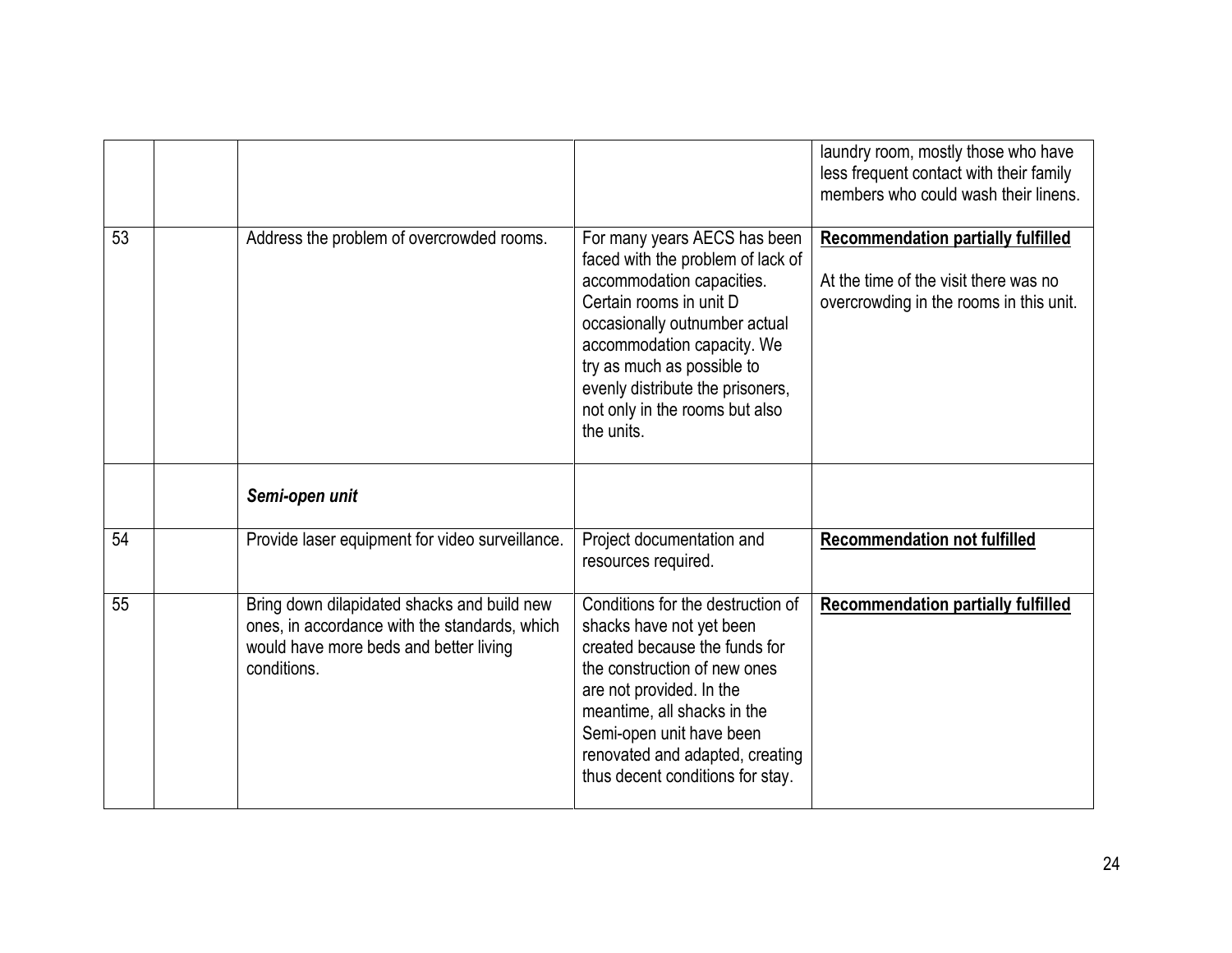| $\overline{56}$ | Expand the greenhouse and farms.                                                                                                                                                                                                                                                 | Preparation of the business plan<br>in collaboration with the Faculty<br>of Economics in Podgorica is in<br>progress.                                  | Recommendation not fulfilled, but<br>we welcome the development of a<br>business plan, which is one of the<br>fulfilled recommendations.                                                                                                                                                                                                                                                                                                                                                                   |
|-----------------|----------------------------------------------------------------------------------------------------------------------------------------------------------------------------------------------------------------------------------------------------------------------------------|--------------------------------------------------------------------------------------------------------------------------------------------------------|------------------------------------------------------------------------------------------------------------------------------------------------------------------------------------------------------------------------------------------------------------------------------------------------------------------------------------------------------------------------------------------------------------------------------------------------------------------------------------------------------------|
|                 | <b>Prison for short sentences</b>                                                                                                                                                                                                                                                |                                                                                                                                                        |                                                                                                                                                                                                                                                                                                                                                                                                                                                                                                            |
| 57              | Constructing additional premises of about 50<br>m <sup>2</sup> next to the existing facilities would<br>considerably help in avoiding overcrowding<br>and thus complying with international<br>standards regarding the placement and<br>conditions of stay of sentenced persons. | Reconstruction of part of the<br>building of the Prison for short<br>sentences is in progress, which<br>will increase its accommodation<br>capacities. | <b>Recommendation partially fulfilled</b><br>The reconstruction, which implies the<br>replacement of shared bathrooms with<br>bathrooms in each room, will provide<br>for an extra room in every department,<br>in addition to better comfort, but this<br>will not provide as much space as<br>constructing of an additional floor<br>would. In the meantime, AECS<br>Management informed us that<br>constructing of an additional floor in<br>this building is not possible due to<br>technical reasons. |
| 58              | Provide a library.                                                                                                                                                                                                                                                               | Reconstruction of this building<br>provided for a room for library.                                                                                    | Recommendation fulfilled, although<br>the library that we have found is very<br>meager. We were informed that the<br>central library will be established for all<br>prisons, i.e. units.                                                                                                                                                                                                                                                                                                                   |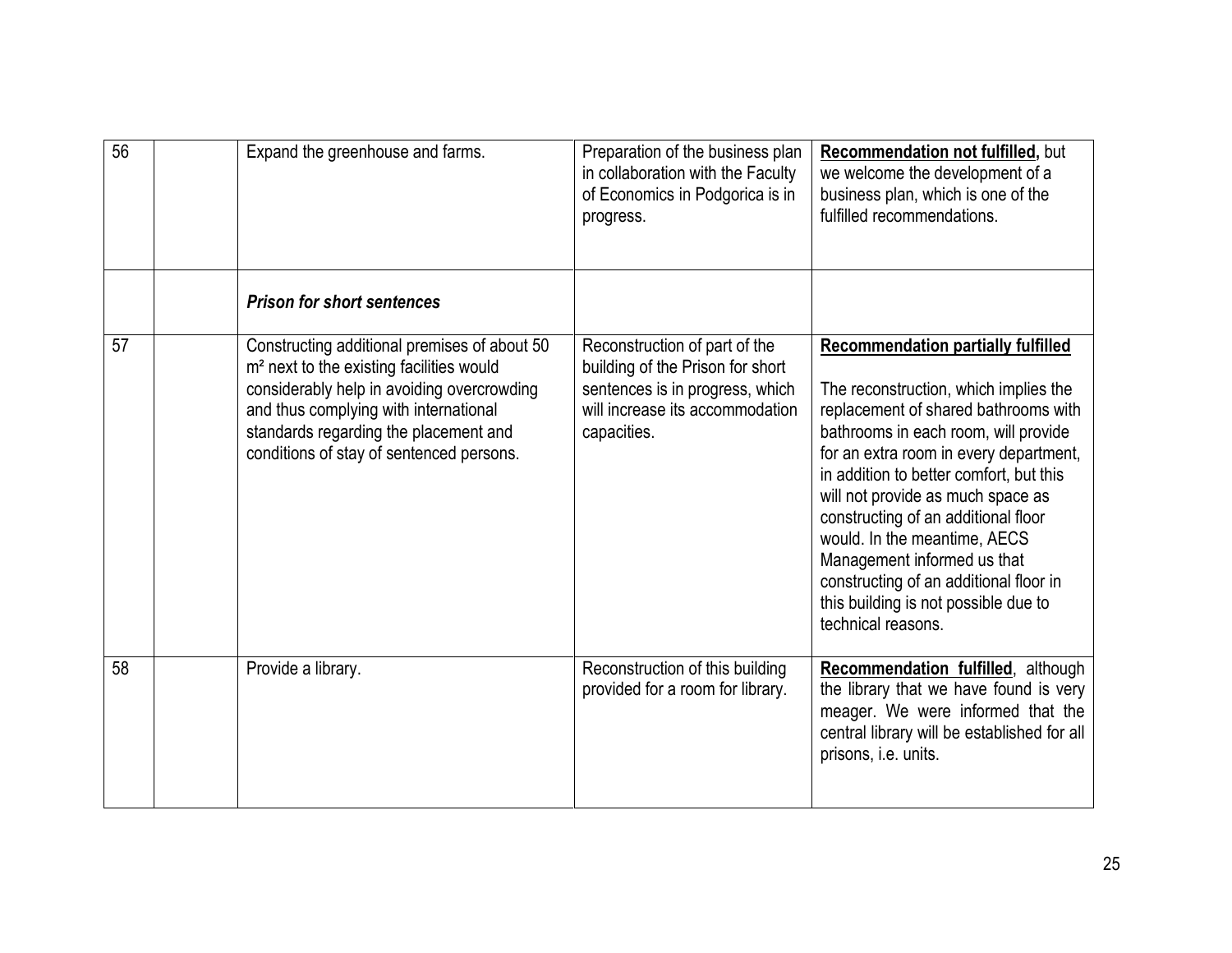| 59 | Take out excess beds from the room for<br>foreign inmates in order to make more space. | Renovation of rooms for foreign<br>inmates is currently in progress. | <b>Recommendation fulfilled</b><br>At the time of the visit, in March 2013,<br>not one foreign inmate resided in<br>AECS. This situation is extremely rare.                           |
|----|----------------------------------------------------------------------------------------|----------------------------------------------------------------------|---------------------------------------------------------------------------------------------------------------------------------------------------------------------------------------|
| 60 | Set up a shelter from inclement weather in the<br>yard.                                |                                                                      | <b>Recommendation fulfilled</b><br>However, during a visit in March 2013,<br>the entire sports court in the backyard<br>was flooded, which is an issue that<br>needs to be addressed. |

#### **Remand Prison Podgorica**

Most of the premises in the Remand Prison have been renovated, living conditions improved, as well as the space for walking. However, there is still a problem of failure to meet the standard of at least 4m2 per person which, in combination with the fact that inmates usually spend 23 hours a day locked in such small rooms (female detainees 22 hours), constitutes inhumane treatment. Courts should therefore order custody extremely restrictively and, in particular, not allow stay in detention for several years, as this is in violation of European standards. We are advocating for the construction of a new remand prison building, which will allow for the application of the CPT standard according to which detainees should spend several hours a day in activities outside of their cells.

| 61 | Construct a new building of the Remand<br>Prison, which would have rooms with fewer<br>beds, complying with the standard of 4 $m^2$ , and $\vert$<br>provide a living area with computers and other<br>options for activities outside the cell. | The measure has been partially<br>applied due to the lack of funds<br>in the budget. | <b>Recommendation not fulfilled</b><br>Unfortunately, we have not been<br>informed of any plan envisaging the<br>construction of a new remand prison<br>building in future. |
|----|-------------------------------------------------------------------------------------------------------------------------------------------------------------------------------------------------------------------------------------------------|--------------------------------------------------------------------------------------|-----------------------------------------------------------------------------------------------------------------------------------------------------------------------------|
|----|-------------------------------------------------------------------------------------------------------------------------------------------------------------------------------------------------------------------------------------------------|--------------------------------------------------------------------------------------|-----------------------------------------------------------------------------------------------------------------------------------------------------------------------------|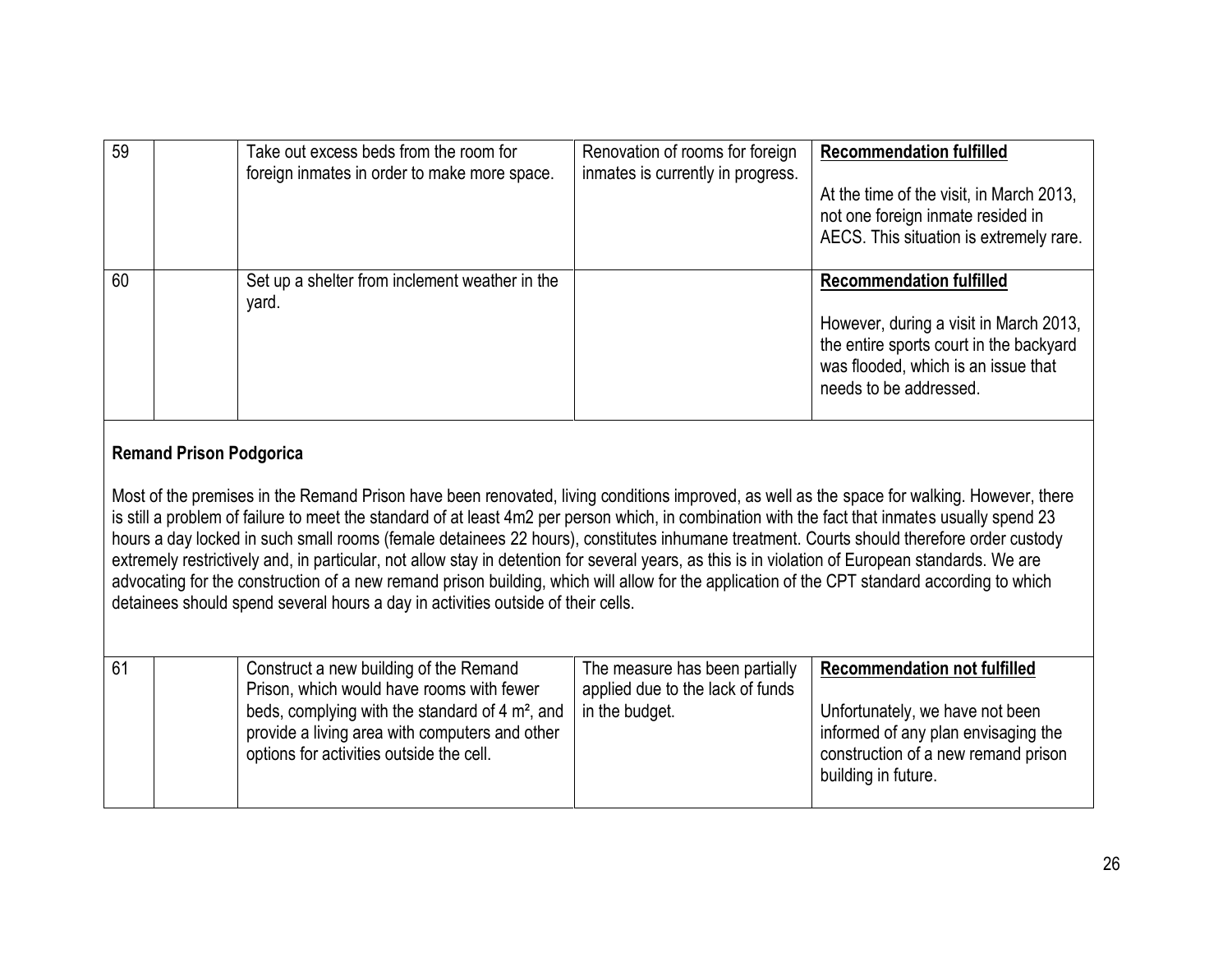| 62 | Until the new prison building is constructed,<br>renovate the existing accommodation<br>capacities and paint all the rooms.                                                                                                                                                                                     | <b>Reconstruction of Remand</b><br>Prison is in the final stage.                                                    | <b>Recommendation fulfilled</b><br>Most of the rooms have been painted,<br>and it is planned to paint the rest of<br>them as well. There are toilet facilities<br>in the rooms and in the shared<br>bathroom.                                        |
|----|-----------------------------------------------------------------------------------------------------------------------------------------------------------------------------------------------------------------------------------------------------------------------------------------------------------------|---------------------------------------------------------------------------------------------------------------------|------------------------------------------------------------------------------------------------------------------------------------------------------------------------------------------------------------------------------------------------------|
| 63 | Renovate rooms that are not currently used.                                                                                                                                                                                                                                                                     | Rooms that had not been used<br>were renovated and intended for<br>archive, storage and possibly a<br>mini library. | <b>Recommendation fulfilled, all rooms</b><br>operational.<br>However,<br>these<br>are<br>premises - former isolation rooms - are<br>now used for training on stationary<br>bikes, but they are extremely narrow<br>and inadequate for that purpose. |
| 64 | Provide non-transparent shower curtains in<br>bathrooms in the female part of the Remand<br>Prison to ensure privacy of female detainees.                                                                                                                                                                       | Non-transparent shower<br>curtains have been provided in<br>bathrooms.                                              | <b>Recommendation fulfilled</b>                                                                                                                                                                                                                      |
| 65 | Adapt special rooms for solitary confinement in<br>Podgorica Remand Prison.                                                                                                                                                                                                                                     | The process of reconstruction is<br>in progress.                                                                    | <b>Recommendation fulfilled</b>                                                                                                                                                                                                                      |
|    | <b>Bijelo Polje Prison</b><br>Conclusion: Although in its report from 2009 the CPT stated that it believed that the government would take steps to complete construction of a<br>new prison in Bijelo Polje on time, this has not happened, however, funding has been provided and the construction is in plan. |                                                                                                                     |                                                                                                                                                                                                                                                      |

| 66 | In accordance with the plan, construct a new<br>building for Bijelo Polje Prison. (CPT) | Construction is envisaged by<br>the Master Plan, funds have | <b>Recommendation not fulfilled, but</b><br>I funds have been provided and the |
|----|-----------------------------------------------------------------------------------------|-------------------------------------------------------------|--------------------------------------------------------------------------------|
|    |                                                                                         | been provided.                                              | construction is in plan.                                                       |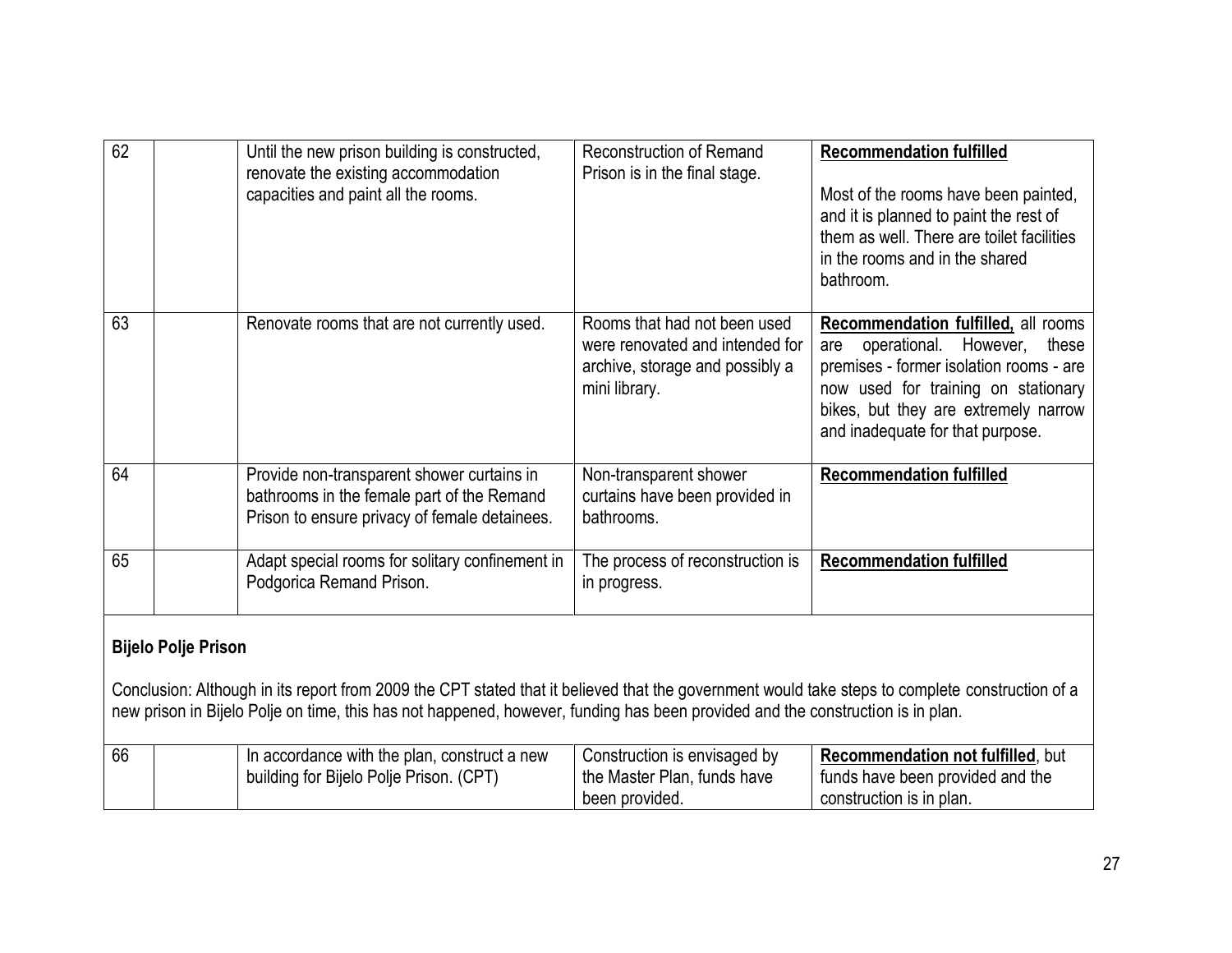| 67 | Until a new prison building in Bijelo Polje is<br>constructed, it is of priority to build additional<br>premises - living room and disciplinary cells for<br>convicted persons. | Directorate of Public Works<br>signed a contract for works on<br>the reconstruction of Semi-open<br>unit in Bijelo Polje Prison. The<br>reconstruction will start soon.                                    | Recommendation not fulfilled,<br>although it appears that it will be soon.                                                                                          |
|----|---------------------------------------------------------------------------------------------------------------------------------------------------------------------------------|------------------------------------------------------------------------------------------------------------------------------------------------------------------------------------------------------------|---------------------------------------------------------------------------------------------------------------------------------------------------------------------|
| 68 | Renovate bathrooms and toilets in the prison<br>for convicted persons and maintain hygiene.<br>(CPT)                                                                            | Sanitary facilities were made in<br>the Semi-open unit, and the<br>Closed unit lacks 1 bathroom<br>and 1 toilet.                                                                                           | <b>Recommendation partially fulfilled</b>                                                                                                                           |
| 69 | Provide adequate space for prisoners to take<br>walks, with a shelter from inclement weather,<br>especially bearing in mind that prisoners do<br>not have a living room. (CPT)  |                                                                                                                                                                                                            | Recommendation not fulfilled,<br>but according to AECS management<br>the reconstruction, which is expected<br>to begin in a few months, will resolve<br>this issue. |
| 70 | Expand farms and build a greenhouse for<br>growing vegetables and flowers. (CPT)                                                                                                | Chicken farm has been<br>expanded to about 5,000. Part<br>of eggs produced is used for the<br>consumption of prisoners and<br>detainees, and some are sold<br>through retail outlets in AECS<br>and Bazar. | <b>Recommendation partially fulfilled</b><br>The greenhouse has not been<br>expanded. Business plan will show if<br>this will be profitable.                        |
| 71 | Set up multiple shelters from inclement<br>weather in all the yards.                                                                                                            | Shelters have been set up.                                                                                                                                                                                 | <b>Recommendation partially fulfilled</b><br>There is no shelter in the disciplinary<br>section in unit C.                                                          |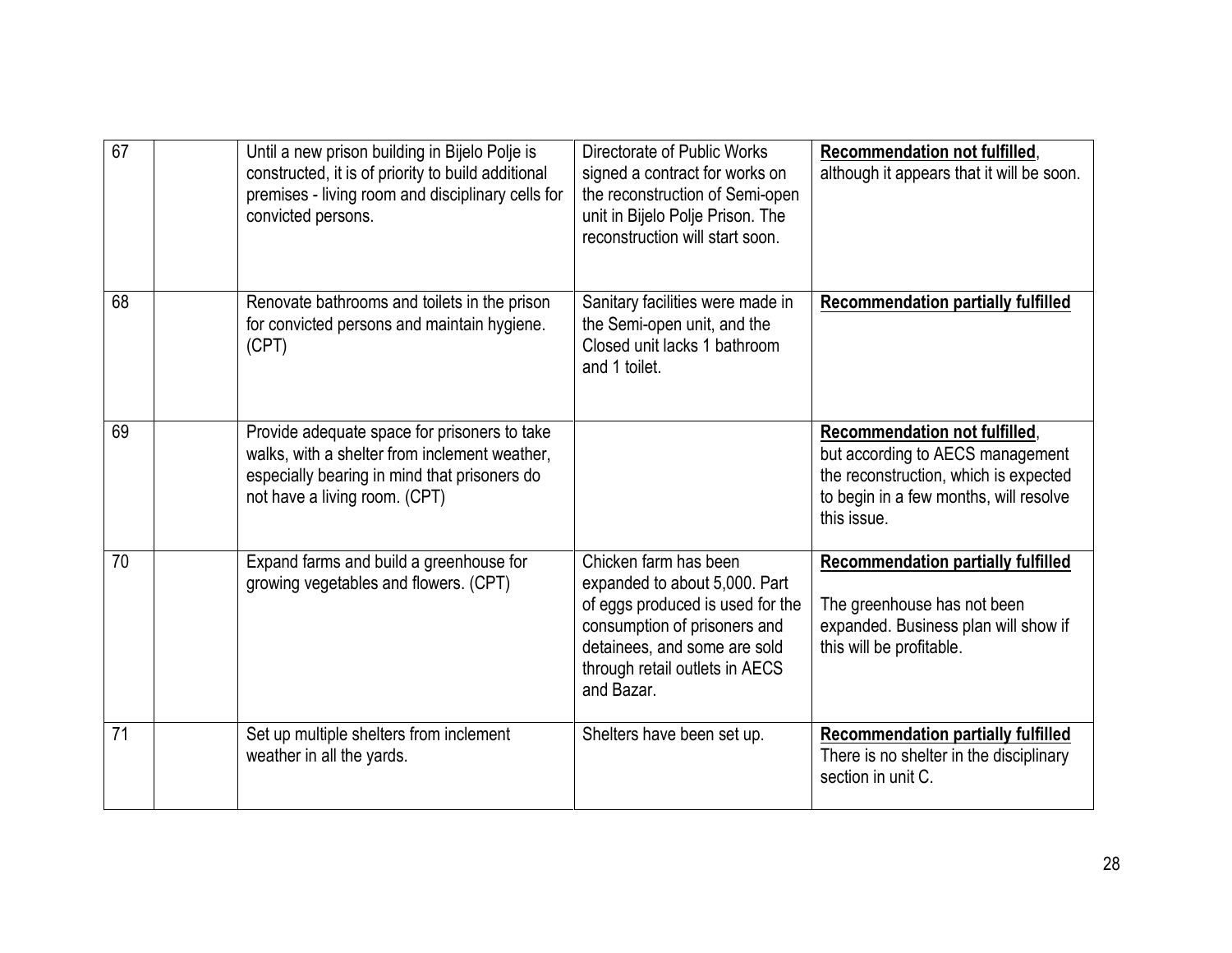| $\overline{72}$ |                  | Encourage the use of alternative sanctions,<br>particularly work in common interest, in order<br>to reduce the number of convicted persons<br>serving their sentence in the prison.                                                                                                                                           | The Ministry of Justice is<br>currently drafting the Law on<br><b>Alternative Sanctions.</b>                                                                                   | <b>Recommendation not fulfilled</b>                                                                                                                                                                                                                                                                                                                                                                                                                                                                                                                                                                                                                                                                                                                                            |
|-----------------|------------------|-------------------------------------------------------------------------------------------------------------------------------------------------------------------------------------------------------------------------------------------------------------------------------------------------------------------------------|--------------------------------------------------------------------------------------------------------------------------------------------------------------------------------|--------------------------------------------------------------------------------------------------------------------------------------------------------------------------------------------------------------------------------------------------------------------------------------------------------------------------------------------------------------------------------------------------------------------------------------------------------------------------------------------------------------------------------------------------------------------------------------------------------------------------------------------------------------------------------------------------------------------------------------------------------------------------------|
|                 | <b>JUVENILES</b> | Conclusion: Placement of juveniles in the Remand Prison does not meet the standards.                                                                                                                                                                                                                                          |                                                                                                                                                                                |                                                                                                                                                                                                                                                                                                                                                                                                                                                                                                                                                                                                                                                                                                                                                                                |
| 73              |                  | As a rule, provide separate accommodation for<br>minors in detention and juvenile prison from<br>that of adults, either by constructing special<br>facilities or adapting premises in the existing<br>facilities. Provide special treatment for minors<br>and actively promote their contact with the<br>outside world. (CPT) | Department for juveniles has<br>been set up in all organizational<br>units, except in Bijelo Polje<br>Prison. There are no spatial<br>capacities in prison in Bijelo<br>Polje. | <b>Recommendation partially fulfilled</b><br>Special conditions for juveniles, a<br>special unit, have been provided in the<br>Institution for sentenced prisoners in<br>Podgorica, within unit F. Minors have<br>their separate big yard, but without<br>sufficient sports equipment (there is no<br>football or basketball field, although<br>there is enough space. Gym<br>equipment is scarce and worn out).<br>The conditions of detention for<br>juveniles are just as bad as for other<br>inmates. During the visit to a juvenile<br>who was in Remand Prison we noticed<br>that he was in a cell with an adult who,<br>according to the assessment of a staff<br>member, was accused of "one of the<br>minor offences - general<br>endangerment and illegal possession |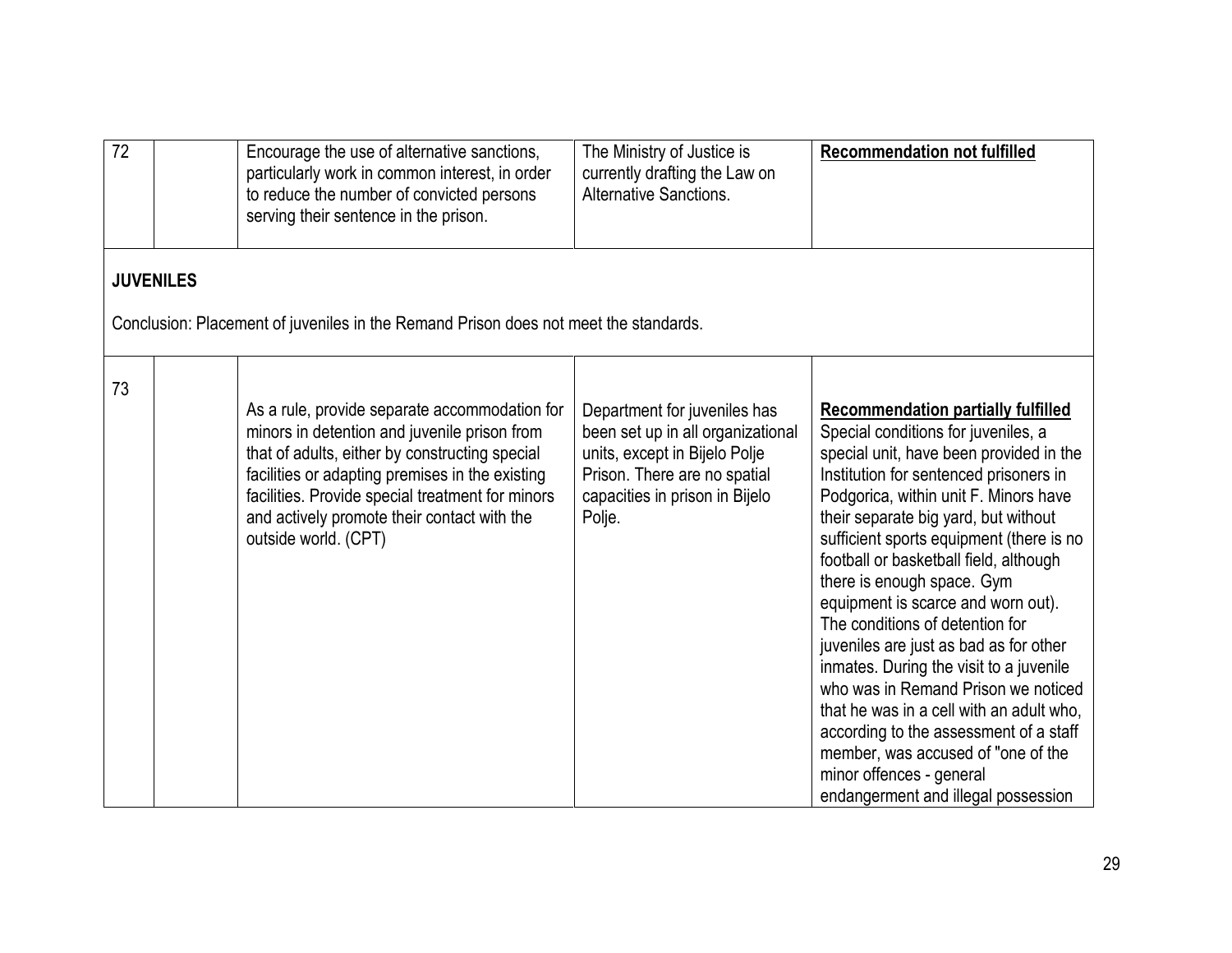|    |                                                                                                                                                                                                                                                          |                                                                                                                                                                                    | of weapons", so that he would not be<br>alone in the cell. Conditions in the cell<br>were poor. The only difference<br>compared to adults is that minors are<br>allowed to stay outdoors 3 times a day<br>for an hour. (see description of the<br>application of recommendation no.<br>$154$ ). |
|----|----------------------------------------------------------------------------------------------------------------------------------------------------------------------------------------------------------------------------------------------------------|------------------------------------------------------------------------------------------------------------------------------------------------------------------------------------|-------------------------------------------------------------------------------------------------------------------------------------------------------------------------------------------------------------------------------------------------------------------------------------------------|
| 74 | Develop brochures on the placement of<br>juveniles in AECS. Make transparent all<br>information relating to the regime that will in<br>future be carried out in relation to juvenile<br>prisoners or detainees.                                          | Brochure was developed and<br>made available to juveniles in<br>AECS.                                                                                                              | <b>Recommendation fulfilled</b>                                                                                                                                                                                                                                                                 |
| 75 | Provide a special prison unit for juvenile<br>inmates.                                                                                                                                                                                                   | Juvenile imprisonment is carried<br>out in AECS. Mentioned<br>sentences are carried out in the<br>juvenile unit, established within<br>the Institution for sentenced<br>prisoners. | <b>Recommendation fulfilled</b>                                                                                                                                                                                                                                                                 |
| 76 | Provide conditions for the consistent<br>application of Art. 153 of the House Rules, and<br>prevent isolation of minors by allowing them to<br>participate in different types of activities in<br>accordance with Art. 154 and 155 of the said<br>Rules. | The said Articles are now Art.<br>132, 133 and 134.                                                                                                                                | <b>Recommendation partially fulfilled</b>                                                                                                                                                                                                                                                       |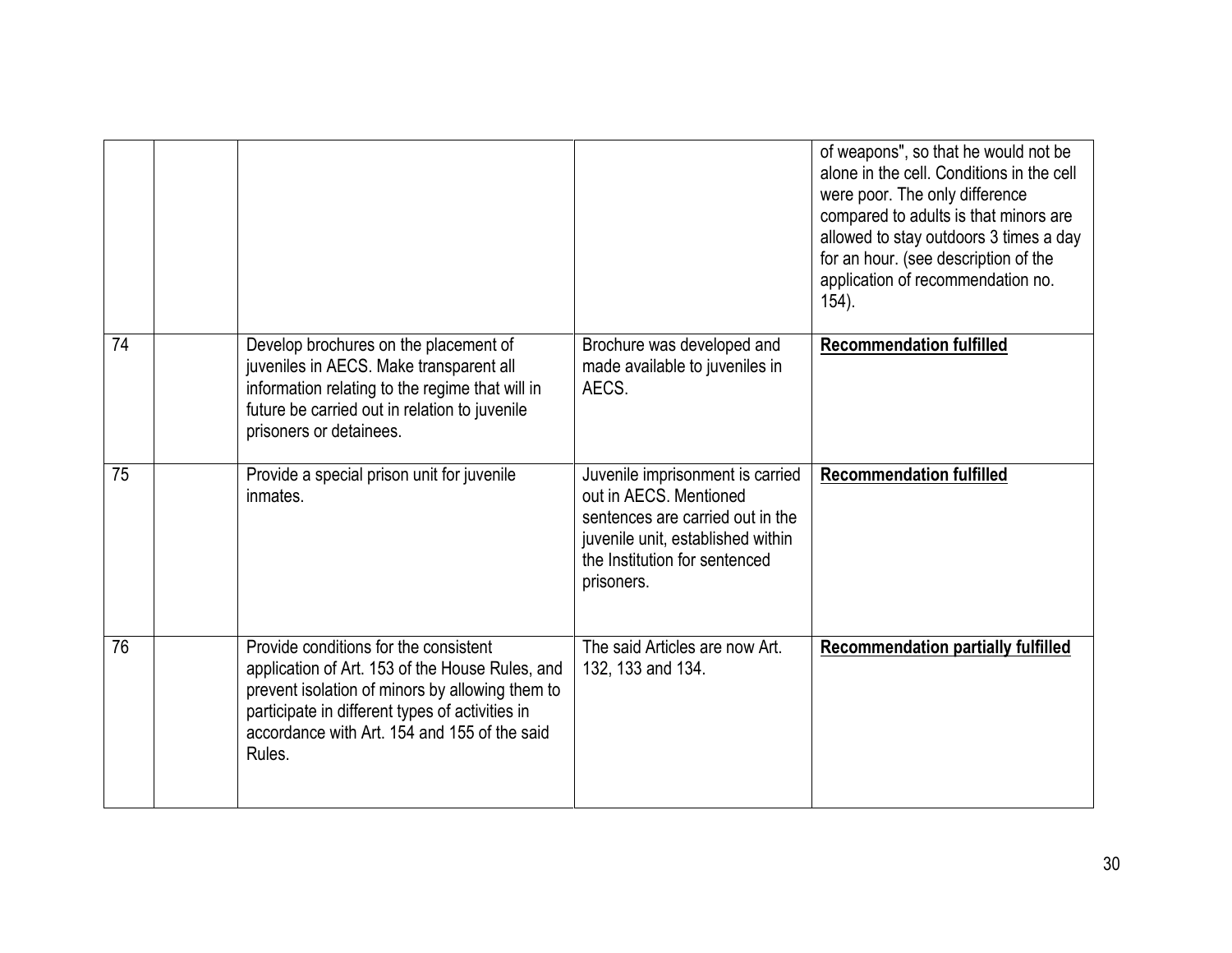# **PERSONS WITH DISABILITIES**

Conclusion: The main recommendation remains the same – ensure functional access to people with disabilities in all organizational units as well as suitable accommodation for detained and convicted persons who are wheelchair users.

| $\overline{77}$ | Adapt all facilities for persons with disabilities. | Access ramps were set up in    | <b>Recommendation partially fulfilled</b>  |
|-----------------|-----------------------------------------------------|--------------------------------|--------------------------------------------|
|                 |                                                     | the Institution for sentenced  |                                            |
|                 |                                                     |                                | Access ramps have been set up, but         |
|                 |                                                     | prisoners in unit F and in the | not by the standards – they are steep      |
|                 |                                                     | Semi-open unit.                | and narrow, do not have a fence and        |
|                 |                                                     |                                | are not adequately marked. There are       |
|                 |                                                     |                                | no ramps that would allow wheelchair       |
|                 |                                                     |                                | users or those with walking difficulties   |
|                 |                                                     |                                | exit to the yard in unit F, Semi-open      |
|                 |                                                     |                                | unit (although there is a ramp at the      |
|                 |                                                     |                                | entrance, and since the unit is semi-      |
|                 |                                                     |                                | open it is possible to use it to go        |
|                 |                                                     |                                | outside, however, it is still desirable to |
|                 |                                                     |                                | set up a ramp at the exit to courtyard     |
|                 |                                                     |                                | area) or in Prison for short sentences     |
|                 |                                                     |                                | (reconstruction is currently in progress   |
|                 |                                                     |                                | and we were assured by the Chief that      |
|                 |                                                     |                                | a ramp will be set up at the exit to the   |
|                 |                                                     |                                | yard). Access ramp at the entrance to      |
|                 |                                                     |                                | the Prison for short sentences is better   |
|                 |                                                     |                                | than those in other units, but it was not  |
|                 |                                                     |                                | made by the standards. Inside the          |
|                 |                                                     |                                | building of Prison for short sentences     |
|                 |                                                     |                                | there is a difference in floor level of 5  |
|                 |                                                     |                                | to 6 cm that needs to be bridged by a      |
|                 |                                                     |                                | ramp (near the entrance). Doorsteps        |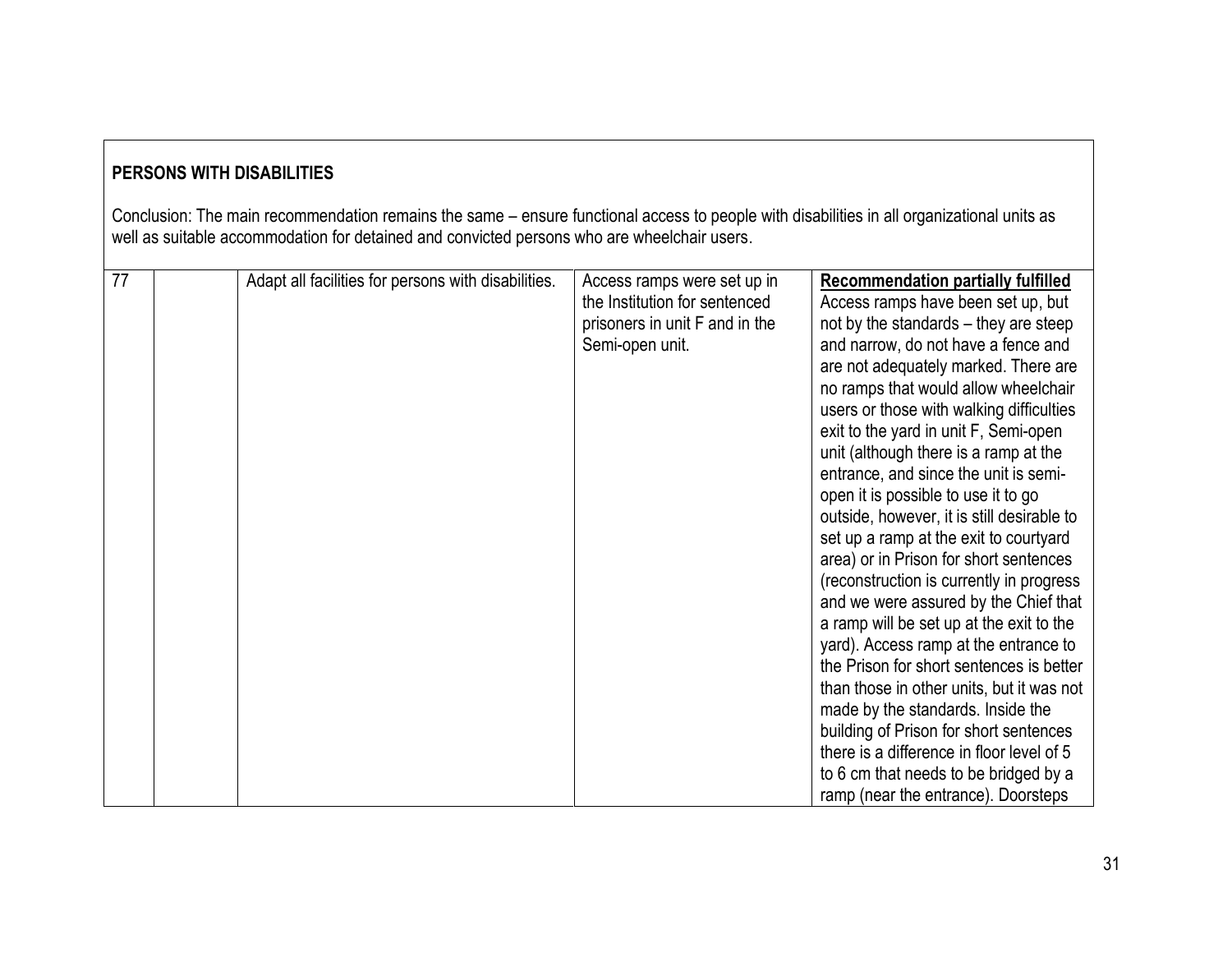|    |                                                                                                                                                         |                                                                                                                                                                                                                                                                                | are higher than expected, and should<br>be bridged by small ramps (it was said<br>that this would be done during the<br>reconstruction).                                                                                                                                                                                                                                                                                      |
|----|---------------------------------------------------------------------------------------------------------------------------------------------------------|--------------------------------------------------------------------------------------------------------------------------------------------------------------------------------------------------------------------------------------------------------------------------------|-------------------------------------------------------------------------------------------------------------------------------------------------------------------------------------------------------------------------------------------------------------------------------------------------------------------------------------------------------------------------------------------------------------------------------|
| 78 | Adopt a Rulebook on the treatment of persons<br>with disabilities in AECS.                                                                              | Guidelines on the treatment of<br>persons with disabilities during<br>the execution of the sentence of<br>imprisonment and detention was<br>adopted. Brochure for inmates<br>with disabilities was developed<br>and made available.                                            | Guidelines on the treatment need to<br>be improved, as the UK brochure was<br>used that has not been properly<br>adjusted.                                                                                                                                                                                                                                                                                                    |
| 79 | Adapt a special room for searching persons<br>with disabilities, in order to appropriately carry<br>out the procedural authority to search a<br>person. | Room for searching has not<br>been provided due to the lack of<br>accommodation capacities.                                                                                                                                                                                    | <b>Recommendation not fulfilled</b>                                                                                                                                                                                                                                                                                                                                                                                           |
| 80 | Provide appropriate accommodation for<br>prisoners and detainees who are wheelchair<br>users.                                                           | A room has been provided on<br>the ground floor in unit F, as<br>well as in Semi-open unit and in<br>Prison for short sentences.<br>AECS management<br>immediately acted on the<br>recommendation and<br>transferred prisoner M. from unit<br>F to Prison for short sentences. | <b>Recommendation not fulfilled</b><br>The said room on the ground floor in<br>unit F has not been adapted for<br>disabled people. This room<br>accommodates 6 prisoners, two of<br>whom use both wheelchair and<br>crutches, which is too much for such a<br>small area (16 m2). A person with<br>amputated lower extremities said that<br>the conditions were not good. Toilet,<br>which is part of the room, is too narrow |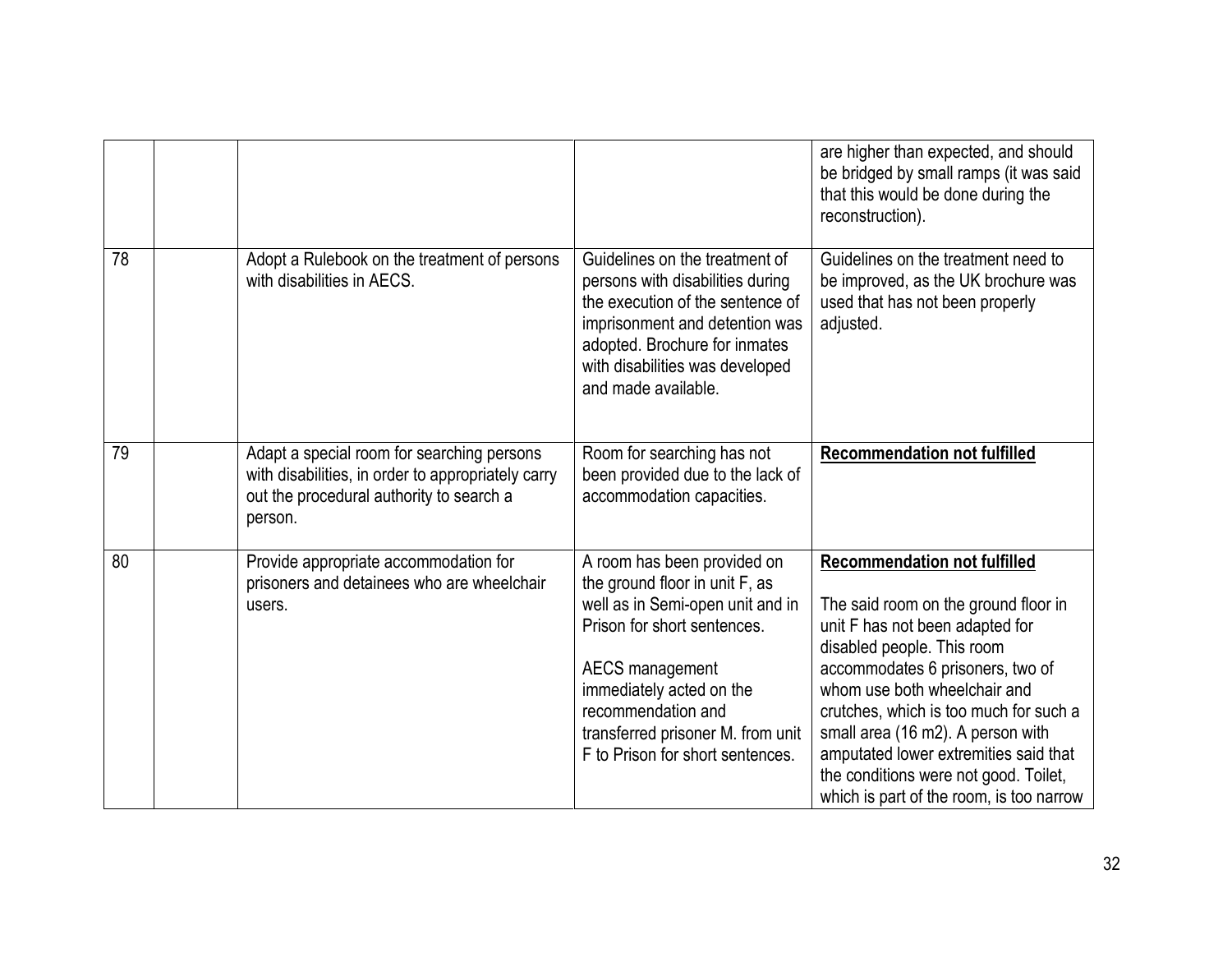|  |  | and it is impossible to access it in a     |
|--|--|--------------------------------------------|
|  |  | wheelchair, and although the door has      |
|  |  | been widened, it is practically            |
|  |  | impossible to get into it because it is    |
|  |  | small. Interestingly, doorsteps were       |
|  |  | bridged with little ramps. People with     |
|  |  | disabilities use toilet with the help of   |
|  |  | other inmates. Beds have not been          |
|  |  | provided with appropriate equipment        |
|  |  | (e.g. trapeze to lift a person from a      |
|  |  | lying position). Their food is brought     |
|  |  | into the room. Bathroom close to the       |
|  |  | room is inadequate. Entry into the         |
|  |  | bathroom is not adequate because the       |
|  |  | door can not be opened all the way,        |
|  |  | which is a problem when entering,          |
|  |  | there are no handles. It is impossible     |
|  |  | to access shower cabins, six of them,      |
|  |  | in a wheelchair. There is enough           |
|  |  | space in the bathroom to adapt one         |
|  |  | shower cabin. If using crutches, there     |
|  |  | is a risk of falling, i.e. getting injured |
|  |  | because of the slippery floor (tiles).     |
|  |  | Convict M. complained about falling in     |
|  |  | the bathroom and breaking his              |
|  |  | prosthesis. He takes a bath with the       |
|  |  | help of others. He said that he used to    |
|  |  | have a "companion" (another prisoner       |
|  |  | who assisted him) who was                  |
|  |  | transferred elsewhere.                     |
|  |  |                                            |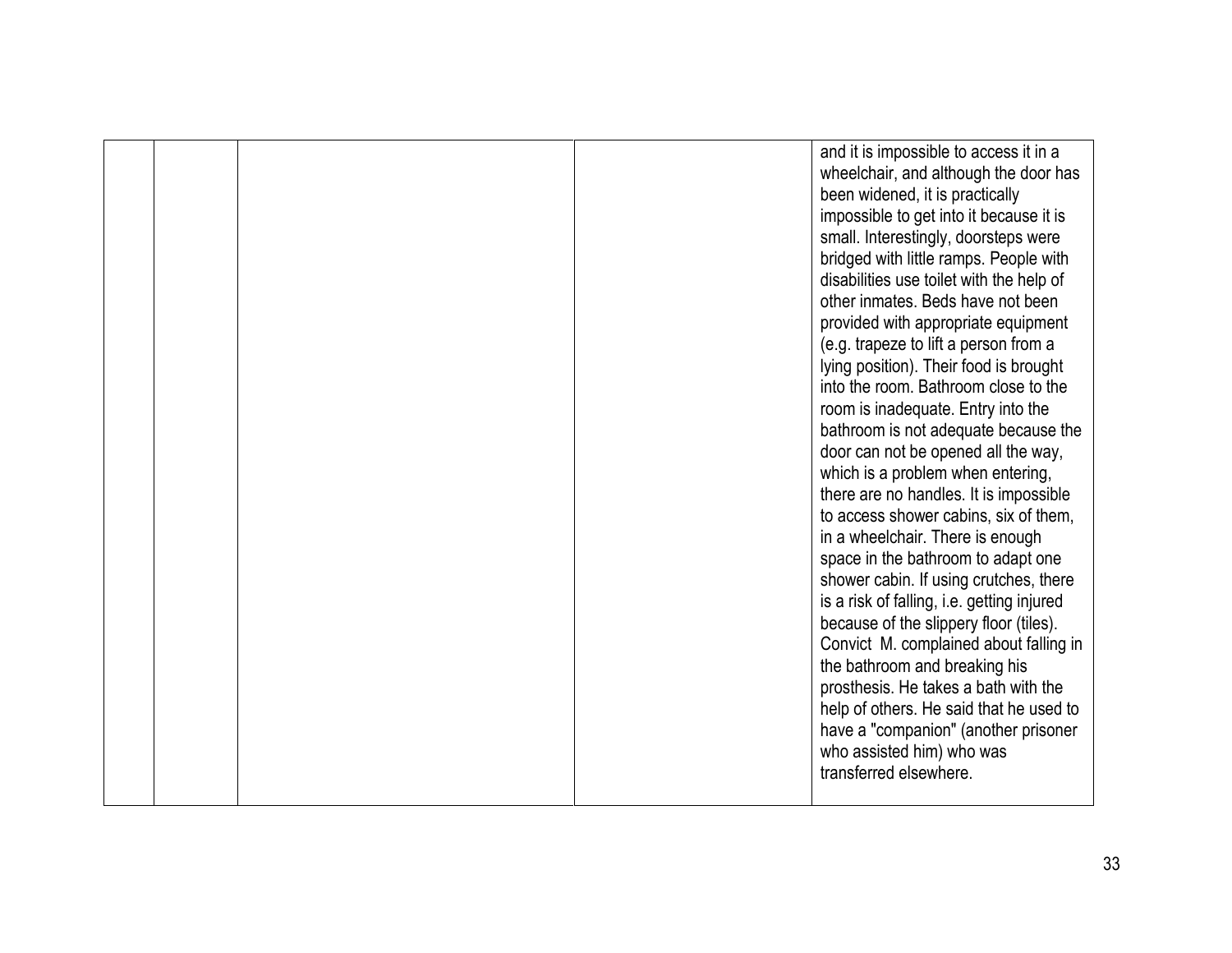|  |  | There is no room for people with<br>disabilities in the Semi-open unit.<br>There is a room called the "sick room",<br>which was absolutely inaccessible,<br>starting from the door width (70 cm),<br>interior, extra door for another part of<br>the room and toilet door that is difficult<br>to reach. This room has been<br>partitioned to enable ill inmates to get<br>help when needed - a bed has been<br>placed inside to accommodate an<br>inmate to assist ill inmate.            |
|--|--|--------------------------------------------------------------------------------------------------------------------------------------------------------------------------------------------------------------------------------------------------------------------------------------------------------------------------------------------------------------------------------------------------------------------------------------------------------------------------------------------|
|  |  | In Prison for short sentences there is a<br>room designed to accommodate<br>persons with disabilities (with four<br>beds; it is currently accommodating an<br>inmate with visual impairments). In the<br>room there is a toilet which is more<br>spacious (although not completely<br>following the standard) and it is<br>possible to access it in a wheelchair.<br>There are no handles and it would be<br>advisable to set them up. There are<br>clinic and dining room near this room. |
|  |  | Conclusion: There are no conditions in<br>the Semi-open unit to accommodate<br>inmates with disabilities. In unit F it is<br>necessary to adapt the toilet and<br>bathroom for prisoners with                                                                                                                                                                                                                                                                                              |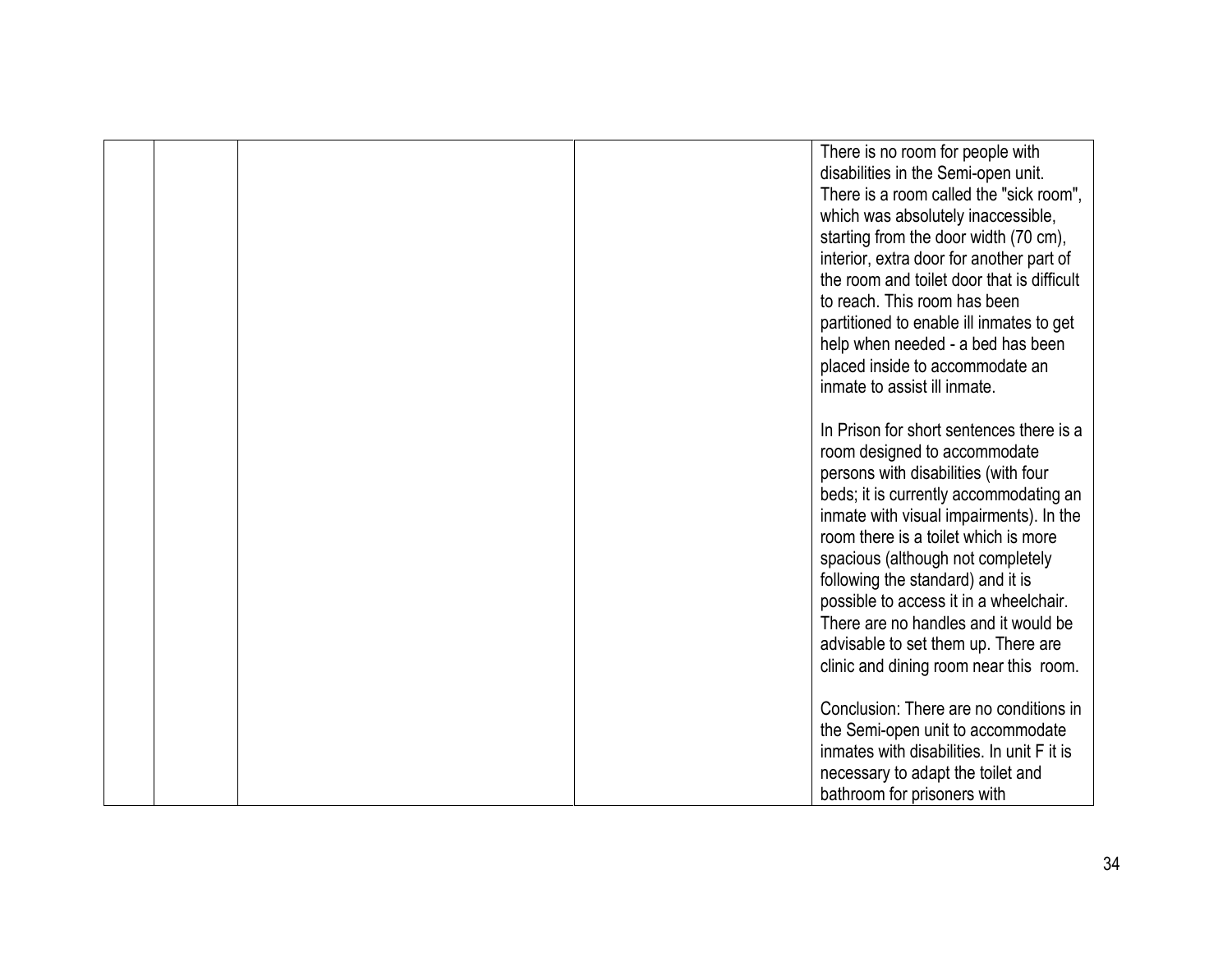|    |                                                                                                                                                                                                                                                                       |                                                                                                                                                                                                                     | disabilities, and in the meantime find a<br>way to transfer an inmate currently<br>staying there to a more appropriate<br>part of the prison (for example, to<br>Prison for short sentences). |
|----|-----------------------------------------------------------------------------------------------------------------------------------------------------------------------------------------------------------------------------------------------------------------------|---------------------------------------------------------------------------------------------------------------------------------------------------------------------------------------------------------------------|-----------------------------------------------------------------------------------------------------------------------------------------------------------------------------------------------|
| 81 | Regularly update AECS website, publish all<br>by-laws governing the operation of this<br>institution, as well as updated information on<br>the prison population figures, development<br>projects and current events.                                                 | So far the website has been<br>updated with information about<br>the Management and contact<br>person for cooperation with<br>NGOs. Update of information on<br>laws, regulations and other<br>news is in progress. | <b>Recommendation partially fulfilled</b>                                                                                                                                                     |
| 82 | Inform all detained and imprisoned persons of<br>their right to prison bedding, as well as the<br>right to have their personal or prison bedding<br>regularly washed in the laundry room.                                                                             |                                                                                                                                                                                                                     | <b>Recommendation partially fulfilled</b>                                                                                                                                                     |
| 83 | Considering that inmates are allowed to use<br>various household appliances including<br>electronic devices, devices for heating,<br>cooking, gas bottles, etc., their use should be<br>regulated by the House Rules, for the purpose<br>of safe use and fire safety. | Prisoners and detainees are<br>prohibited from using gas<br>cylinders, which has been<br>confirmed by inspection of all<br>the premises within AECS.<br>Guidelines on fire protection will<br>be adopted.           | <b>Recommendation partially fulfilled</b>                                                                                                                                                     |
| 84 | Prohibit smoking, except in designated areas.                                                                                                                                                                                                                         | This is not possible in Remand<br>Prison because each room                                                                                                                                                          | <b>Recommendation not fulfilled</b>                                                                                                                                                           |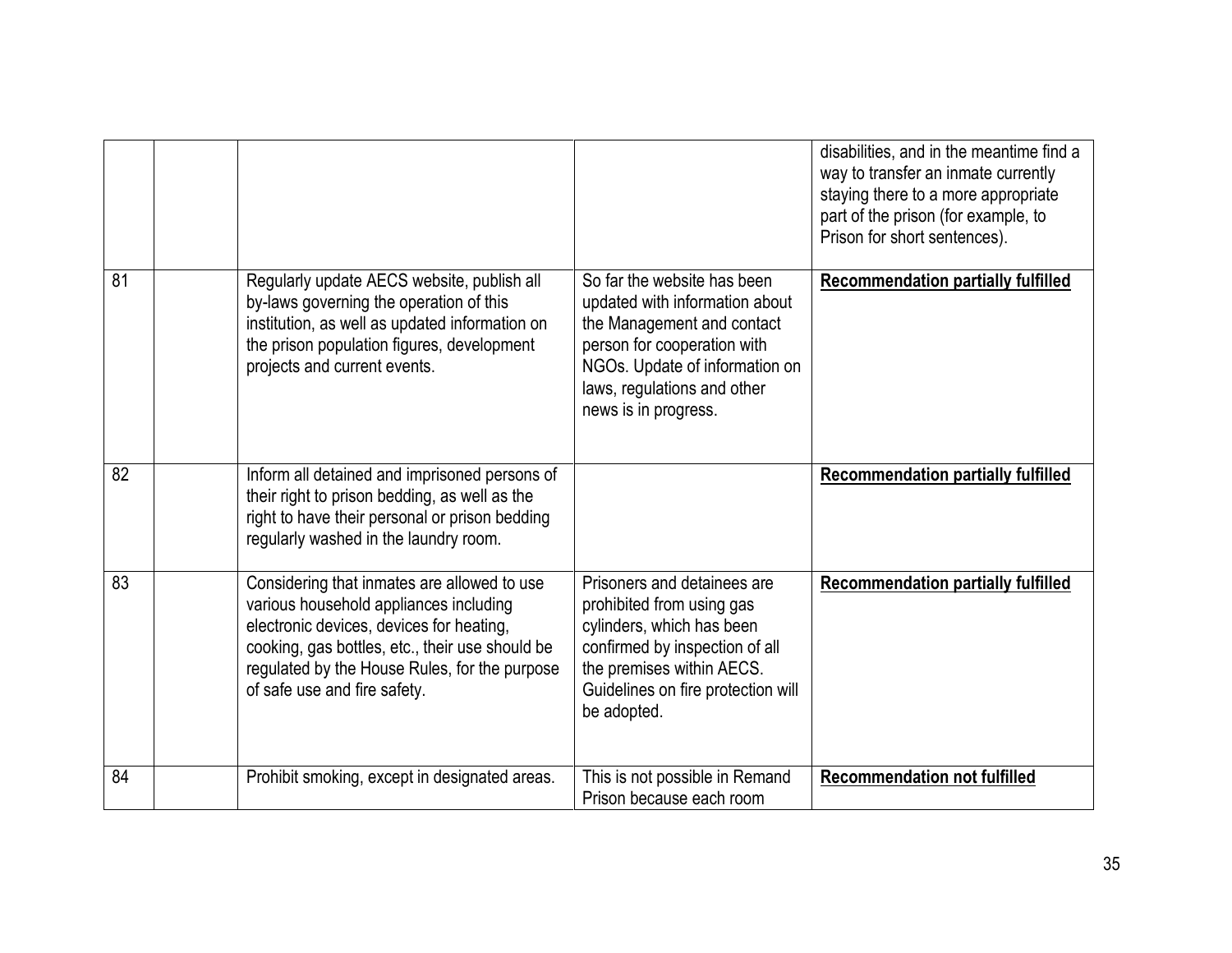| 88                                                                                                                                                                                                                    |  | Install call bells in all disciplinary cells.                                                                      | Call bells have been installed.                                                                                                                                                | <b>Recommendation fulfilled</b>           |
|-----------------------------------------------------------------------------------------------------------------------------------------------------------------------------------------------------------------------|--|--------------------------------------------------------------------------------------------------------------------|--------------------------------------------------------------------------------------------------------------------------------------------------------------------------------|-------------------------------------------|
| Disciplinary unit<br>Conclusion: call bells have been installed in disciplinary cells, however, it is recommended to better organize space for walking<br>(provide sports equipment, shelter from inclement weather). |  |                                                                                                                    |                                                                                                                                                                                |                                           |
| 87                                                                                                                                                                                                                    |  | Install air conditioning in the laundry room and<br>ensure that its capacity is sufficient for the<br>entire AECS. | Air-conditioning has been<br>installed; there is enough<br>capacity, it is in plan to<br>purchase new professional<br>laundry machine.                                         | <b>Recommendation fulfilled</b>           |
| 86                                                                                                                                                                                                                    |  | Provide more premises for conjugal visits and<br>refurbish them.                                                   | Premises are painted, but the<br>number has not increased.                                                                                                                     | <b>Recommendation partially fulfilled</b> |
| 85                                                                                                                                                                                                                    |  | Set up the computer room in units within the<br>"Circle".                                                          | Computer room has been set up<br>in Semi-open unit and at the<br>moment a number of computers<br>are being repaired. In a short<br>time prisoners will be able to<br>use them. | <b>Recommendation not fulfilled</b>       |
|                                                                                                                                                                                                                       |  |                                                                                                                    | would need a separate room for<br>smokers. "No smoking" signs<br>were put up in all appropriate<br>places.                                                                     |                                           |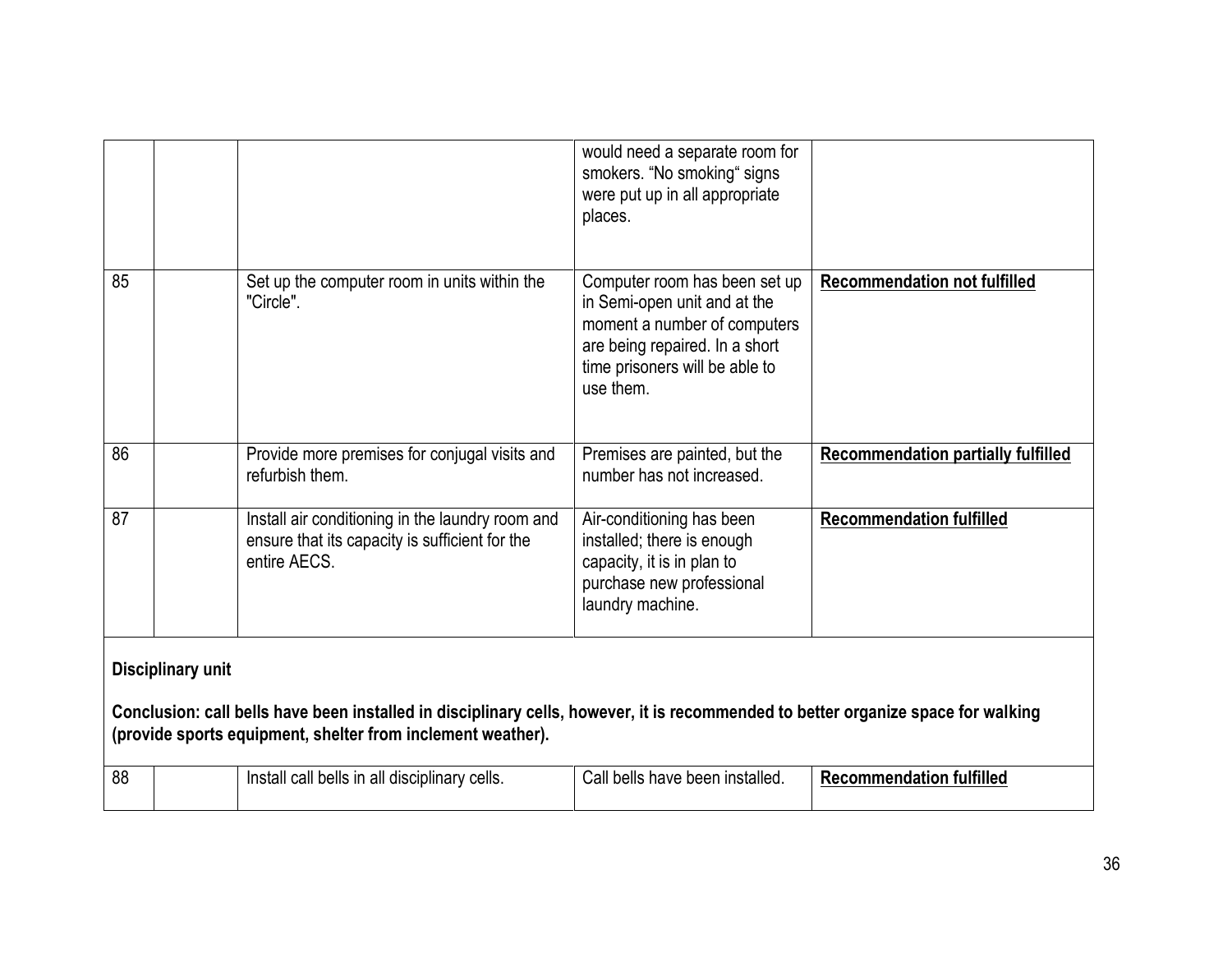| 89 | Install video surveillance in all other cells and<br>in yards intended for walks.                                                                                                                                   | This measure will be<br>implemented during this year,<br>through video surveillance<br>system upgrade.                                                                                                   | <b>Recommendation partially fulfilled</b><br>Three solitary confinement cells have<br>video surveillance, three cells do not.                                                                                                      |
|----|---------------------------------------------------------------------------------------------------------------------------------------------------------------------------------------------------------------------|----------------------------------------------------------------------------------------------------------------------------------------------------------------------------------------------------------|------------------------------------------------------------------------------------------------------------------------------------------------------------------------------------------------------------------------------------|
| 90 | Set up benches, sports equipment and shelter<br>from inclement weather in the yards intended<br>for walks.                                                                                                          | A sufficient number of benches<br>were produced and set up.                                                                                                                                              | <b>Recommendation not fulfilled</b><br>We did not notice benches in one of<br>the three yards in Disciplinary unit.                                                                                                                |
|    | <b>Yard within the Circle</b>                                                                                                                                                                                       |                                                                                                                                                                                                          |                                                                                                                                                                                                                                    |
| 91 | The conditions for sports and recreation could<br>be much better, with fewer financial<br>investments (e.g. purchase table tennis<br>equipment, set up shelter from inclement<br>weather, mark jogging tracks etc). | Treadmill, table tennis and other<br>exercise equipment has been<br>provided in the Female unit.                                                                                                         | <b>Recommendation fulfilled</b>                                                                                                                                                                                                    |
| 92 | Set up benches in the yard area, in front of the<br>units A, B and D.                                                                                                                                               | Benches have been set up<br>behind the facilities.                                                                                                                                                       | <b>Recommendation fulfilled</b>                                                                                                                                                                                                    |
|    | <b>Kitchen and dining room</b>                                                                                                                                                                                      |                                                                                                                                                                                                          |                                                                                                                                                                                                                                    |
| 93 | Make additional efforts to inform each prisoner<br>about the possibility of filing a complaint<br>regarding the quality or variety of food.                                                                         | Each prisoner has been<br>informed about their rights (right<br>to food) and how to protect them<br>within the institution and outside<br>the institution - Ombudsman,<br>NGOs involved in human rights. | <b>Recommendation fulfilled</b><br>We saw prisoners carrying requests<br>and complaints about food to the<br>Director and we are familiar with the<br>cases providing special diets. It seems<br>that the complaints system works. |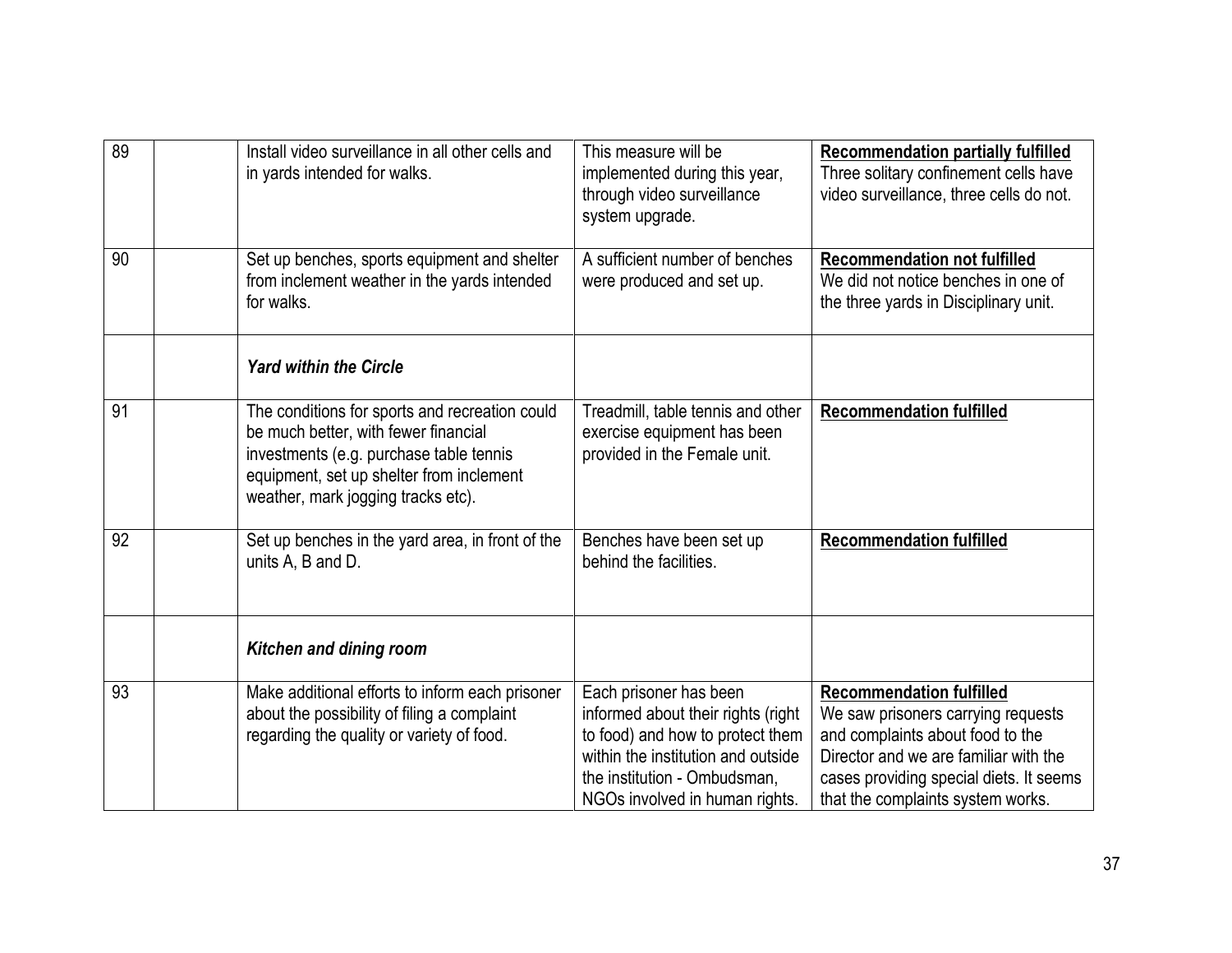| 94 | Examine the quality of food, given the results<br>of a survey among prisoners.                     | In accordance with the Rules on<br>food tables, prison doctor<br>checks the quality of meals<br>every day. There is a book of                                                                                        | <b>Recommendation fulfilled</b><br>Daily samples are taken for<br>bacteriological testing of food safety.                                                                                   |
|----|----------------------------------------------------------------------------------------------------|----------------------------------------------------------------------------------------------------------------------------------------------------------------------------------------------------------------------|---------------------------------------------------------------------------------------------------------------------------------------------------------------------------------------------|
|    |                                                                                                    | observations. Prisoners were<br>surveyed at AECS level about<br>the quality of food and related<br>issues - nutrition in accordance<br>with one's religion, diet, etc.<br>Prisoners are interviewed on<br>admission. | Prisoners still complain about the food,<br>especially that breakfast and dinner<br>are the same, however, after<br>examining a number of weekly menus,<br>we did not gain that impression. |
|    |                                                                                                    |                                                                                                                                                                                                                      |                                                                                                                                                                                             |
| 95 | Consider the possibility of opening a bakery,<br>where inmates would be able to train and<br>work. | There are no financial<br>resources.<br>Tender for new prison kitchen<br>worth $€230,000$ will be<br>announced.                                                                                                      | <b>Recommendation not fulfilled</b><br>It is not profitable.                                                                                                                                |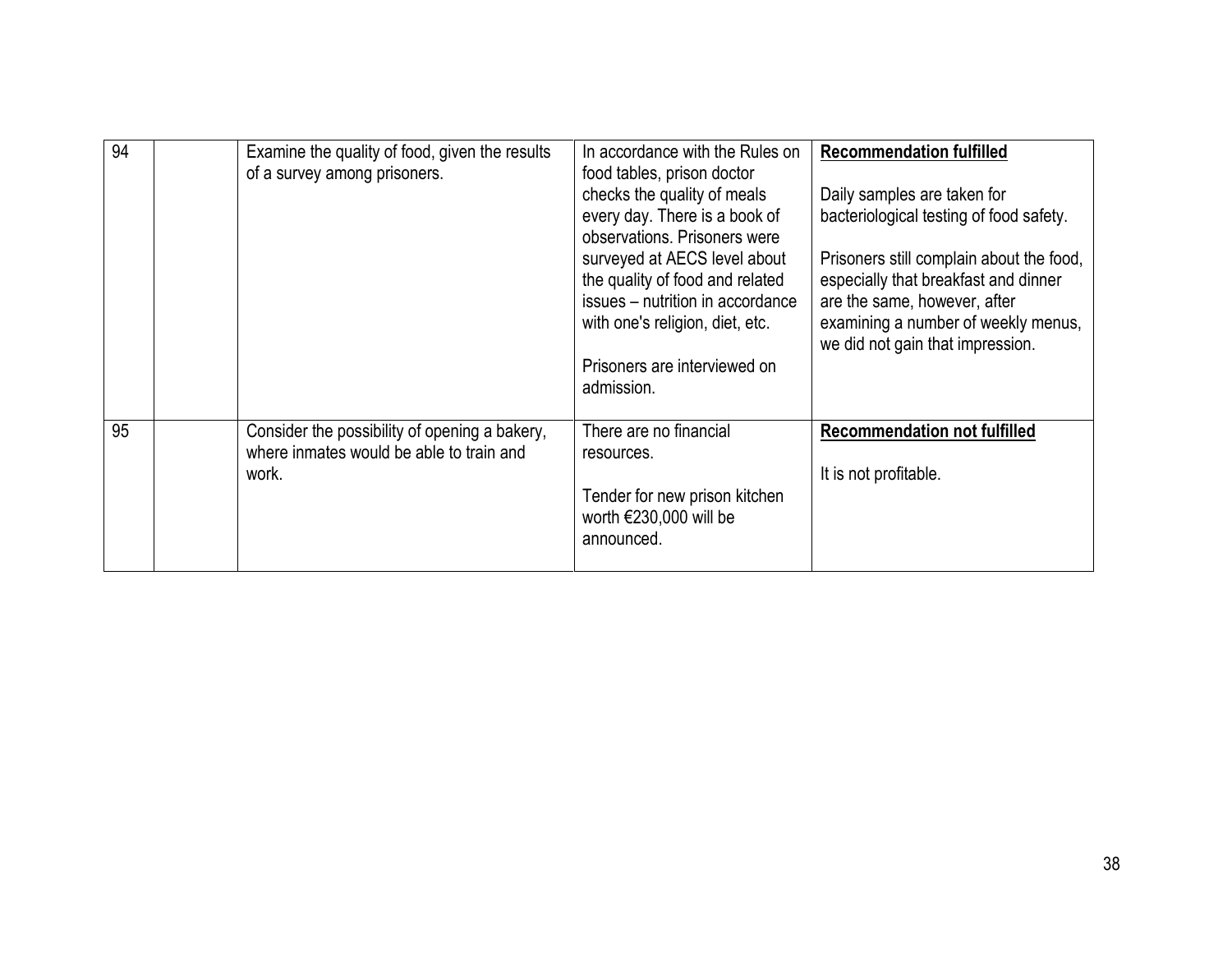### **HEALTH CARE**

It is necessary to hire sufficient number of doctors and nurses and provide appropriate stimulus for medical staff for the work in prison conditions, especially by ensuring their annual leaves, as well as adequate compensation which includes overtime pay. In connection with the lack of sufficient number of doctors, there is also a problem of not carrying out medical examination within 24 hours upon admission of a prisoner (Report, p. 81).

ECG machines should be provided for prisons in Podgorica and Bijelo Polje and offer of medications increased. Also, provide a device for defibrillation and equip a mini laboratory in Podgorica Prison.

It is necessary to set up a drug-free unit within the prison with a higher level of supervision, in order to provide an environment free of drugs.

In addition, during the recording of injuries doctors should enter in the medical record of a prisoner their conclusion as to whether the observed injuries are consistent with the allegations of the injured person about the manner they have been sustained, in accordance with the CPT recommendation.

Amend the House Rules for Enforcement of Prison Sentences in accordance with the European Prison Rules and CPT recommendations and abolish the obligation of doctors, envisaged by the House Rules, to provide their precise and reasoned written opinion as to whether a person is fit to undergo solitary confinement prior to the execution of a disciplinary punishment of solitary confinement; introduce an obligation for a health professional to visit the prisoner placed in solitary confinement at least once a day and be attentive to the possible harmful effects of solitary confinement on the mental and physical health of isolated individuals. Furthermore, health-care staff should be informed of every instance of disciplinary isolation.

#### RESPONSE BY AECS

In the previous period in certain cases doctors failed to carry out medical examination within 24 hours upon admission to prison. These issues are now overcome and, pursuant to the House Rules provisions, AECS management will make an effort so as to prevent these cases from happening in future.

The situation is more stable now, smaller quantity of other antidepressants was procured and tendering procedure for medications for this year is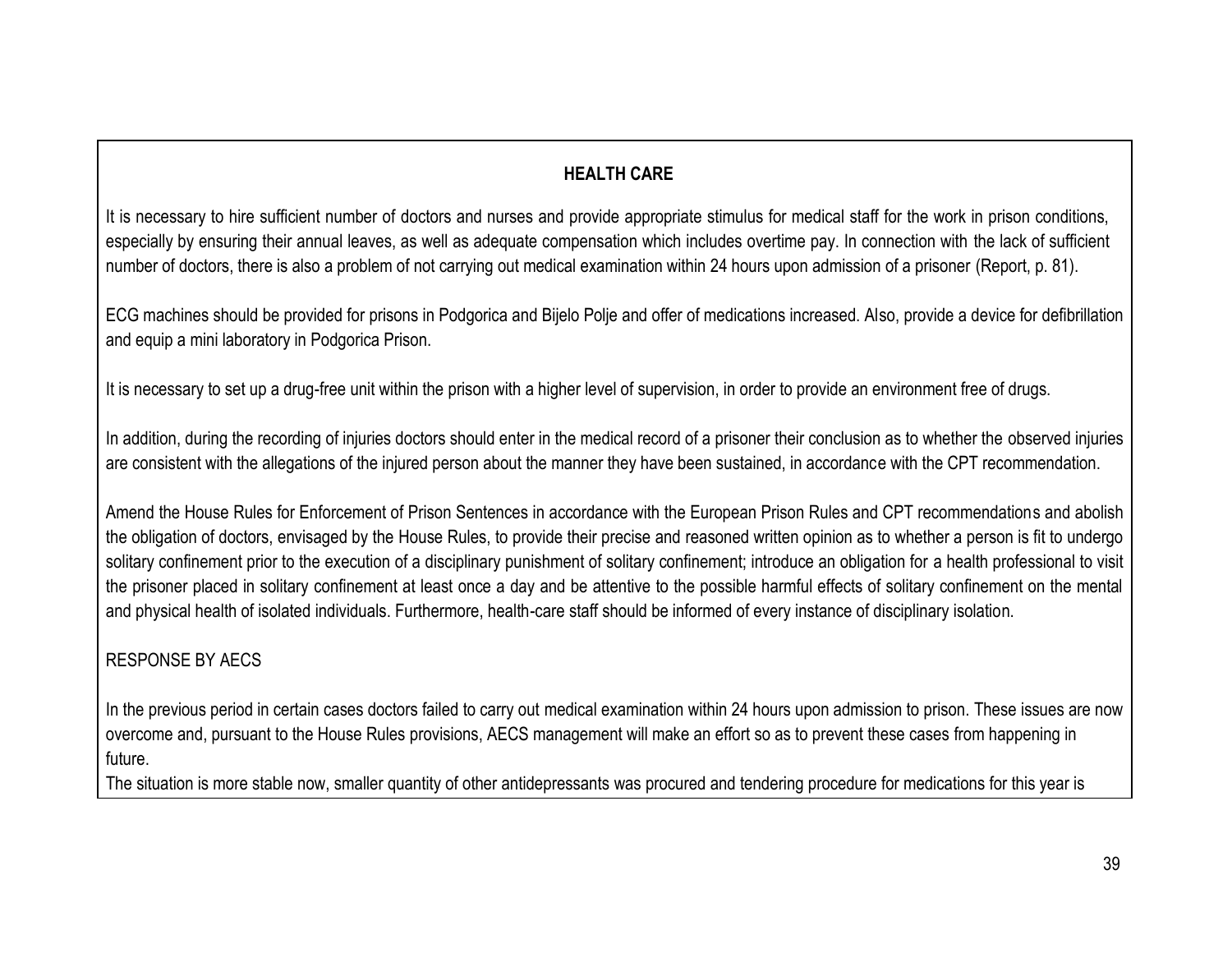| ongoing. Full normalization is expected after the completion of tender procedure, with the optimum amount of a wider range of psychiatric therapy.                                                                                                                                                                                      |                                                                                                                                                                                                                                                                                                                                                                                                                                                                                                                            |                                                                                                                                                                                                                                                                                                                                                                                                                                                                                                                                                                                                 |  |  |
|-----------------------------------------------------------------------------------------------------------------------------------------------------------------------------------------------------------------------------------------------------------------------------------------------------------------------------------------|----------------------------------------------------------------------------------------------------------------------------------------------------------------------------------------------------------------------------------------------------------------------------------------------------------------------------------------------------------------------------------------------------------------------------------------------------------------------------------------------------------------------------|-------------------------------------------------------------------------------------------------------------------------------------------------------------------------------------------------------------------------------------------------------------------------------------------------------------------------------------------------------------------------------------------------------------------------------------------------------------------------------------------------------------------------------------------------------------------------------------------------|--|--|
| <b>Recommendation - 2012</b>                                                                                                                                                                                                                                                                                                            | <b>Response by AECS</b>                                                                                                                                                                                                                                                                                                                                                                                                                                                                                                    | <b>Assessment of the fulfilment - 2013</b>                                                                                                                                                                                                                                                                                                                                                                                                                                                                                                                                                      |  |  |
| 96. After the recording of injuries,<br>medical report should contain all<br>necessary information. (CPT)                                                                                                                                                                                                                               | Procedure of recording of injuries has been adopted<br>in accordance with the CPT recommendations.                                                                                                                                                                                                                                                                                                                                                                                                                         | <b>Recommendation partially fulfilled</b><br>All injuries to persons admitted to AECS are<br>thoroughly described and recorded in the medical<br>records. Prison doctors record in detail objective<br>medical findings in personal health records of given<br>prisoners, including a brief reference to statements<br>of that person, in most cases. However, there is no<br>conclusion as to whether the observed injuries are<br>consistent with the allegations of injured person (i.e.<br>whether they have occurred in the way the injured<br>person described). See p. 83 of the Report. |  |  |
| 97. Such report should be submitted to<br>a competent prosecutor systematically.<br>("Whenever injuries are recorded by a<br>doctor which are consistent with<br>allegations of ill-treatment made by a<br>detained person, the record should be<br>systematically brought to the attention<br>of the relevant prosecutor", CPT, p. 20) | If a doctor records injuries in a person deprived of<br>liberty sustained as a result of abuse, he submits the<br>report to Chief of the organizational unit who then<br>takes further appropriate steps, including notifying<br>the Police.<br>Past practice has shown that the most effective way<br>of clarifying all events is timely notification of the<br>Police by AECS on a specific event, which then<br>further<br>appropriate steps<br>within<br>takes<br>its<br>competence and prosecutes criminal charges in | <b>Recommendation not fulfilled</b><br>It is necessary to stipulate an obligation to report<br>directly to the State Prosecutor, who shall, in<br>accordance with the CPC, receive criminal charges<br>and qualify the facts.                                                                                                                                                                                                                                                                                                                                                                   |  |  |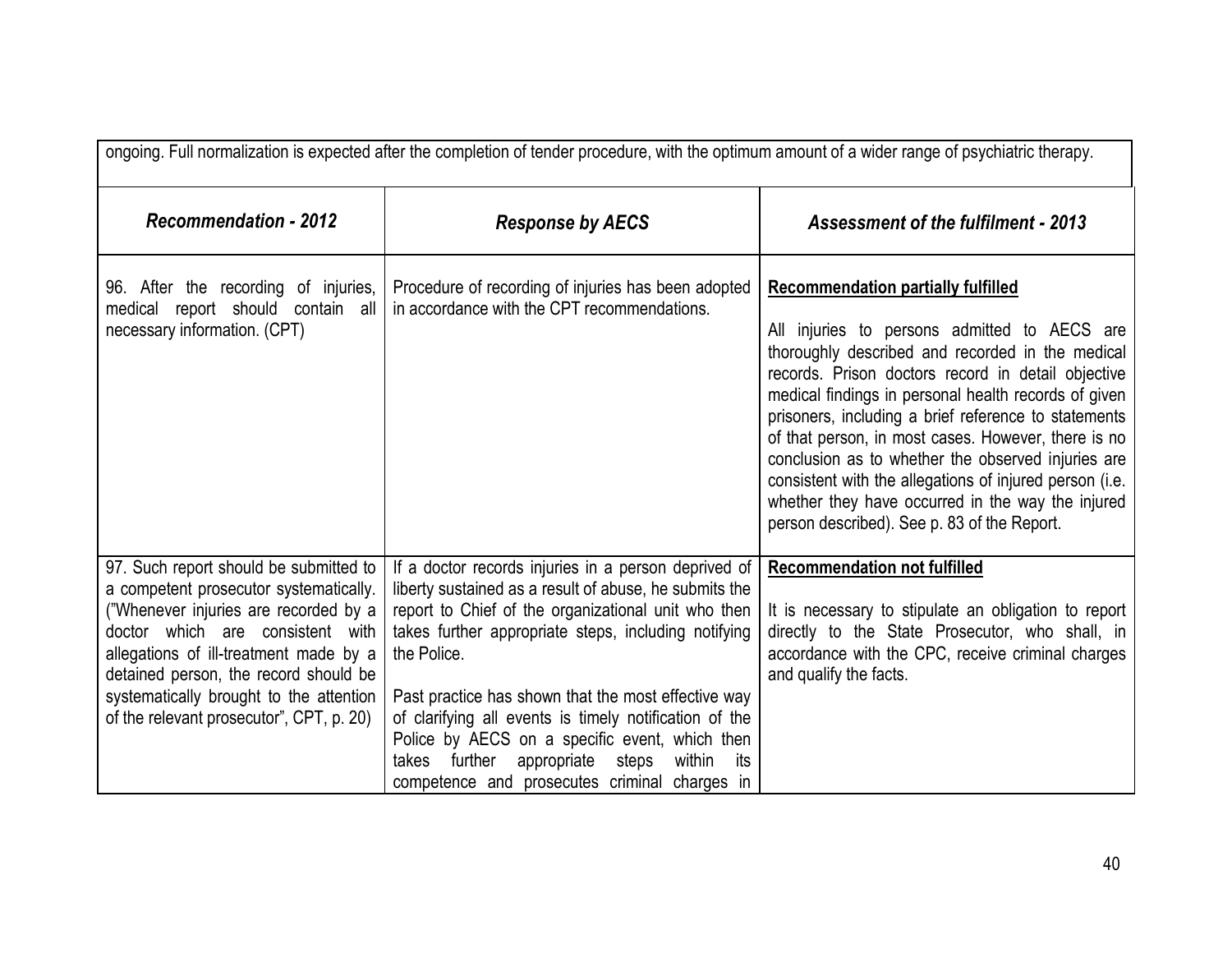|                                                                                                                                                                                                                                                       | cooperation with the competent prosecutor.                                                                                                                                                                                                                                                                                                                                                                                                                                   |                                                                                                                                                                                                                                                                                                                                                                                                                                                                                                                                                                                                                   |
|-------------------------------------------------------------------------------------------------------------------------------------------------------------------------------------------------------------------------------------------------------|------------------------------------------------------------------------------------------------------------------------------------------------------------------------------------------------------------------------------------------------------------------------------------------------------------------------------------------------------------------------------------------------------------------------------------------------------------------------------|-------------------------------------------------------------------------------------------------------------------------------------------------------------------------------------------------------------------------------------------------------------------------------------------------------------------------------------------------------------------------------------------------------------------------------------------------------------------------------------------------------------------------------------------------------------------------------------------------------------------|
| 98. Also, the injured person should be<br>able to seek medical examination from<br>a doctor who has received recognised<br>training in forensic medicine. (CPT)                                                                                       | This examination is their right and they have been<br>informed about it. It is available to all persons<br>deprived of their liberty and carried out at the<br>expense of convicted and detained persons as<br>defined by the House Rules.                                                                                                                                                                                                                                   | <b>Recommendation fulfilled</b><br>House Rules stipulate that the prisoner is entitled to<br>examination by a medical specialist of their choice<br>and at their own expence (Art. 62).                                                                                                                                                                                                                                                                                                                                                                                                                           |
| 99. Stimulate health professionals to<br>work in prison conditions by offering<br>them a contract of indefinite duration<br>benefits (higher salary<br>and other<br>coefficient<br>work in<br>difficult<br>for<br>conditions, longer vacations, etc). | The process of staff recruitment in accordance with<br>job vacancy announcement is in progress.<br>Pursuant to Act on internal organization and job<br>systematization, current vacancy announcement is<br>for one doctor and eight nurses.<br>Pursuant to Decision on increasing civil employees<br>and servants' remuneration for performing certain<br>tasks, earnings of staff in the Health-care service<br>increased up to 30% due to difficult working<br>conditions. | Recommendation partially fulfilled, given that<br>the process of medical staff recruitment is in<br>progress.<br>Health care professionals are not stimulated. A<br>number of medical professionals are still employed<br>under a service contract. A number of them are<br>employed for a limited time period. Overtime hours<br>are not paid. Health-care service nurses are not able<br>to take annual leaves due to the lack of staff. Fees<br>of all professional consultants (doctors specialists<br>who come to AECS certain number of times per<br>month) have been reduced by 50% as of 1 March<br>2013. |
| 100. Number of medical technicians is<br>still below the optimal level and needs<br>to be doubled. (CPT)                                                                                                                                              | Systematization Act provides for a large number of<br>nurses, and the process of admission of candidates<br>in accordance with job vacancy announcement is in<br>progress.                                                                                                                                                                                                                                                                                                   | <b>Recommendation partially fulfilled, by prescribing</b><br>a greater number of nurses (12 in total - 10 in<br>Podgorica, 2 in Bijelo Polje, compared to 7 currently<br>in Podgorica), who have not yet been employed.<br>However, the number of nursing staff has not been<br>doubled pursuant to the systematization and we<br>believe that the prescribed number of 10 nurses is                                                                                                                                                                                                                              |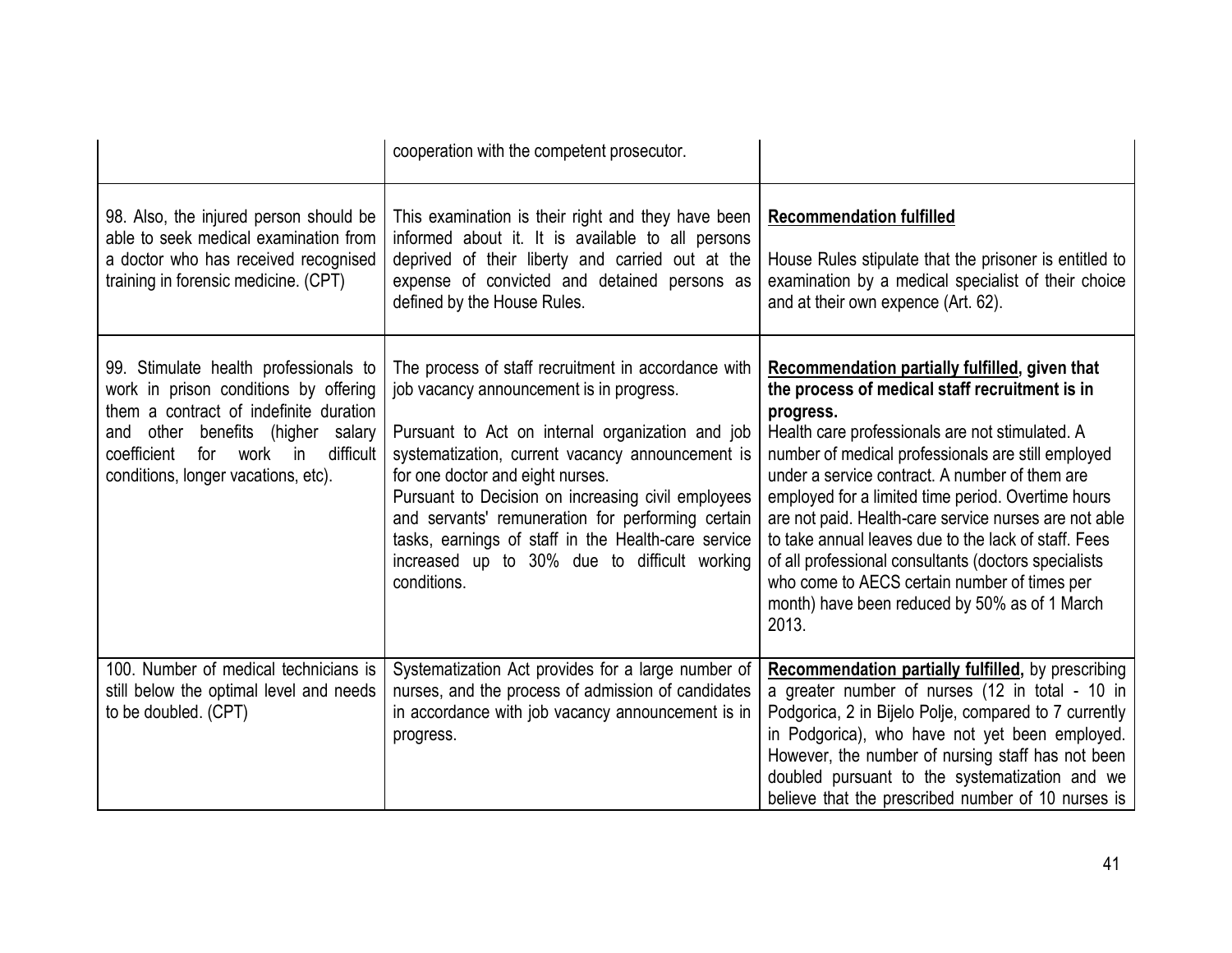|                                                                                                                                                                      |                                                                                                                                                                                                                                                                                                                                                                                                                                                                             | not sufficient for 1,200 prisoners.<br>Currently one chief nurse works at the health-care<br>service, as well as 7 shift nurses, 2 lab technicians,<br>pharmaceutical technician and physical therapist.<br>After 15 hours of work, until 7 a.m., there is only one<br>nurse on duty in charge of about 700 people in the<br>Institution for sentenced prisoners (714 on 21 March<br>2013) and one nurse in charge of 400-500 people<br>(469 on 21 March 2013).<br>This is a pressing problem and the number of nurses<br>needs to be promptly and drastically increased in<br>order to solve other issues in the health-care sector.<br>One doctor left the prison on 1 March and now one<br>doctor works eight-hour shifts on weekdays. |
|----------------------------------------------------------------------------------------------------------------------------------------------------------------------|-----------------------------------------------------------------------------------------------------------------------------------------------------------------------------------------------------------------------------------------------------------------------------------------------------------------------------------------------------------------------------------------------------------------------------------------------------------------------------|-------------------------------------------------------------------------------------------------------------------------------------------------------------------------------------------------------------------------------------------------------------------------------------------------------------------------------------------------------------------------------------------------------------------------------------------------------------------------------------------------------------------------------------------------------------------------------------------------------------------------------------------------------------------------------------------------------------------------------------------|
| 101. Establish a separate register for<br>recording traumatic injuries observed<br>on prisoners (upon the admission<br>and/or during their stay in prison).<br>(CPT) | Special registers were established for recording<br>traumatic injuries observed in inmates, both upon<br>admission and during the stay in AECS. Special<br>registers are part of a personal health record and<br>can be found in all organizational units in AECS<br>accommodating persons deprived of their liberty.<br>This activity has been carried out in accordance with<br>the Action plan for the prevention of torture adopted<br>by the Government of Montenegro. | <b>Recommendation fulfilled</b>                                                                                                                                                                                                                                                                                                                                                                                                                                                                                                                                                                                                                                                                                                           |
| 102. Hire a psychologist who would be<br>a part of the Health-care Service and<br>whose primary task would imply<br>psychotherapeutic work with detainees            | It is not envisaged that a psychologist works as a<br>psychotherapist within the Health-care Service, but<br>that several psychologists work in the Treatment<br>Sector, whose job description is to "participate in the                                                                                                                                                                                                                                                    | <b>Recommendation not fulfilled</b><br>It is essential that a psychologist be part of the<br>Health-care Service. Within the Health-care Service                                                                                                                                                                                                                                                                                                                                                                                                                                                                                                                                                                                          |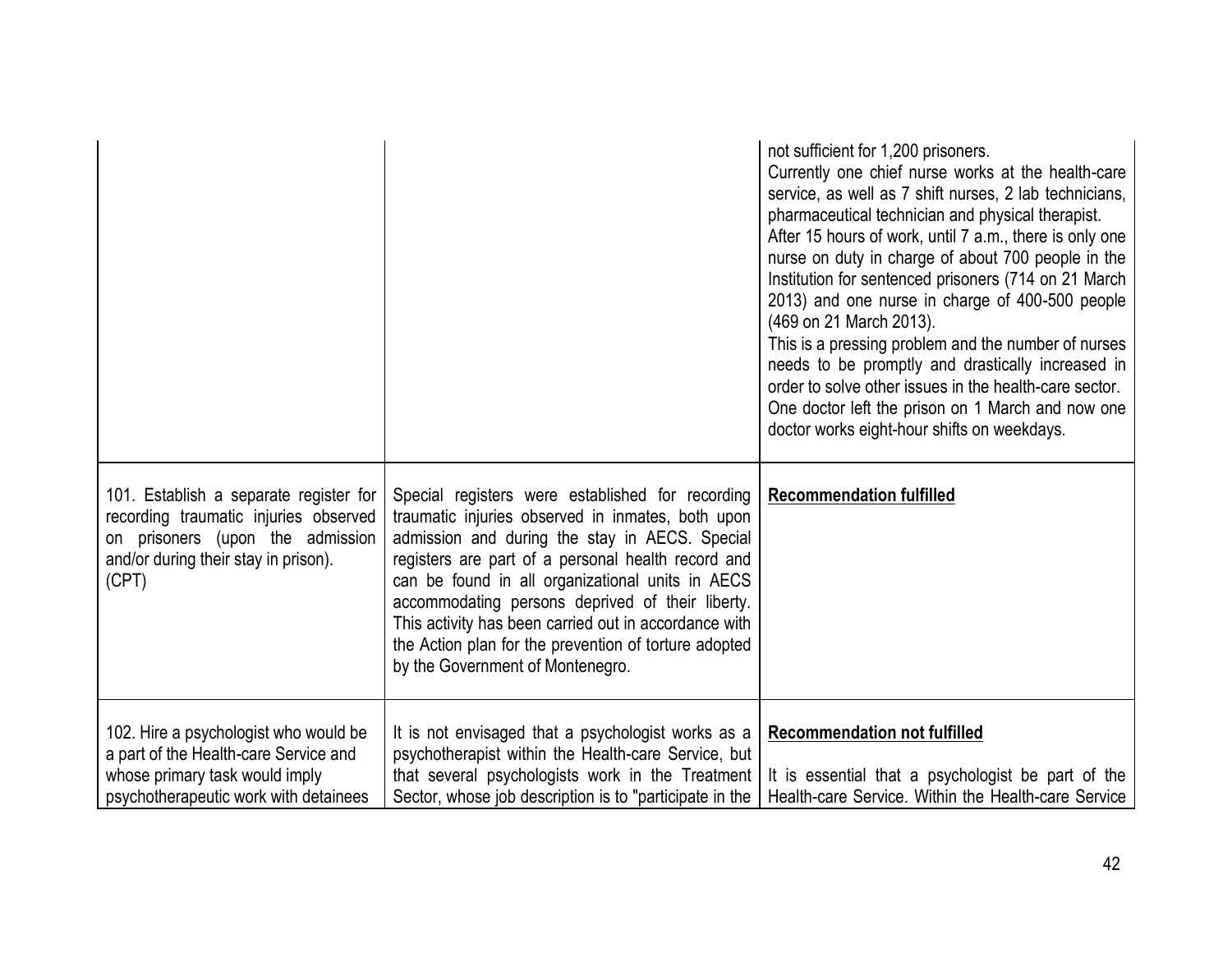| and prisoners.                                                                                                                                   | therapeutic work of the Prison Hospital expert<br>team"                                                      | s/he would deal solely with psychotherapy and<br>would not have other duties implied in the Treatment<br>Sector. Psychologist would have access to detained<br>persons, not only prisoners, because the Treatment<br>Sector deals exclusively with prisoners. It is<br>desirable to employ a clinical psychologist,<br>additionally trained for psychotherapy. |
|--------------------------------------------------------------------------------------------------------------------------------------------------|--------------------------------------------------------------------------------------------------------------|----------------------------------------------------------------------------------------------------------------------------------------------------------------------------------------------------------------------------------------------------------------------------------------------------------------------------------------------------------------|
| 103. Increase the number of<br>psychiatrist's working hours, since the<br>existing engagement twice a week for<br>several hours is insufficient. | New Systematization Act envisages a psychiatrist<br>employed for unlimited time period.                      | Recommendation partially fulfilled, as it has been<br>envisaged to employ a psychiatrist full-time, but in<br>the meantime sufficient engagement of a psychiatrist<br>was not provided.                                                                                                                                                                        |
|                                                                                                                                                  |                                                                                                              | Psychiatrist often examines more than 40 people<br>during a visit and the standard of such examination<br>can not be satisfactory. If there was an optimal<br>number of nurses, then one psychiatrist could have<br>a task to use triage, i.e. determine who needs urgent<br>examination and who can wait for the next visit of<br>the psychiatrist.           |
| 104. Urgently refer M.Z. to treatment<br>and care in an appropriate institution in<br>the country or abroad. (CPT and<br>Ombudsman)              | The procedure was reinitiated and all the relevant<br>institutions informed.                                 | <b>Recommendation not fulfilled</b>                                                                                                                                                                                                                                                                                                                            |
| 105. Provide at least two additional<br>ECG machine, a device for defibrillation                                                                 | Listed devices and equipment have been supplied<br><b>ECG</b><br>(handheld<br>stethoscope<br>machine,<br>and | <b>Recommendation not fulfilled</b><br>It is necessary to provide at least two additional                                                                                                                                                                                                                                                                      |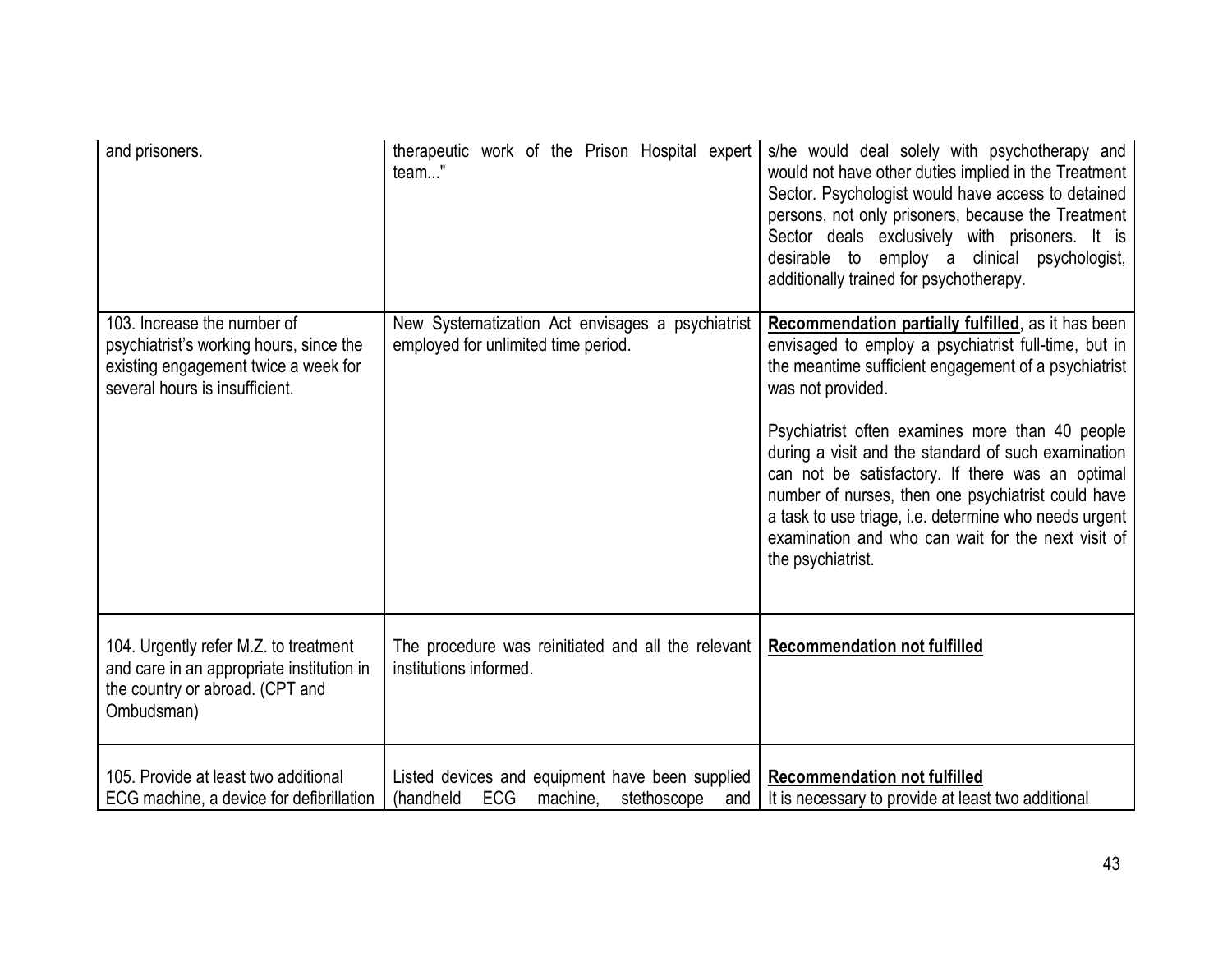| and equip a mini laboratory.                                                                                                                                                                                                                                                                                           | laboratory for biochemical analysis).<br>Handheld ECG, stethoscope and a mini-lab were<br>donated.<br>Handheld ECG is not functional, because its use<br>requires a computer and special belts for each<br>analysis, which requires considerable investment;<br>mini lab is also not in use, a stethoscope is used.<br>There are no ECG and defibrillator.                                                                                                                          | ECG machines, a device for defibrillation and equip<br>a mini laboratory.                                                                                                                                                                                                                                                                                                      |
|------------------------------------------------------------------------------------------------------------------------------------------------------------------------------------------------------------------------------------------------------------------------------------------------------------------------|-------------------------------------------------------------------------------------------------------------------------------------------------------------------------------------------------------------------------------------------------------------------------------------------------------------------------------------------------------------------------------------------------------------------------------------------------------------------------------------|--------------------------------------------------------------------------------------------------------------------------------------------------------------------------------------------------------------------------------------------------------------------------------------------------------------------------------------------------------------------------------|
| 106. The existing practice where a<br>guard attends medical examination of<br>prisoners should be changed<br>immediately. It would be advisable to<br>install security alarms in examination<br>rooms, which would enable health<br>professionals to call for help if a patient<br>becomes violent or tries to escape. | For reasons of safety the presence of a security<br>officer may be required, and only at the request of a<br>physician.                                                                                                                                                                                                                                                                                                                                                             | <b>Recommendation not fulfilled</b><br>Presence of a guard in the same room where the<br>examination is being conducted is more often the<br>rule than the exception. Efforts should be made to<br>make the presence of security officers during a<br>medical examination an exception.<br>Security alarms in doctors' offices were not installed.<br>See p. 81 of the Report. |
| 107. Prevent recurrence of cases of<br>prolonged fixation of the mentally ill in<br>AECS, as this represents an example<br>of abuse.                                                                                                                                                                                   | Fixation is carried out as required by the Rules on<br>the performance of the security service and the<br>recommendation of a psychiatrist.<br>Case of segregation and fixation in the Prison for<br>short sentences occurred because of the self-harm<br>due to current psychological distress. After the event<br>a physician examined the convicted person prior to<br>fixation, as evidenced by the report on occurrence of<br>temporary psychological distress in that person. | <b>Recommendation fulfilled</b>                                                                                                                                                                                                                                                                                                                                                |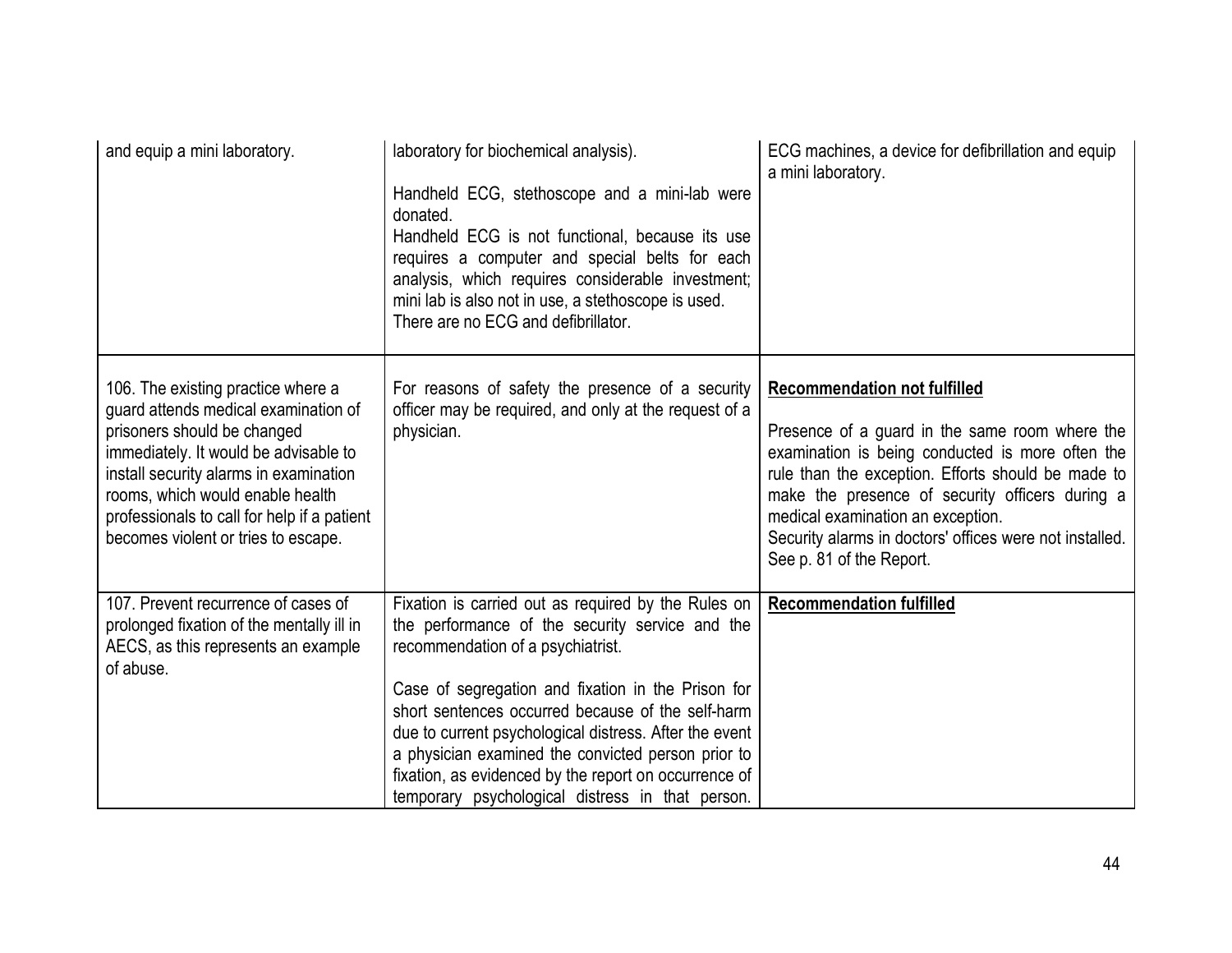|                                                                                                                                                                                                                                                                                                                                                                                                                                 | Fixation took place from 9 p.m. on 17 February 2013<br>to 1 p.m. on 18 February 2013, when the doctor<br>examined the prisoner just before untying him and<br>concluded that there was no need for further fixation<br>because the situation has stabilized. During fixation<br>the prisoner was allowed to visit the toilet several<br>times and in the morning of 18 February 2013, in<br>accordance with the House Rules, took half an hour<br>walk.                                                                                                                                                                                                                                                                                                                                                                                                                                                                                     |                                 |
|---------------------------------------------------------------------------------------------------------------------------------------------------------------------------------------------------------------------------------------------------------------------------------------------------------------------------------------------------------------------------------------------------------------------------------|---------------------------------------------------------------------------------------------------------------------------------------------------------------------------------------------------------------------------------------------------------------------------------------------------------------------------------------------------------------------------------------------------------------------------------------------------------------------------------------------------------------------------------------------------------------------------------------------------------------------------------------------------------------------------------------------------------------------------------------------------------------------------------------------------------------------------------------------------------------------------------------------------------------------------------------------|---------------------------------|
| 108. Consistently comply with all<br>aspects of the Malta Declaration.<br>Amend the law and specifically<br>authorize the competent ministry to<br>adopt the protocol on a manner of<br>conduct of the Health-care Service in<br>case of a hunger strike of inmates (both<br>detained and convicted persons). It is<br>particularly important to define the<br>scope of doctor's examination in<br>assessing somatic functions. | Procedure has been developed.<br>Protocols for recording health information of persons<br>who engage in a hunger strike have been<br>established.<br>The examination includes the following:<br>- statement of the patient on current health problems<br>and previous illnesses;<br>- basic information about the general state of the<br>patient (state of consciousness, orientation in space<br>and time, etc.);<br>- vital functions check (heart, lungs, blood pressure,<br>pulse, and if necessary ECG and blood sugar);<br>- additional examination if there are data from the<br>personal history that indicate that (laboratory, X-ray<br>diagnostics, ultrasound);<br>- body weight;<br>- daily follow up and recording of patient's general<br>condition and vital functions (blood pressure, pulse,<br>skin hydration, state of visible mucous tissues and<br>body weight)<br>- further diagnostic and therapeutic measures are | <b>Recommendation fulfilled</b> |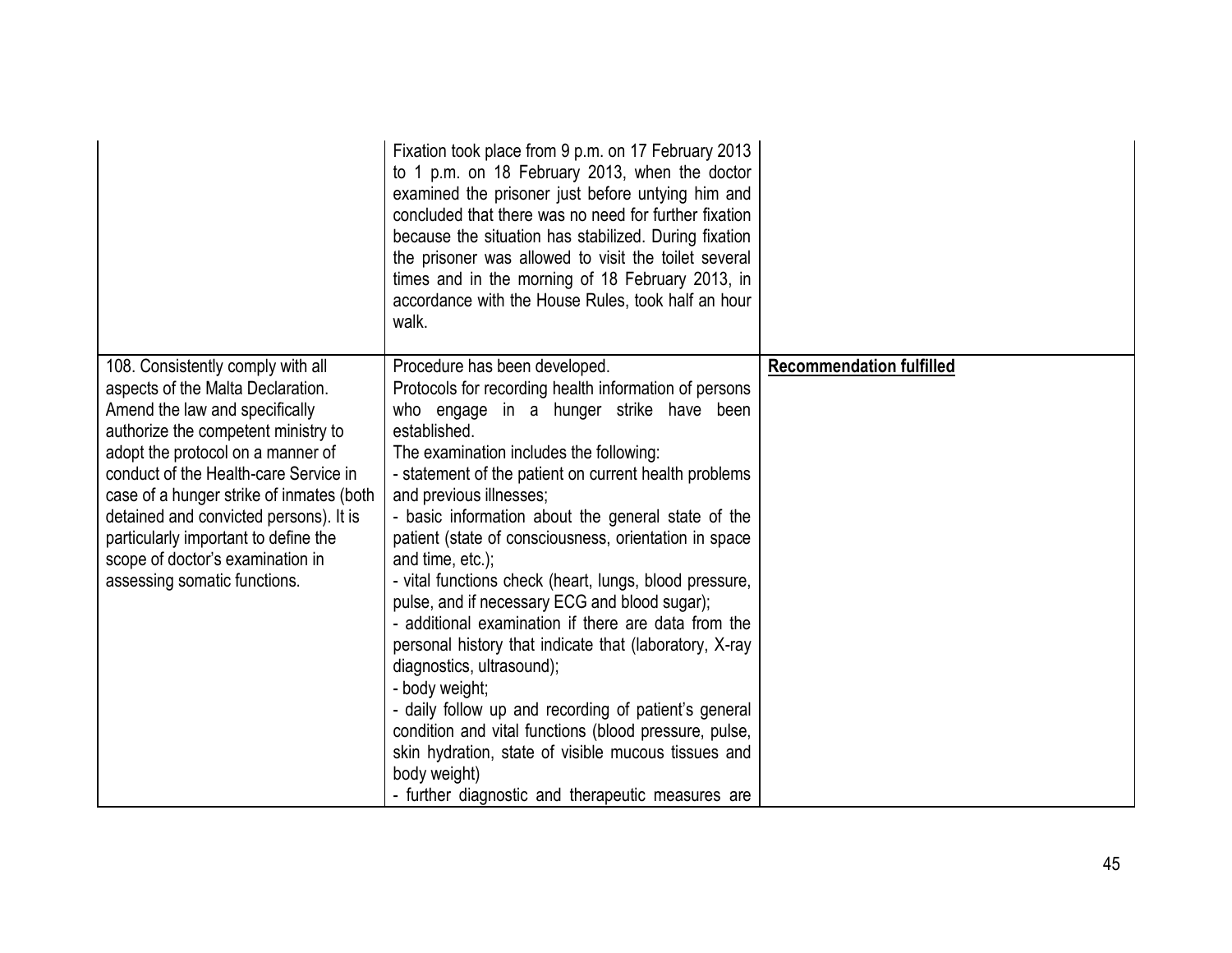|                                                                                                                                                                                   | taken in accordance with the state of somatic and<br>psychological health of the patient.                                                                                                                                                                                                                                                                                                                                                                                                                                                                                                                                                                                                                                                                                                                                                                  |                                                                                                                                                                                                                                                                                                                                                                                                                                                                                                                                                                                                                                                                                                                                                                                                                                                                                                                                                                                                                                                                     |
|-----------------------------------------------------------------------------------------------------------------------------------------------------------------------------------|------------------------------------------------------------------------------------------------------------------------------------------------------------------------------------------------------------------------------------------------------------------------------------------------------------------------------------------------------------------------------------------------------------------------------------------------------------------------------------------------------------------------------------------------------------------------------------------------------------------------------------------------------------------------------------------------------------------------------------------------------------------------------------------------------------------------------------------------------------|---------------------------------------------------------------------------------------------------------------------------------------------------------------------------------------------------------------------------------------------------------------------------------------------------------------------------------------------------------------------------------------------------------------------------------------------------------------------------------------------------------------------------------------------------------------------------------------------------------------------------------------------------------------------------------------------------------------------------------------------------------------------------------------------------------------------------------------------------------------------------------------------------------------------------------------------------------------------------------------------------------------------------------------------------------------------|
| 109. It is advisable to equip the medical<br>office in Bijelo Polje Prison with ECG<br>machine.                                                                                   | During this year the medical office in Bijelo Polje<br>Prison will be equipped with ECG machine.                                                                                                                                                                                                                                                                                                                                                                                                                                                                                                                                                                                                                                                                                                                                                           | <b>Recommendation not fulfilled</b>                                                                                                                                                                                                                                                                                                                                                                                                                                                                                                                                                                                                                                                                                                                                                                                                                                                                                                                                                                                                                                 |
| 110. Make sure that the doctor in<br>charge of the prisoner does not declare<br>whether that person is capable of<br>serving the disciplinary measure of<br>solitary confinement. | Since two doctors are employed in Spuž (one for<br>detainees, another for prisoners) and one doctor in<br>Bijelo Polje, it is secured that a psychologist who is<br>not in charge of regular medical examinations of a<br>person provides his statement on whether that<br>person is capable of serving disciplinary measure of<br>solitary confinement.<br>Pursuant to the House Rules provisions, prior to<br>execution of the disciplinary punishment of solitary<br>confinement a doctor is required to provide accurate<br>and reasoned written opinion on whether the person<br>is fit to serve the punishment. Recommendation<br>provides that the physician in charge of the prisoner<br>does not provide his opinion, however, due to the<br>lack of staff, as only one doctor works in the Health<br>care Service, this is impossible to ensure. | <b>Recommendation not fulfilled</b><br>Please see once again pages 82 and 83 of the<br>Report and footnotes 304 and 305.<br>We propose harmonization of the House Rules for<br>the enforcement of sentences of imprisonment with<br>the revised version of the European Prison Rules<br>and CPT's 21 General Report from 2011 (p. 49,<br>points 62 and 63, the translation will be provided and<br>delivered). The point is that before the execution of<br>disciplinary punishment of solitary confinement<br>doctor should not have to provide his statement on<br>the ability of a prisoner to be referred there, as this<br>undermines the trust between doctor and patient.<br>The doctor should be notified immediately when<br>someone is placed in isolation, visit this person as<br>soon as possible and then regularly visit him/her.<br>(CPT strongly urged Serbia to refrain from the<br>practice where physician must certify that prisoners<br>are fit to undergo the punishment of solitary<br>confinement, see CPT Report on 2007 visit to Serbia, |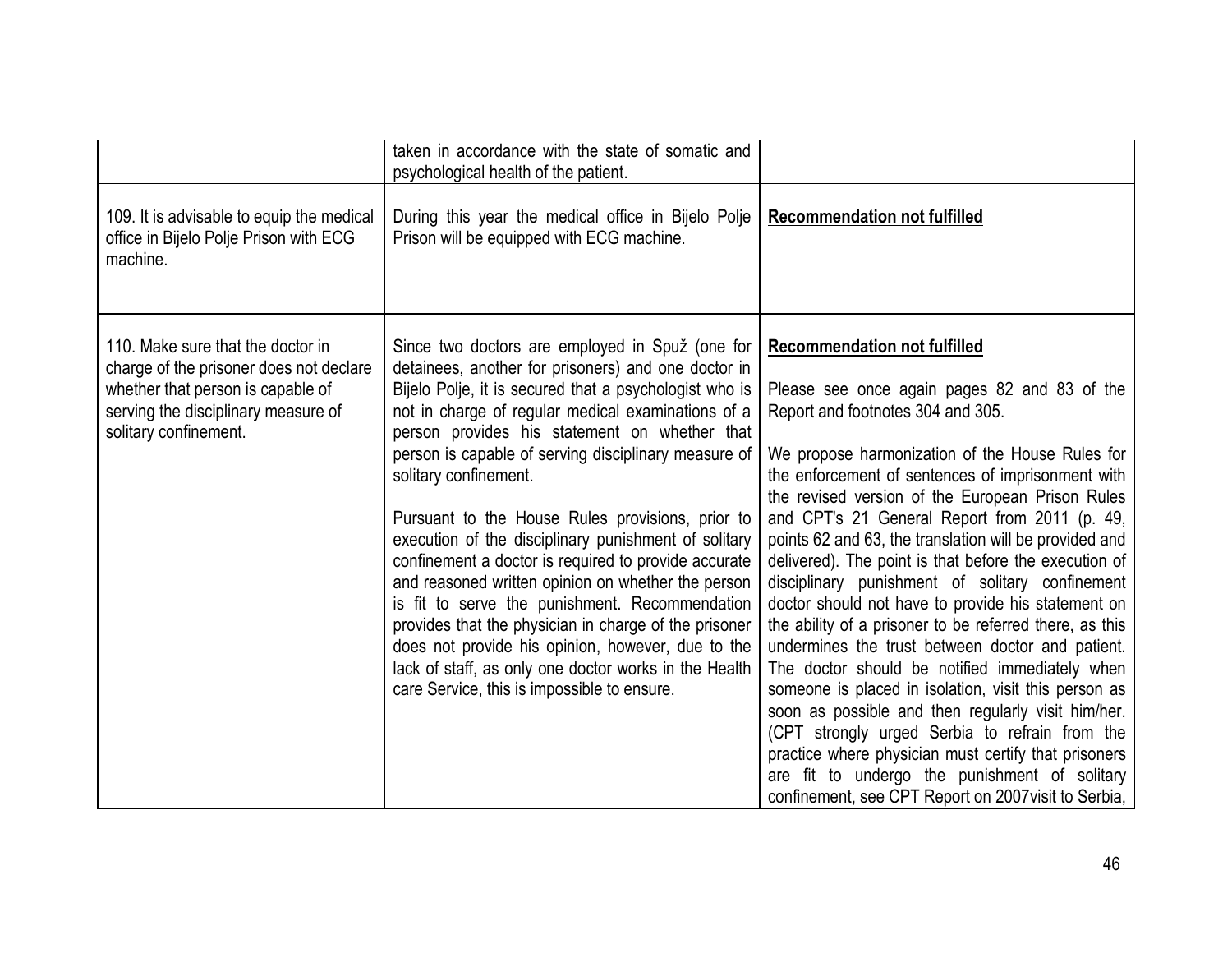|                                                                                                                                                                                              |                                                                                                                                                                                                                                                                                                                                                                                                                             | p. 104).                                                                                                                                                                     |
|----------------------------------------------------------------------------------------------------------------------------------------------------------------------------------------------|-----------------------------------------------------------------------------------------------------------------------------------------------------------------------------------------------------------------------------------------------------------------------------------------------------------------------------------------------------------------------------------------------------------------------------|------------------------------------------------------------------------------------------------------------------------------------------------------------------------------|
| 111. Without further delay, enable the<br>treatment in the hospital for infectious<br>diseases to all persons suffering from<br>Hepatitis C, in accordance with doctor's<br>recommendations. | The dynamics of treatment has been determined in<br>collaboration with the Infectious Diseases Clinic.<br>Currently one person is being treated and others will<br>soon be subjected to treatment.                                                                                                                                                                                                                          | <b>Recommendation fulfilled</b><br>Two inmates are currently receiving treatment and,<br>according to allegations, three more will soon be<br>able to undergo treatment.     |
| 112. Provide the training for prison staff<br>on topics related to drugs.                                                                                                                    | Courses on the subject of drugs are organized<br>periodically, but there is no necessary continuity and<br>these courses do not cover enough staff. During this<br>year activities on the education of prison staff on<br>topics related to drugs will be intensified.                                                                                                                                                      | <b>Recommendation partially fulfilled</b>                                                                                                                                    |
| 113. Maintain the continuity of<br>educational and counselling programs<br>for prison population on the problem of<br>substance abuse.                                                       | Counseling on drugs organized by NGOs Juventas<br>and 4Life are continuous. Prison population<br>attended and still attends this training on a voluntary<br>basis.<br>Upon the assessment and observation of prison<br>population by a psychologist, in cases where there is<br>need for it, continuous counseling on the problem of<br>addiction is conducted, but also if a convict express<br>the need for such program. | <b>Recommendation partially fulfilled</b><br>AECS Management needs to bring more initiative<br>into providing this training on a regular basis, in<br>cooperation with NGOs. |
| 114. Establish a Drug-free unit.                                                                                                                                                             | AECS does not have spatial or administrative<br>capacities for the establishment of such unit at the<br>moment.                                                                                                                                                                                                                                                                                                             | <b>Recommendation not fulfilled</b><br>We believe that it is possible to ensure this with the<br>existing spatial capacities. Recommendation is                              |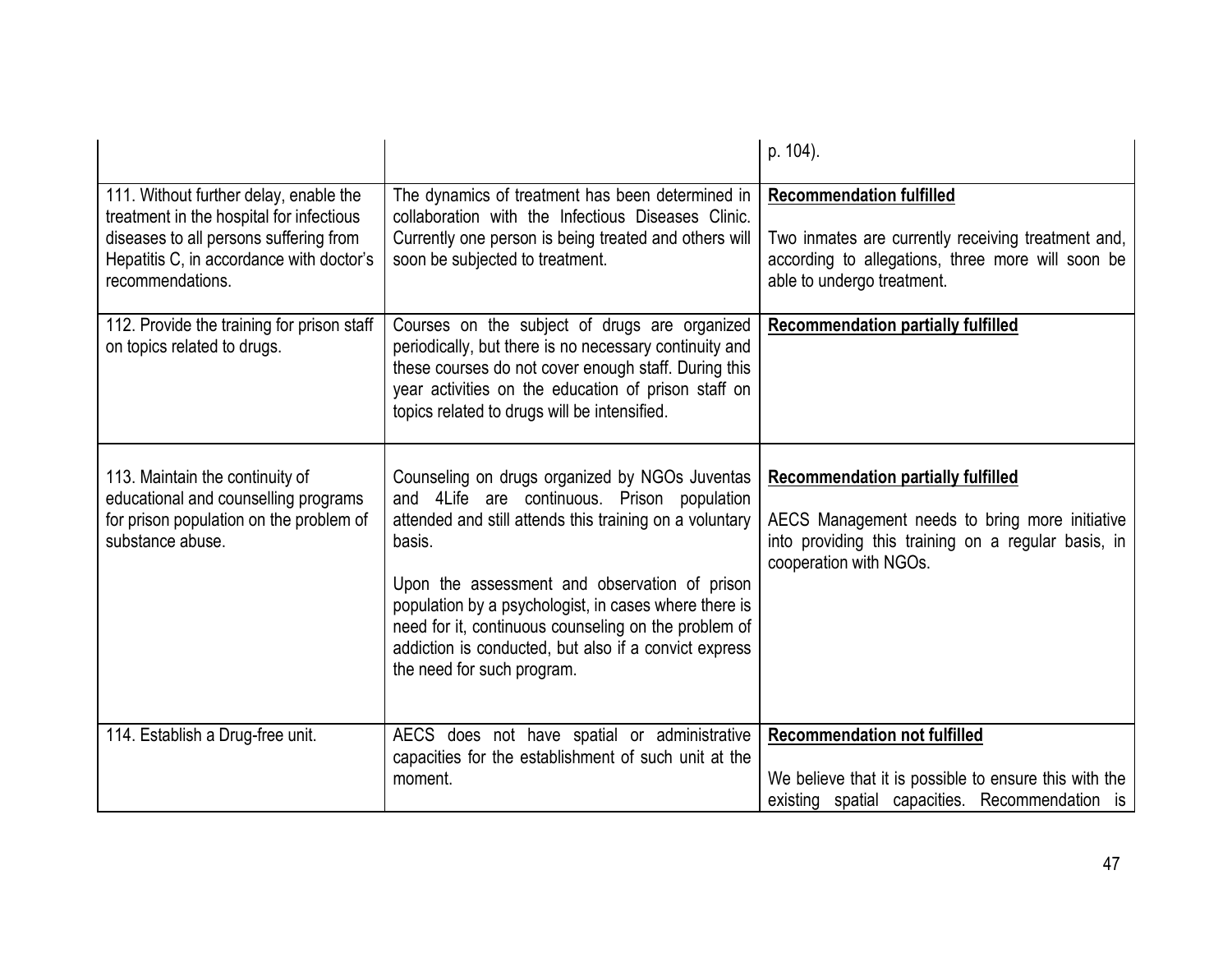|                                                                                                                                              |                                                                                                                                                                                                                                                                                                                 | explained on p. 93 of the Report.                                                                                                                                                                                                                                                                                                                                 |
|----------------------------------------------------------------------------------------------------------------------------------------------|-----------------------------------------------------------------------------------------------------------------------------------------------------------------------------------------------------------------------------------------------------------------------------------------------------------------|-------------------------------------------------------------------------------------------------------------------------------------------------------------------------------------------------------------------------------------------------------------------------------------------------------------------------------------------------------------------|
| 115. Expand therapeutic offer for those<br>who enter the prison with the<br>dependence.                                                      | Therapy is prescribed in accordance with available<br>medications and recommendation of a psychiatrist.<br>Inmates who began treatment of addiction prior to<br>the execution of the prison sentence in any of the<br>treatment centers continue to receive their treatment  <br>as recommended by that center. | <b>Recommendation partially fulfilled</b><br>Current therapeutic offer implies medication therapy<br>prescribed by a psychiatrist. Multi-disciplinary<br>programs should be introduced to help convicted<br>persons overcome the problem of addiction, with the<br>ultimate goal of enabling them to lead socially<br>adapted life after the release from prison. |
| 116. Provide state financial support to<br>NGO projects related to education,<br>rehabilitation and resocialization of<br>substance abusers. |                                                                                                                                                                                                                                                                                                                 | <b>Recommendation partially fulfilled</b><br>Support exists, but is insufficient.                                                                                                                                                                                                                                                                                 |

### **TREATMENT**

Treatment is a key component for achieving the purpose of imprisonment. However, this is also an area that has not been significantly improved since the report from June 2012, so it is necessary to reorganize the existing treatment system without further delay. We have noted in the Report that the main issues have been the lack of a sufficient number of qualified staff and very numerous educational groups, including 60 to 100 persons in Podgorica Prison and up to 150 people in Bijelo Polje Prison, with only one educator working with this group. In the meantime, except for interns, no additional professional staff have been engaged. Educators ("professors") still help prisoners write their appeals, complaints, requests, etc., and later distribute them to AECS Management, which burdens educators, distracts them from performing their professional duties and prevents the implementation of quality treatment and thus the achievement of the purpose of imprisonment. It is necessary to employ additional professional staff and precisely define the scope of work of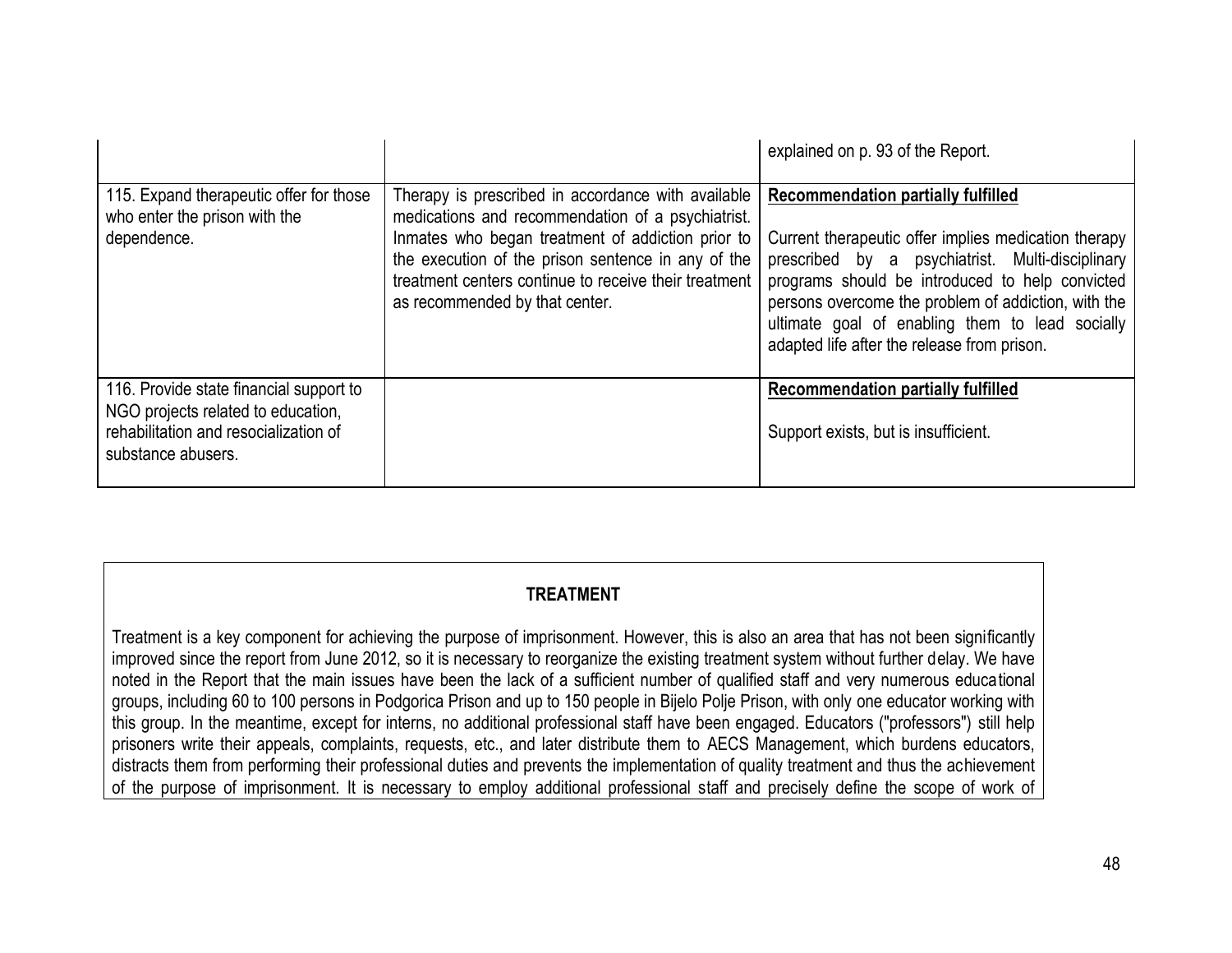educators in accordance with their qualifications, organize ongoing training for staff on new methods of work, provide professional supervision programs and programs for the prevention of "burn-out" syndrome.

It is necessary to clearly define treatment plans at the level of the institution (social reintegration programs, reducing of recidivism and improvement of the mental health of prisoners) and implement plans in accordance with individual needs, offer additional and meaningful activities and provide conditions for their implementation.

We wish to commend a decision by AECS management to implement the recommendation to develop a business plan for the improvement of production in AECS in order to increase opportunities for employment of prisoners. Monitors have been informed that the expert team of the Faculty of Economics, University of Montenegro is drafting this plan.

In accordance with the recommendation of the CPT, it is necessary to change the regime for detainees, whose position is particularly unfavourable. Lack of outdoors activities has devastating effect on their mental and physical health, given that detainees spend majority of their time in the cells, with the exception of a one-hour walk, especially if taken into account that some of them have been in custody for 6 years or even longer. It is particularly worrying that nearly the same regime applies to juveniles in custody.

| No.  | <b>Recommendation - 2012</b>                                                                             | <b>Response by AECS</b>                                                                                                    | <b>Assessment of the fulfilment - 2013</b>                                                                                                                                                                                                                                                                                                                      |
|------|----------------------------------------------------------------------------------------------------------|----------------------------------------------------------------------------------------------------------------------------|-----------------------------------------------------------------------------------------------------------------------------------------------------------------------------------------------------------------------------------------------------------------------------------------------------------------------------------------------------------------|
| 117. | Provide conditions for respecting the rights<br>of detainees to spend minimum 2 hours a<br>day outdoors. | Bijelo Polje Prison provided 2-hour<br>walks for detainees. In Prison in<br>Podgorica detainees spend an hour<br>outdoors. | Recommendation<br>fulfilled<br>not<br>ın<br>relation to detainees in Podgorica.<br>In Podgorica Remand Prison detainees<br>are still not provided with the stay in the<br>fresh air for 2 hours a day. They stay in the<br>fresh air twice a day for 30 minutes, and<br>on Thursdays and Fridays, visiting days,<br>only 30 minutes (although the visits do not |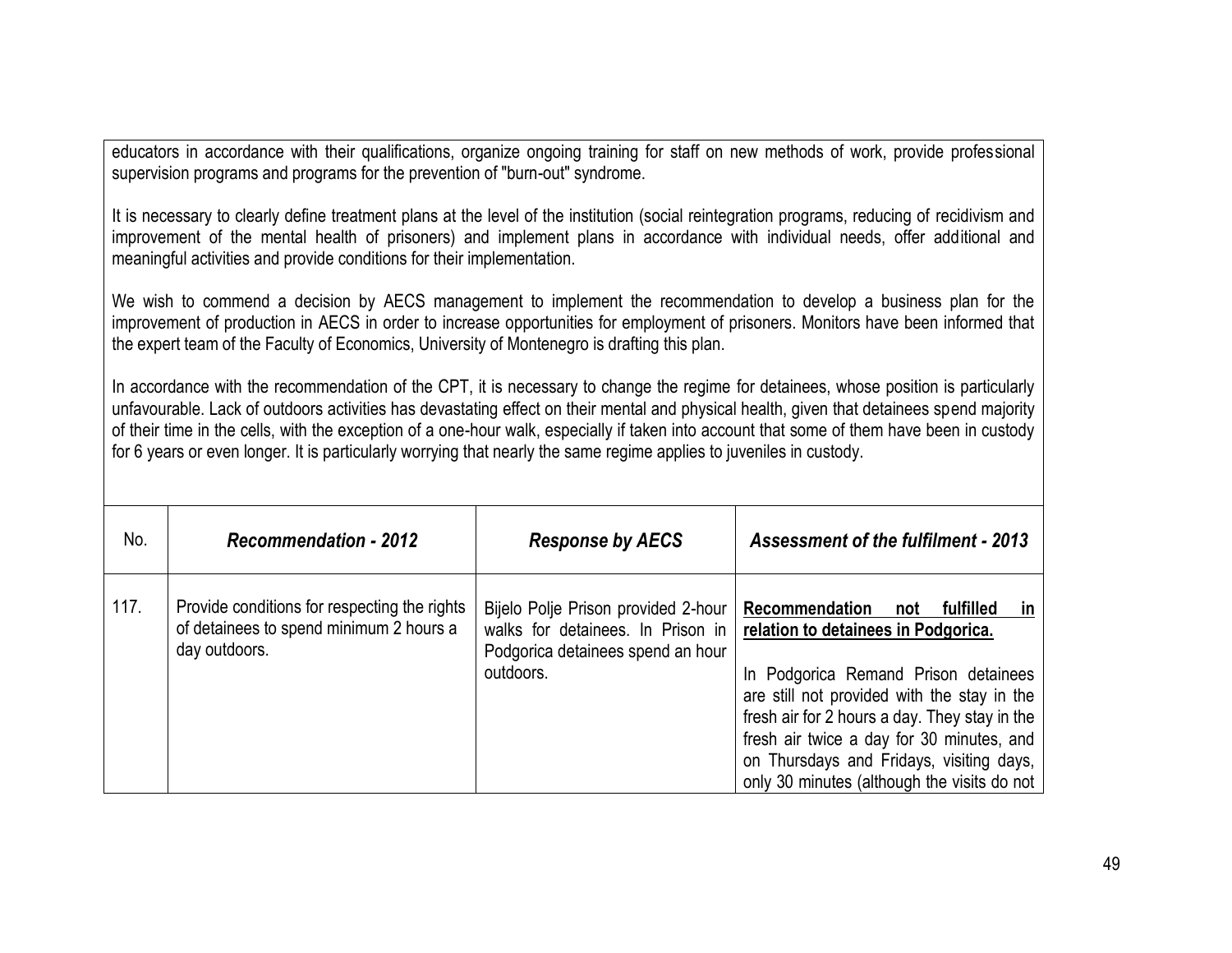|      |                                                                                                                                                                                                                                                                |                                                                                                                                                                                          | take place outdoors).                                                                                                                                                                                                                                                                                                                                                                                                                                                                            |
|------|----------------------------------------------------------------------------------------------------------------------------------------------------------------------------------------------------------------------------------------------------------------|------------------------------------------------------------------------------------------------------------------------------------------------------------------------------------------|--------------------------------------------------------------------------------------------------------------------------------------------------------------------------------------------------------------------------------------------------------------------------------------------------------------------------------------------------------------------------------------------------------------------------------------------------------------------------------------------------|
|      |                                                                                                                                                                                                                                                                |                                                                                                                                                                                          |                                                                                                                                                                                                                                                                                                                                                                                                                                                                                                  |
|      |                                                                                                                                                                                                                                                                |                                                                                                                                                                                          | Female detainees enjoy the right to 2-<br>hour walks, while a juvenile, who was in<br>custody at the time of our visit, was able to<br>stay in the fresh air for an hour and a half,<br>i.e. three times a day for half an hour.                                                                                                                                                                                                                                                                 |
|      |                                                                                                                                                                                                                                                                |                                                                                                                                                                                          | We reiterate that the time which prisoners<br>spend outdoors is typically the only time<br>they spend out of their cramped cells. It is<br>therefore very important to ensure 2-hour<br>walks, as required by law.                                                                                                                                                                                                                                                                               |
| 118. | Urgently improve the regime in the<br>Remand Prison, in order to allow<br>detainees to spend more hours outside<br>their cells and engage in meaningful<br>activities of various natures (work,<br>education, group games, sports).<br>(MT, CPT <sup>1</sup> ) | Implementation of this measure<br>depends<br>the<br>number of<br>on<br>detainees. Sport activities have<br>been provided in designated and<br>adapted areas within the Remand<br>Prison. | <b>Recommendation not fulfilled</b><br>Detainees do not engage in any activities<br>outside their cells, except for walks within<br>extremely limited time period and limited<br>environment. It is necessary to improve<br>the regime in Remand Prison in terms of<br>purposeful activities, such as work and<br>education. Continuous stay in the cells has<br>devastating effect on mental and physical<br>health of detainees, especially if one<br>considers that some of them have been in |

<sup>&</sup>lt;sup>1</sup> Revise the regime of remand prisoners in light of the following remarks in paragraph 57 (remand prisoners spent 23 hours or more a day in their cells, in some cases for several years, with the only activity outside the cell being a walk in the open air for 30 minutes twice a day; on Fridays they could not practice physical activity, the rest of the time they stayed in their cells and their pastime included playing board games, listening to the radio, watching TV). (58.1) Remarks under paragraph 57 and recommendations specified in paragraph 58 are applied to remand prisoners in Bijelo Polje. (58.5)

 $\overline{a}$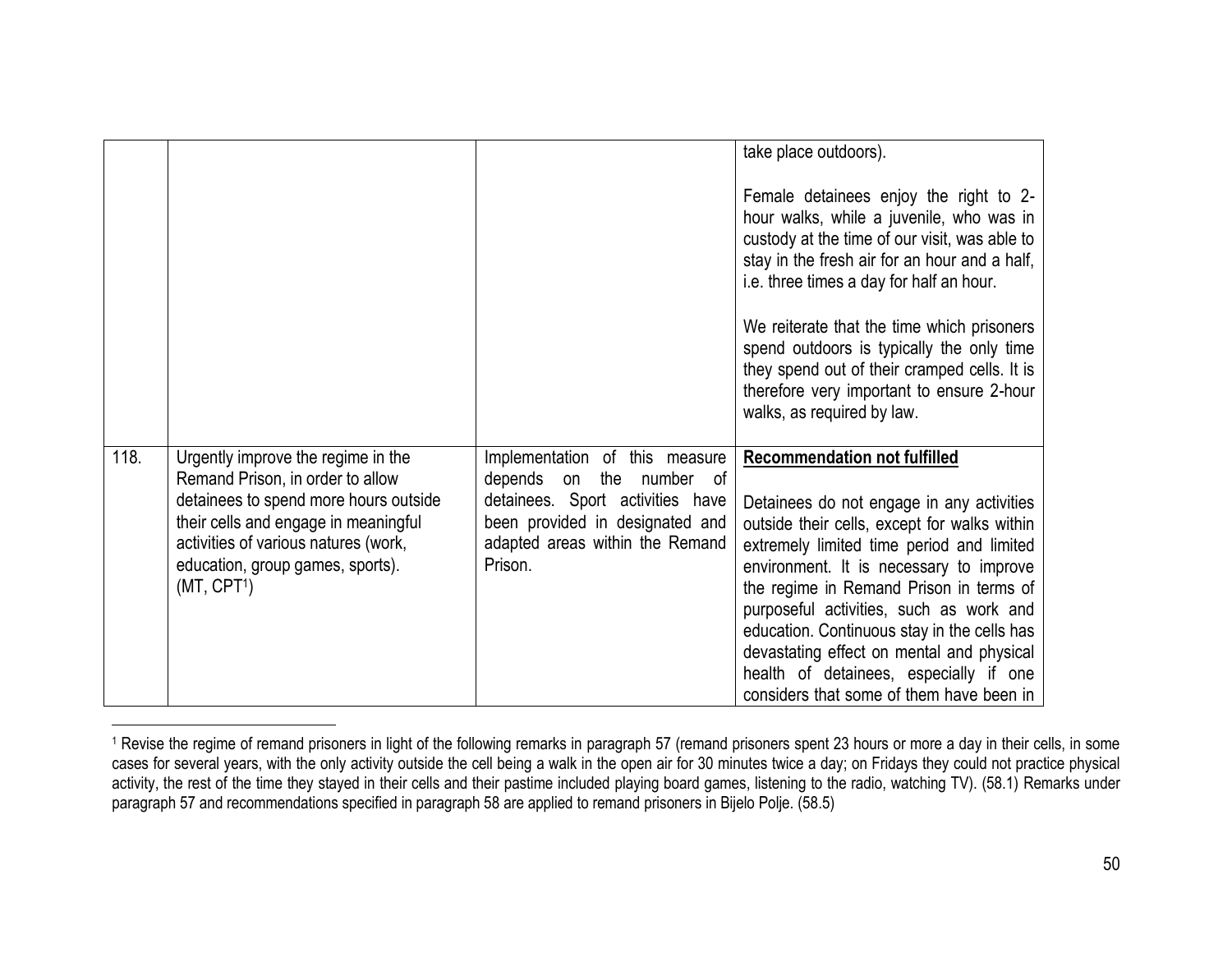|      |                                                                                                                                                                                                                                                                                               |                                                                                                                                                                          | custody for 4, 6 or more years. The same<br>regime was applied in relation to a<br>juvenile, 16-year-old high school student.<br>regards sports and recreational<br>As<br>activities, 4 narrow cells with old stationary<br>bikes are not appropriate for physical<br>activity and are rarely used by detainees.                                                                                                                                                                                                               |
|------|-----------------------------------------------------------------------------------------------------------------------------------------------------------------------------------------------------------------------------------------------------------------------------------------------|--------------------------------------------------------------------------------------------------------------------------------------------------------------------------|--------------------------------------------------------------------------------------------------------------------------------------------------------------------------------------------------------------------------------------------------------------------------------------------------------------------------------------------------------------------------------------------------------------------------------------------------------------------------------------------------------------------------------|
| 119. | Employ more persons of appropriate<br>professional profile in the Treatment<br>Sector - three persons in the Section for<br>personality examination, five educators in<br>the Section for treatment implementation<br>in Podgorica Prison and three educators in<br>Bijelo Polje Prison. (MT) | AECS is currently engaging<br>persons in accordance with the job<br>vacancy announcement, namely:<br>social<br>worker,<br>psychologists,<br>defectologist and pedagogue. | <b>Recommendation partially fulfilled</b><br>Since the Report was published in June<br>2012, not a single person of adequate<br>professional profile was employed in the<br>Section for personality examination or<br>Section for treatment implementation.<br>As part of the Government's professional<br>training project, two psychologists and two<br>criminologists are doing their internship.<br>Systematization Act provides for half the<br>increase of the number of employees in<br>relation to the recommendation. |
| 120. | Set up mailboxes in each prison unit or<br>establish a service where prisoners could<br>submit their letters, appeals and requests<br>for the Management and receive a                                                                                                                        | Mailboxes for inmates' letters have<br>been set up as part of the project<br>"Open<br>Prison",<br>intended<br>for<br>addressing<br>Ombudsman.<br>the                     | <b>Recommendation fulfilled</b><br>From interviews with prisoners we learned<br>that, despite the existence of mailboxes,                                                                                                                                                                                                                                                                                                                                                                                                      |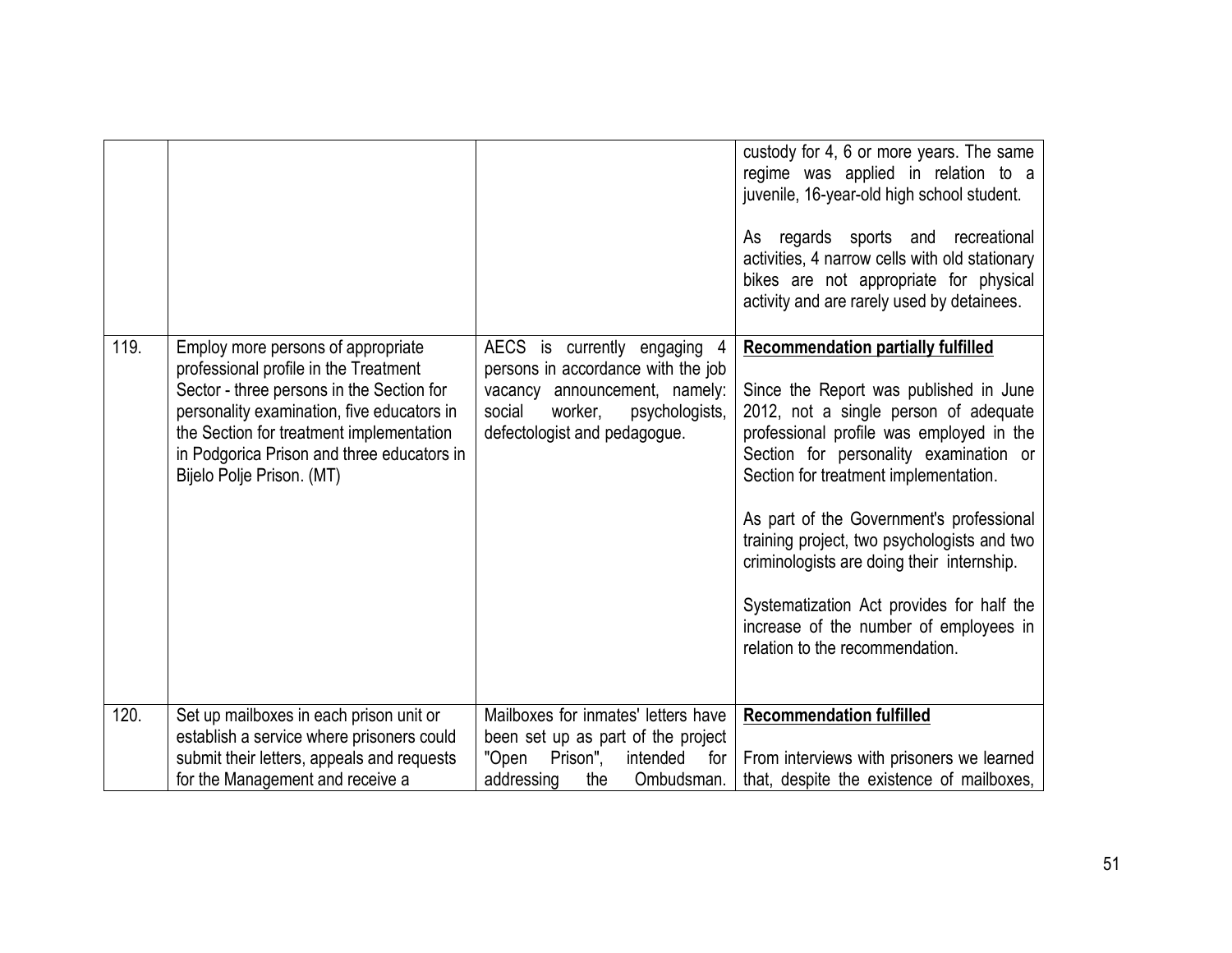|      | confirmation with the filing number. (MT)                                                                                                                                                                                  | Mailboxes through which persons<br>deprived<br>of their liberty<br>may<br>address AECS Management were<br>installed in all organizational units<br>in July 2012. | educators ("professors") still help convicts<br>write their appeals, complaints, requests<br>and submit them to the Management.<br>AECS should abolish the practice of<br>educators carrying letters, appeals and<br>requests of prisoners to the authorities in<br>the Management, so they could have more<br>time to perform duties in accordance with<br>their professional qualifications, and also<br>prevent the "disappointment" at<br>to<br>educators in case that the reaction does<br>not arrive on time or is negative. |
|------|----------------------------------------------------------------------------------------------------------------------------------------------------------------------------------------------------------------------------|------------------------------------------------------------------------------------------------------------------------------------------------------------------|------------------------------------------------------------------------------------------------------------------------------------------------------------------------------------------------------------------------------------------------------------------------------------------------------------------------------------------------------------------------------------------------------------------------------------------------------------------------------------------------------------------------------------|
| 121. | Develop a system for treatment<br>implementation, which will clearly define<br>the scope of work for all employees. (MT)                                                                                                   | Act on Systematization clearly<br>specifies the scope of work for all<br>positions in the job description.                                                       | <b>Recommendation not fulfilled</b><br>The situation remains unchanged. We<br>maintain the position that the scope of<br>work of educators should be defined in<br>accordance with professional qualifications<br>of employees, as it is regulated, e.g. in a<br>German prison system (see p. 100 of the<br>Report).                                                                                                                                                                                                               |
| 122. | Introduce a program of evaluation of the<br>treatment of prisoners, and for the<br>employees of the Treatment Sector<br>provide professional supervision programs<br>and programs to prevent the burnout<br>syndrome. (MT) | In the second half of 2012 the<br>program of supervision and the<br>program of prevention of burnout<br>syndrome were adopted.                                   | Recommendation not fulfilled, because<br>the implementation of the program has not<br>yet started, but it is encouraging that it was<br>adopted.<br>It is necessary to start the implementation                                                                                                                                                                                                                                                                                                                                    |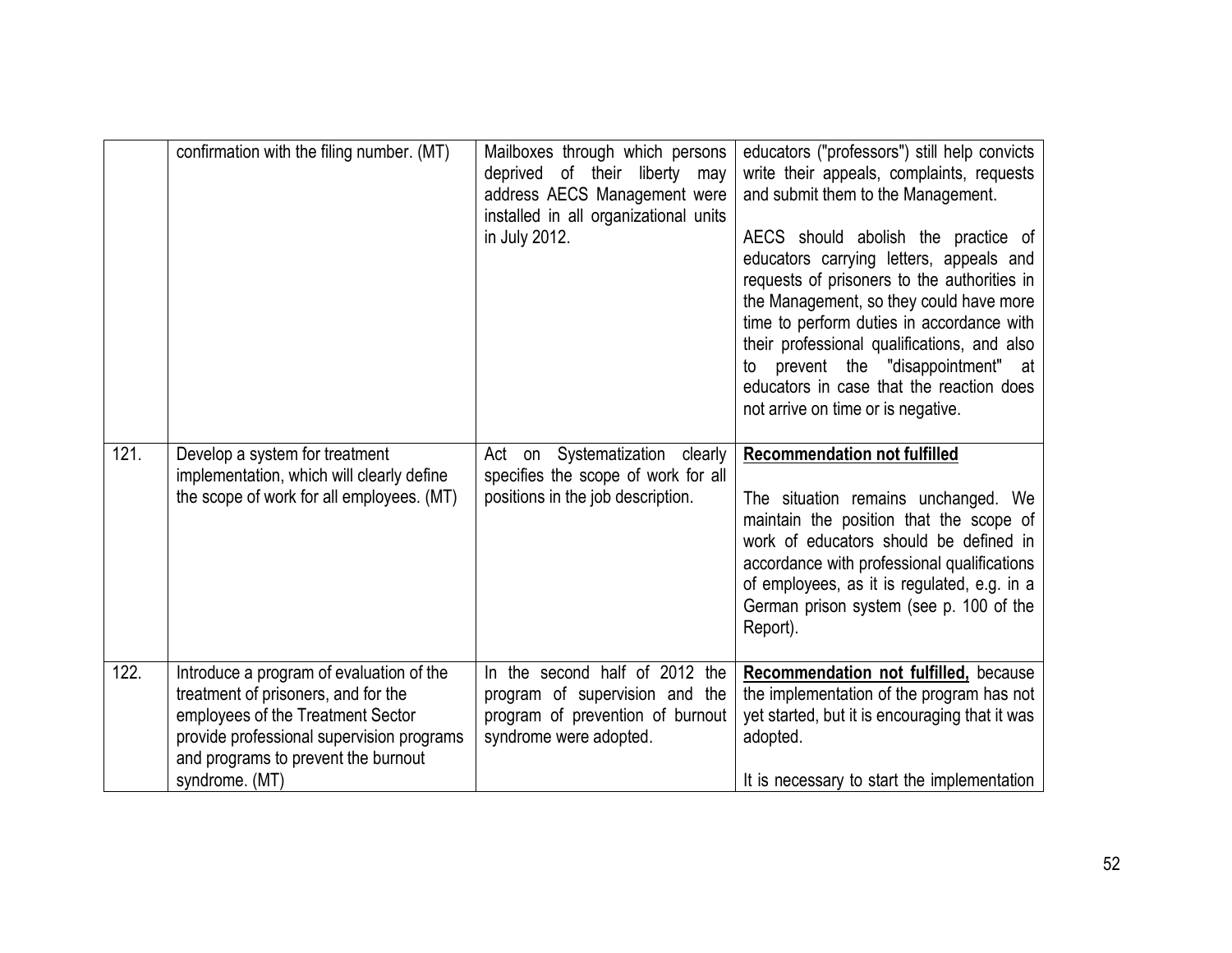|      |                                                                                                                                                                                                            |                                                                                                                                                                                                                                                                                                                                                       | of this program as soon as possible.                                                                                                                                                                                                                                                                                                                                                          |
|------|------------------------------------------------------------------------------------------------------------------------------------------------------------------------------------------------------------|-------------------------------------------------------------------------------------------------------------------------------------------------------------------------------------------------------------------------------------------------------------------------------------------------------------------------------------------------------|-----------------------------------------------------------------------------------------------------------------------------------------------------------------------------------------------------------------------------------------------------------------------------------------------------------------------------------------------------------------------------------------------|
| 123. | Provide ongoing training for staff in the<br>Treatment Sector on new methods of<br>work, as well as training for the early<br>detection of mental disorders and suicide<br>risk in inmates. (MT)           | Training program for employees of<br>the Treatment Sector has been<br>developed and during this year a<br>number of activities on this topic<br>will be implemented.                                                                                                                                                                                  | <b>Recommendation fulfilled</b><br>Efforts should be made to establish<br>ongoing training for all staff members at<br>the Treatment Sector in future.                                                                                                                                                                                                                                        |
|      |                                                                                                                                                                                                            | Training of five experts from the<br>Section<br>for<br>treatment<br>implementation is ongoing. Training<br>is carried out in the Ministry of<br>Justice, and the lecturers are<br>experts from Germany and the<br>Netherlands. After the training the<br>participants will receive relevant<br>certificates.                                          |                                                                                                                                                                                                                                                                                                                                                                                               |
| 124. | Introduce a system of objectification of the<br>criteria for transfer from one classification<br>group to another by developing<br>questionnaires with precisely defined<br>criteria that are scored. (MT) | Classification of prisoners is done<br>in the manner prescribed by the<br>Law and House Rules which<br>that,<br>during<br>the<br>ensure<br>reclassification, each person is<br>considered in an objective manner.<br>Different system of determining the<br>criteria for reclassification would be<br>in contradiction with the above<br>regulations. | <b>Recommendation not fulfilled</b><br>The situation is unchanged.<br>Unit F accommodates a number of<br>convicts who had the status of the first<br>classification group for several months, but<br>have not yet been transferred to the Semi-<br>open unit due to lack of accommodation<br>facilities. Also, they do not enjoy the<br>benefits of the first classification group<br>status. |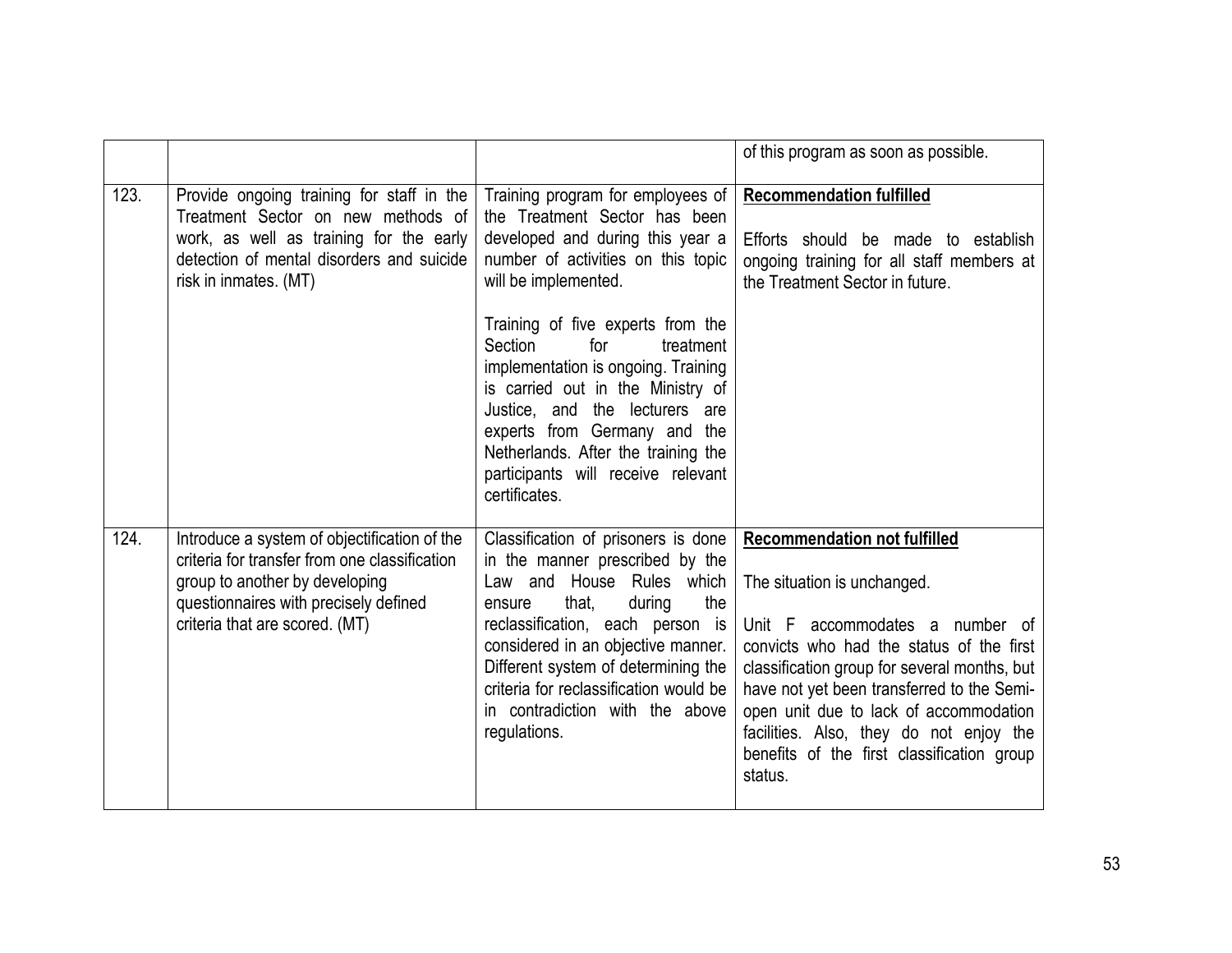|      |                                                                                                                                                                                                                                                                                                                                                                                           |                                                                                                                                                                                                                                                                                                                                       | Head of the Treatment Sector explained<br>that the Semi-open unit has been faced<br>with the problem of overcrowding and that<br>a part of convicts reclassified to the first<br>classification group will be moved to the<br>Semi-open unit after the prisoners from the<br>first classification groups receive parole.<br>House Rules (Art. 95-99) stipulate that the<br>benefits of the first classification group<br>(awards) can be enjoyed only after two<br>months spent in the Semi-open unit, and<br>that the decision on awards (treatment<br>change) is a specific decision, which is not<br>automatically linked to transfer to the first<br>group, i.e. Semi-open unit. |
|------|-------------------------------------------------------------------------------------------------------------------------------------------------------------------------------------------------------------------------------------------------------------------------------------------------------------------------------------------------------------------------------------------|---------------------------------------------------------------------------------------------------------------------------------------------------------------------------------------------------------------------------------------------------------------------------------------------------------------------------------------|--------------------------------------------------------------------------------------------------------------------------------------------------------------------------------------------------------------------------------------------------------------------------------------------------------------------------------------------------------------------------------------------------------------------------------------------------------------------------------------------------------------------------------------------------------------------------------------------------------------------------------------------------------------------------------------|
| 125. | Modernize and expand all the workshops<br>in the Institution for sentenced prisoners<br>as soon as possible, in order to engage in<br>work 80% of the inmates.<br>Provide employment for 80% of female<br>inmates and broaden the choice of work<br>activities, including the "economy", so that<br>they could have the same choice of<br>engagement as men with the same status.<br>(MT) | Implementation<br>0f<br>this<br>recommendation<br>requires<br>considerable resources that are not<br>provided in the Budget for this year.<br>For the purpose of engaging a<br>greater number of prisoners, AECS<br>management is developing new<br>production programs that do not<br>financial<br>require<br>greater<br>investment. | <b>Recommendation not fulfilled</b><br>The percentage of 60% of employed<br>women compared to the earlier 30% is the<br>result of a reduced number of female<br>inmates - now there are 18, earlier there<br>were 28.<br>As for the types of engagement of female<br>inmates.<br>the<br>situation<br>remained<br>unchanged. <sup>2</sup><br>Further efforts need to be made in order to                                                                                                                                                                                                                                                                                              |

<sup>2</sup> See Report, p. 108.

 $\overline{a}$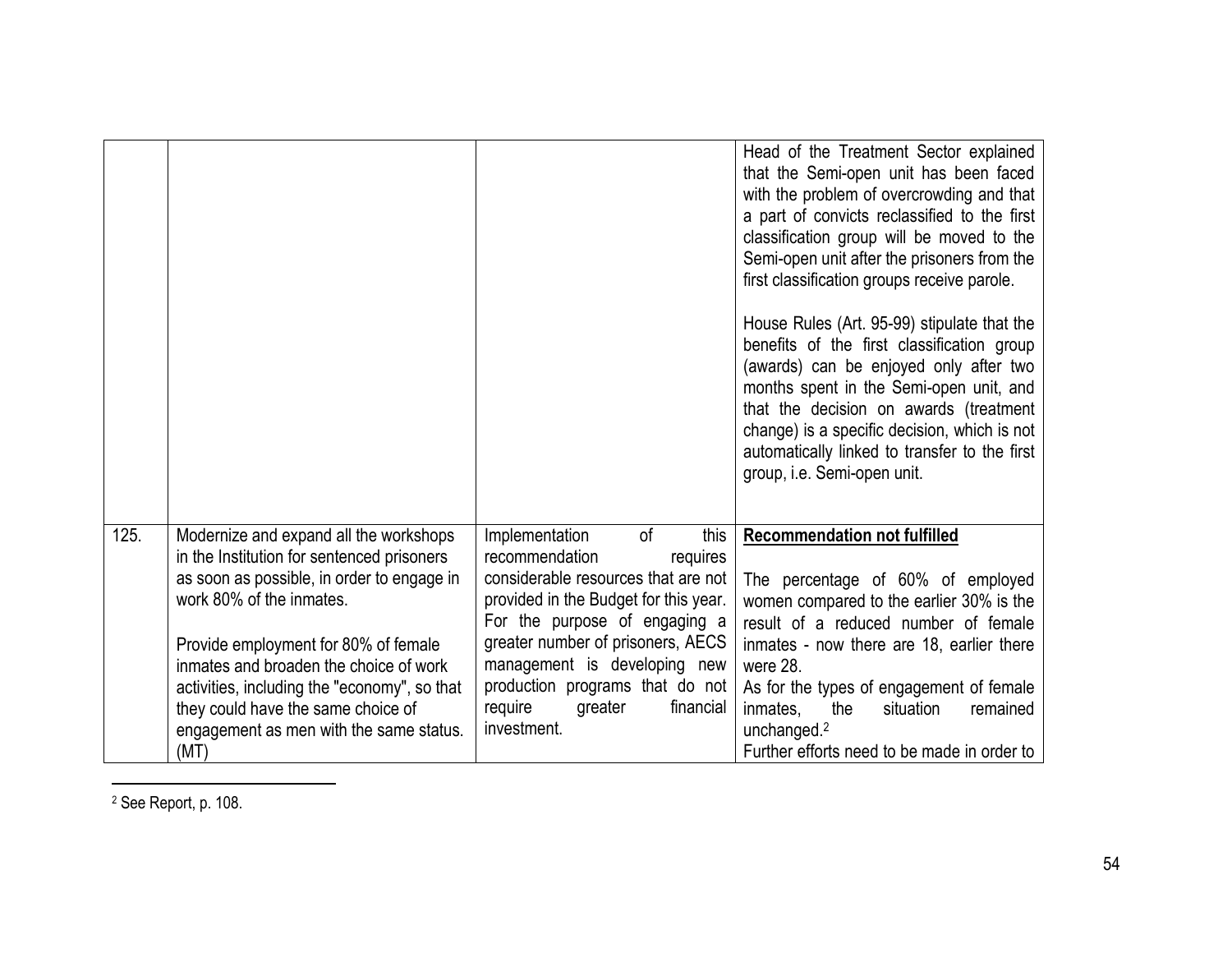|      |                                                                                                                                                                                                                                                                                           | undertaking<br>Management is<br>activities aimed at the development<br>of programs for greater rate of<br>employment of convicted women.<br>Currently 60% of the female prison<br>population is employed.                                                           | secure the conditions for engaging of<br>convicts.<br>AECS management informed us that the<br>business plan for the improvement of<br>production in AECS is currently being<br>drafted in cooperation with the Faculty of<br>Economics, which is commendable.                                                       |
|------|-------------------------------------------------------------------------------------------------------------------------------------------------------------------------------------------------------------------------------------------------------------------------------------------|---------------------------------------------------------------------------------------------------------------------------------------------------------------------------------------------------------------------------------------------------------------------|---------------------------------------------------------------------------------------------------------------------------------------------------------------------------------------------------------------------------------------------------------------------------------------------------------------------|
| 126. | Align the House Rules for Enforcement of<br>Prison Sentences with Art. 57 of the Law<br>on Execution of Criminal Sanctions in the<br>part concerning the wages for employed<br>prisoners and ensure that employed<br>prisoners be paid for their work in<br>accordance with the Law. (MT) | Income of employed prisoners is<br>calculated and paid in accordance<br>with the Law for the achieved norm<br>and full number of working hours.                                                                                                                     | <b>Recommendation not fulfilled</b><br>Article 51 of the Rules states that "Working"<br>prisoners are entitled to a pay of at least<br>30% of the<br>minimum<br>wage<br>in<br>Montenegro", while the Law stipulates a<br>minimum of 50%. We conclude that the<br>Rules are still not in compliance with the<br>Law. |
| 127. | Ensure the development of a business<br>plan for expanding the production in<br>AECS.<br>(MT)                                                                                                                                                                                             | Data on workshops capacities,<br>land, available financial resources,<br>farms were forwarded to the<br>Faculty of Economics in Podgorica<br>in order to develop a "business"<br>plan" to expand production in<br>AECS.<br>Business plan is in a<br>drafting phase. | <b>Recommendation fulfilled</b>                                                                                                                                                                                                                                                                                     |
| 128. | In Bijelo Polje Prison, buy a machine for<br>the production of concrete elements and                                                                                                                                                                                                      | There are no conditions at the<br>current capacities. In planning and                                                                                                                                                                                               | <b>Recommendation not fulfilled</b>                                                                                                                                                                                                                                                                                 |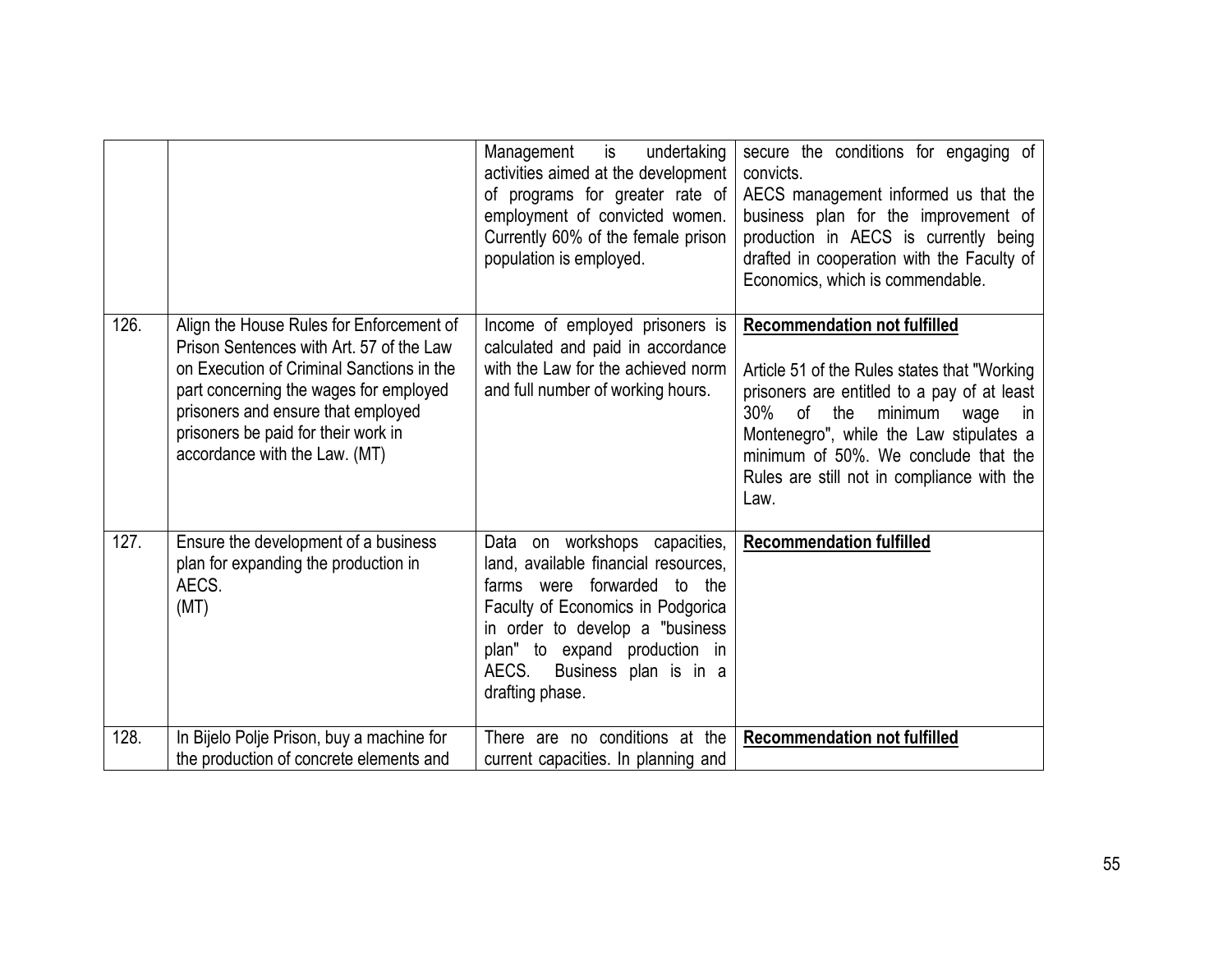|      | organize a workshop for employment of<br>prisoners. (MT)<br>It is essential that the new prison in Bijelo<br>Polje be provided with workshops, sports<br>facilities, a proper library and other<br>possibilities for purposeful activities. (CPT,<br>p.60)                                                                                                                                               | performing the work on adaptation<br>of Bijelo Polje Prison, the possibility<br>implementation<br>of<br>this<br>of<br>recommendation<br>will<br>be<br>considered.                                                                                                                                                                                                                                                                                                                                                                   | The situation is unchanged. <sup>3</sup>                                                                                                                                                                                                                                                                       |
|------|----------------------------------------------------------------------------------------------------------------------------------------------------------------------------------------------------------------------------------------------------------------------------------------------------------------------------------------------------------------------------------------------------------|-------------------------------------------------------------------------------------------------------------------------------------------------------------------------------------------------------------------------------------------------------------------------------------------------------------------------------------------------------------------------------------------------------------------------------------------------------------------------------------------------------------------------------------|----------------------------------------------------------------------------------------------------------------------------------------------------------------------------------------------------------------------------------------------------------------------------------------------------------------|
| 129. | Offer foreign prisoners the same activities<br>and work engagement as to other<br>prisoners by engaging an interpreter when<br>needed. It is necessary to provide<br>additional support to overcome isolation<br>and improve difficult position of these<br>persons which are the result of language<br>and cultural barriers. Provide a translation<br>of the House Rules in several languages.<br>(MT) | Foreign prisoners are engaged<br>same as other prisoners. For now,<br>communication<br>everyday<br><i>in</i><br>translation<br>services<br>$\circ$ f<br>other<br>prisoners are used, and in case of<br>actions<br>official<br>registered<br>a<br>translator is engaged.<br>Regulations governing the rights<br>and obligations of persons deprived<br>of their liberty have been translated<br>into Albanian and English and<br>made available to persons deprived<br>of liberty who are not familiar with<br>Montenegrin language. | <b>Recommendation partially fulfilled</b><br>During our visit to unit F we have noticed<br>pleasant atmosphere among the convicts,<br>and some prisoners were translating into<br>Albanian and Italian questions of the<br>monitoring team to convicted persons who<br>do not understand Montenegrin language. |
| 130. | It is necessary to establish cooperation<br>with certain companies in order to employ<br>convicted persons outside the prison as                                                                                                                                                                                                                                                                         | The new Law on Execution of<br>Criminal Sanctions and the Law on<br>Alternative<br>Sanctions<br>will                                                                                                                                                                                                                                                                                                                                                                                                                                | <b>Recommendation not fulfilled</b><br>The situation is unchanged. <sup>4</sup>                                                                                                                                                                                                                                |
|      | well. Employment outside the prison would                                                                                                                                                                                                                                                                                                                                                                | standardize this area.                                                                                                                                                                                                                                                                                                                                                                                                                                                                                                              |                                                                                                                                                                                                                                                                                                                |

<sup>3</sup> See Report, p.106.

 $\overline{a}$ 

<sup>4</sup> See Report, p. 107.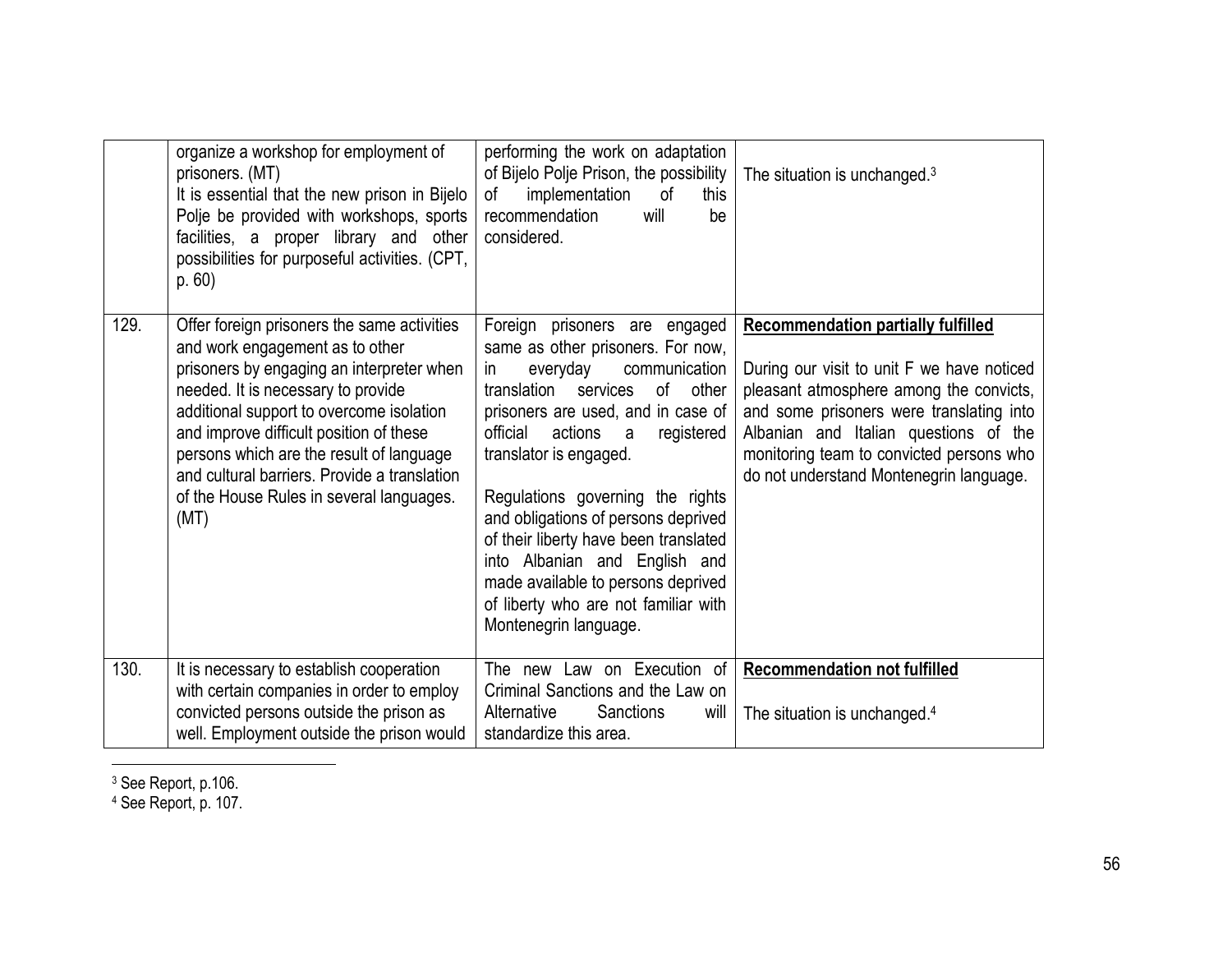|      | have multiple benefits, both during<br>incarceration and after the release. (MT)                                                                                                                                                                                                                                                                                             |                                                                                                                                                                                                                                                                                                                                                                                                            |                                                                                                                                                                                                                                                                                                                  |
|------|------------------------------------------------------------------------------------------------------------------------------------------------------------------------------------------------------------------------------------------------------------------------------------------------------------------------------------------------------------------------------|------------------------------------------------------------------------------------------------------------------------------------------------------------------------------------------------------------------------------------------------------------------------------------------------------------------------------------------------------------------------------------------------------------|------------------------------------------------------------------------------------------------------------------------------------------------------------------------------------------------------------------------------------------------------------------------------------------------------------------|
| 131. | Adopt amendments to the House Rules for<br>the Enforcement of Prison Sentences (Art.<br>69 and 70) stipulating that primary<br>education shall be organized for all<br>prisoners who have not completed primary<br>school. Regulate the right to take exams<br>more precisely, so as to ensure the part-<br>time completion of primary, secondary or<br>high education. (MT) | Management allows all prisoners<br>who express interest in primary or<br>other form of education to take<br>exams outside of AECS.<br>Based on the recently conducted<br>survey, a group of convicts was<br>formed who will be involved in the<br>literacy program in collaboration<br>with the Centre for Education of<br>Montenegro.<br>House Rules envisage examination<br>for all levels of education. | <b>Recommendation partially fulfilled</b><br>The new Rules do not precisely define<br>whether examination outside the premises<br>of AECS refers to the part-time completion<br>of primary, secondary or high education.<br>Currently one convicted person, a student<br>of the Faculty of Law, uses this right. |
| 132. | Organize literacy courses for illiterate<br>prisoners (particularly in Bijelo Polje<br>Prison).                                                                                                                                                                                                                                                                              | A group of convicts who will<br>participate in the literacy program<br>has been formed in Podgorica<br>Prison. The program will be<br>implemented in cooperation with<br>the Center<br>for Education of<br>Montenegro.<br>As regards Bijelo Polje Prison, it is<br>not possible to organize literacy<br>course for persons sentenced to                                                                    | <b>Recommendation partially fulfilled</b><br>Literacy courses for illiterate prisoners in<br>Bijelo Polje Prison were not organized.                                                                                                                                                                             |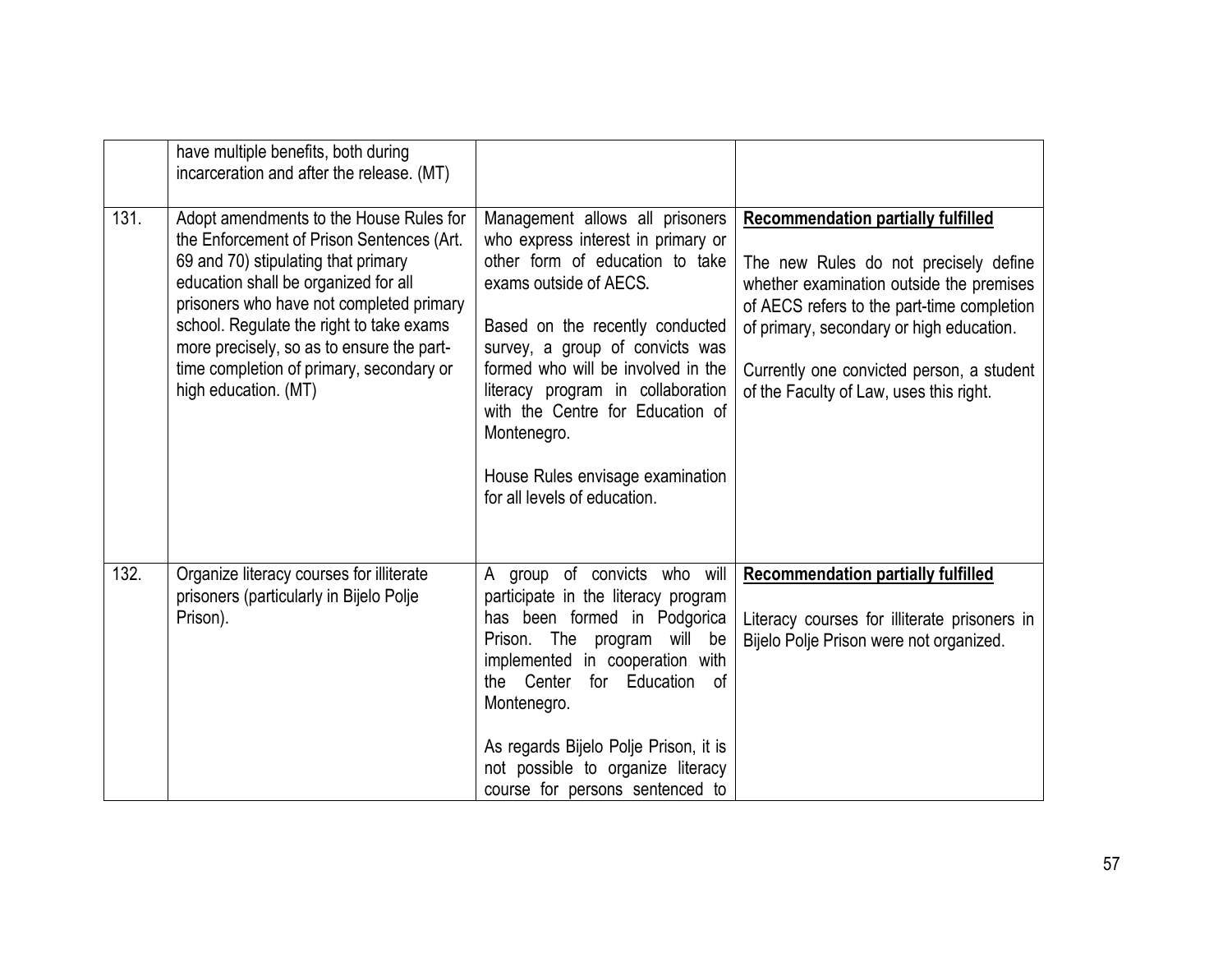|      |                                                                                                                                                                                                                                   | short prison sentences, but we will<br>consider that possibility.                                                                                                                                                                                                                                                                                           |                                                                                                                                                                                                                                                                                                               |
|------|-----------------------------------------------------------------------------------------------------------------------------------------------------------------------------------------------------------------------------------|-------------------------------------------------------------------------------------------------------------------------------------------------------------------------------------------------------------------------------------------------------------------------------------------------------------------------------------------------------------|---------------------------------------------------------------------------------------------------------------------------------------------------------------------------------------------------------------------------------------------------------------------------------------------------------------|
| 133. | Clearly define the right to use portable<br>computers (laptops) in AECS in the House<br>Rules for the Enforcement of Prison<br>Sentences and define objective conditions<br>for the exceptional limitation of this right.<br>(MT) | the<br>No<br>regulation<br>envisages<br>possibility<br>using<br>of<br>portable<br>computers. Use of any equipment<br>or technical<br>devices<br>must be<br>prescribed<br>applicable<br>by<br>regulations. The possibility of<br>using lap-tops and other devices<br>will be considered in drafting of<br>new regulations.                                   | <b>Recommendation not fulfilled</b><br>The situation is unchanged.                                                                                                                                                                                                                                            |
| 134. | Develop educational programs and<br>vocational training courses for all<br>prisoners.<br>(MT, CPT)                                                                                                                                | Educational and vocational training<br>program for prisoners has been<br>adopted. According to the Director,<br>there is the possibility currently<br>being discussed that prisoners who<br>have been professionally trained in<br>the workshops receive a certificate,<br>which would help them in finding<br>employment after the release from<br>prison. | <b>Recommendation fulfilled</b>                                                                                                                                                                                                                                                                               |
| 135. | Include educational workshops on<br>substance abuse, HIV/AIDS, sexually<br>transmitted diseases, risk of transmission<br>of hepatitis A, B and C, in the treatment<br>program of all prisoners. (MT)                              | <b>NGO</b><br>"Juventas"<br>conducts<br>workshops on substance abuse,<br>infectious diseases, HIV and AIDS.<br>NGO "4Life" conducts workshops<br>on substance abuse treatment in<br>12 steps.                                                                                                                                                               | <b>Recommendation partially fulfilled</b><br>We believe that, in addition to educational<br>workshops conducted by NGOs, it is<br>necessary to organize training workshops<br>on substance abuse as part of treatment<br>for all prisoners. For the implementation of<br>this recommendation management needs |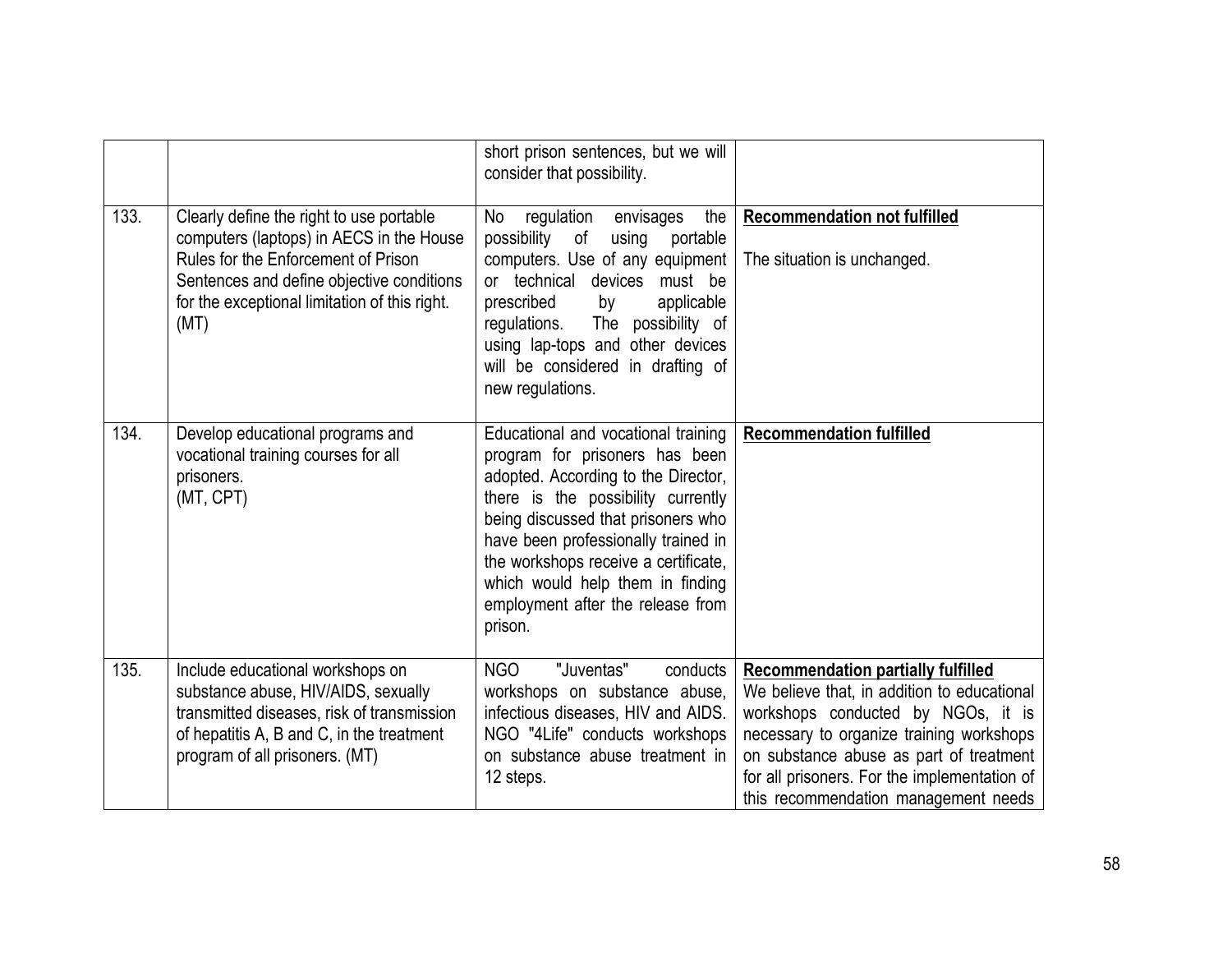|      |                                                                                                                                                                                                                                       |                                                                                                                                                                                                                                                                                                                                                                                        | to engage more people in Sector for the<br>implementation<br>of<br>treatment <sup>5</sup><br>and<br>unburden educators from the obligation to<br>carry appeals, requests and complaints of<br>convicts to AECS Management. <sup>6</sup>                                                                                                                                                                                                                                                                                     |
|------|---------------------------------------------------------------------------------------------------------------------------------------------------------------------------------------------------------------------------------------|----------------------------------------------------------------------------------------------------------------------------------------------------------------------------------------------------------------------------------------------------------------------------------------------------------------------------------------------------------------------------------------|-----------------------------------------------------------------------------------------------------------------------------------------------------------------------------------------------------------------------------------------------------------------------------------------------------------------------------------------------------------------------------------------------------------------------------------------------------------------------------------------------------------------------------|
| 136. | Organize training for the work on<br>computers for all persons deprived of<br>liberty.<br>(MT)                                                                                                                                        | Computer room will again be made<br>operational and available to all<br>prisoners when computers<br>are<br>fixed and re-installed. In<br>the<br>meantime, information is collected<br>the<br>number<br>0f<br>inmates<br><b>on</b><br>interested in training to work on<br>computers.                                                                                                   | <b>Recommendation partially fulfilled</b>                                                                                                                                                                                                                                                                                                                                                                                                                                                                                   |
| 137. | Provide conditions for the consistent<br>application of provisions of the House<br>Rules for the Enforcement of Prison<br>Sentences in AECS, which provide for<br>cultural and art performances, workshops,<br>lectures, etc.<br>(MT) | cultural<br>with<br>cooperation<br>In<br>institutions in Montenegro AECS<br>occasionally<br>organizes cultural<br>events. According to the Head of<br>Institution<br>for<br>sentenced<br>the<br>prisoners, the plan is to open a<br>position for the organizer of cultural<br>and sporting activities, who would<br>be responsible for this segment of<br>work with convicted persons. | <b>Recommendation partially fulfilled</b><br>Cultural and art events, workshops,<br>lectures, etc., are not organized to a<br>sufficient extent, especially not at the<br>initiative of AECS management. Opening<br>of the exhibition space is in plan, where<br>works of convicts would be exhibited and<br>available for sale. It is essential that civil<br>society organizations be more involved in<br>the implementation of these activities and<br>thus contribute to improving the quality of<br>life of prisoners. |

 $\overline{a}$ <sup>5</sup> See recommendation no.

<sup>6</sup> See recommendation no.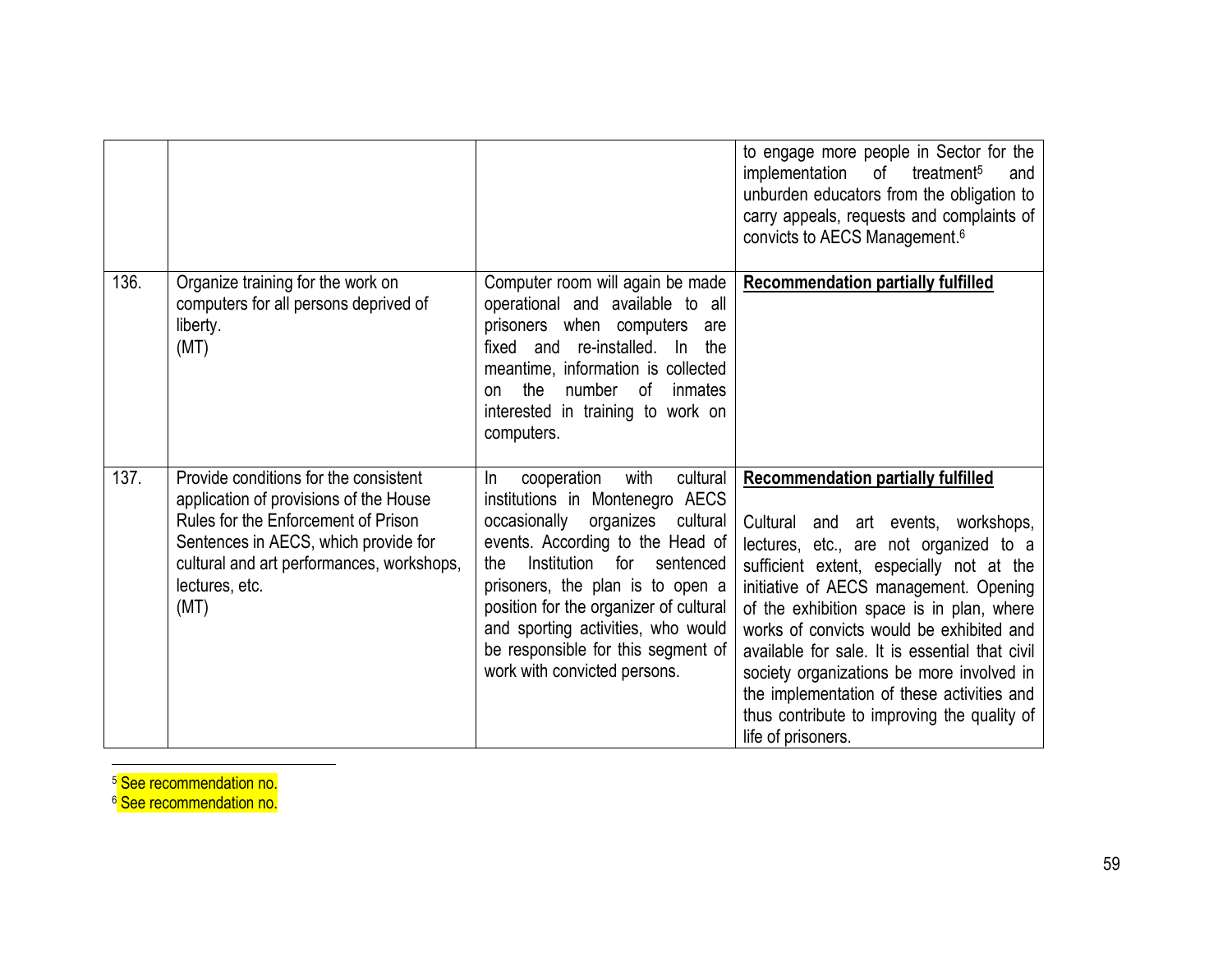| 138. | Develop individual plans for the treatment<br>of sentenced persons in AECS which will<br>include a multi-dimensional approach and<br>different work methods in the process of<br>their resocialization. Establish standards in<br>order to assess their success and provide<br>recommendations for further improvement<br>of individual plans. This particularly for<br>prisoners serving long sentences. (MT) | Special treatment proposal is made<br>for each convicted person, adapted<br>to his/her mental and physical<br>characteristics<br>capacities,<br>and<br>respecting thus the fundamental<br>principle<br>of<br>imprisonment<br>individualization. | <b>Recommendation not fulfilled</b><br>Special treatment proposal is made for<br>each convicted person during the process<br>of psychosocial diagnosis of convicts <sup>7</sup> , but<br>there are still no individual plans in the<br>implementation of treatment of prisoners. |
|------|----------------------------------------------------------------------------------------------------------------------------------------------------------------------------------------------------------------------------------------------------------------------------------------------------------------------------------------------------------------------------------------------------------------|-------------------------------------------------------------------------------------------------------------------------------------------------------------------------------------------------------------------------------------------------|----------------------------------------------------------------------------------------------------------------------------------------------------------------------------------------------------------------------------------------------------------------------------------|
| 139. | Ensure same conditions for recreation for<br>women serving their sentences as for male<br>prisoners.<br>(MT, CPT, p. 54)                                                                                                                                                                                                                                                                                       | Since the publication of the Report<br>treadmill, mats, weights and table<br>tennis were purchased.                                                                                                                                             | <b>Recommendation fulfilled</b><br>It is necessary to provide a separate room<br>for exercising in the women's prison,<br>because the mentioned equipment is<br>located in the visiting room.                                                                                    |
| 140. | Organize more cultural activities, in<br>cooperation with prisoners.<br>(MT)                                                                                                                                                                                                                                                                                                                                   | organized<br>Cultural<br>events<br>are<br>occasionally, but insufficiently. We<br>invite NGOs to cooperate on this<br>issue.                                                                                                                    | <b>Recommendation not fulfilled</b><br>The situation is unchanged. <sup>8</sup>                                                                                                                                                                                                  |
| 141. | Develop a post-penal system which would<br>include various social institutions,<br>humanitarian organizations, associations<br>and individuals who can help prisoners<br>integrate into society. (MT)                                                                                                                                                                                                          | Implementation<br><sub>of</sub><br>this<br>recommendation<br>is<br>the<br>responsibility of the<br>Ministry of<br>Justice.                                                                                                                      | Recommendation<br>partially<br>fulfilled,<br>establishment<br>οf<br>the<br>the<br>through<br>Directorate for Parole with the Ministry of<br>Justice.                                                                                                                             |

<sup>7</sup> See Report, p. 102.

 $\overline{a}$ 

<sup>8</sup> See Report, p. 113.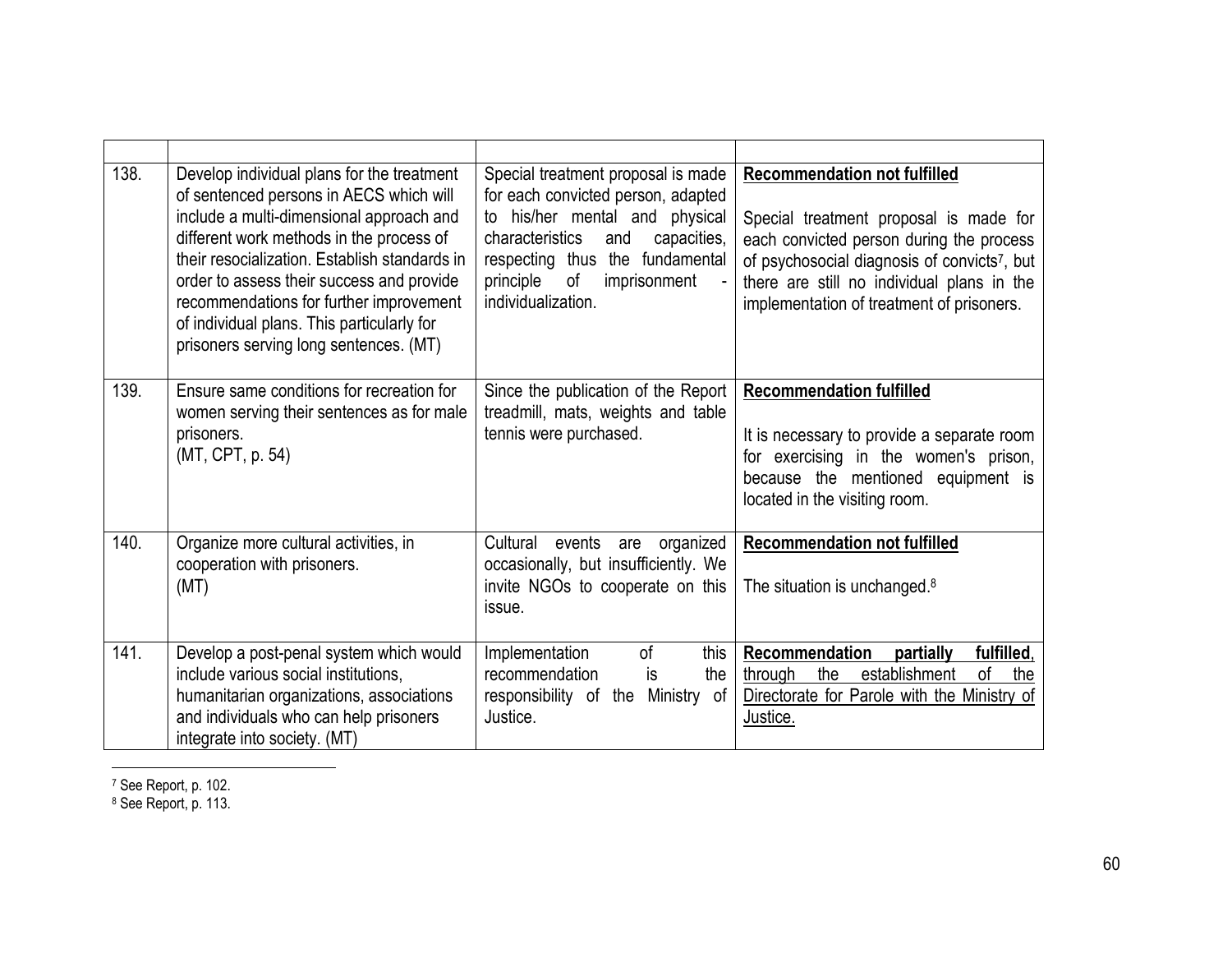|  | The situation has somewhat changed.<br>The Ministry of Justice is responsible for<br>the post-penal treatment of persons who<br>deserve probation and on that basis leave<br>AECS. There is the Directorate for Parole<br>within the Ministry whose officials have<br>recently been employed, are currently<br>involved in training programs and are<br>already in touch with the people who come<br>out on parole. It is expected that this |
|--|----------------------------------------------------------------------------------------------------------------------------------------------------------------------------------------------------------------------------------------------------------------------------------------------------------------------------------------------------------------------------------------------------------------------------------------------|
|  | service will soon start to work at full<br>capacity and in new premises.                                                                                                                                                                                                                                                                                                                                                                     |
|  | During the visit of the monitoring team to<br>women's prison one female convict, who<br>served a long sentence, was visibly<br>concerned about the lack of adequate<br>support after leaving AECS. She is alone<br>and without family support, housing,<br>resources, job, so she does not see the<br>way to provide herself with adequate living<br>conditions.                                                                             |
|  | It often happens that after serving the<br>sentence convicted persons are left to<br>themselves, abandoned by their families<br>and stigmatized by society. Proper<br>treatment of these people requires more<br>effort.                                                                                                                                                                                                                     |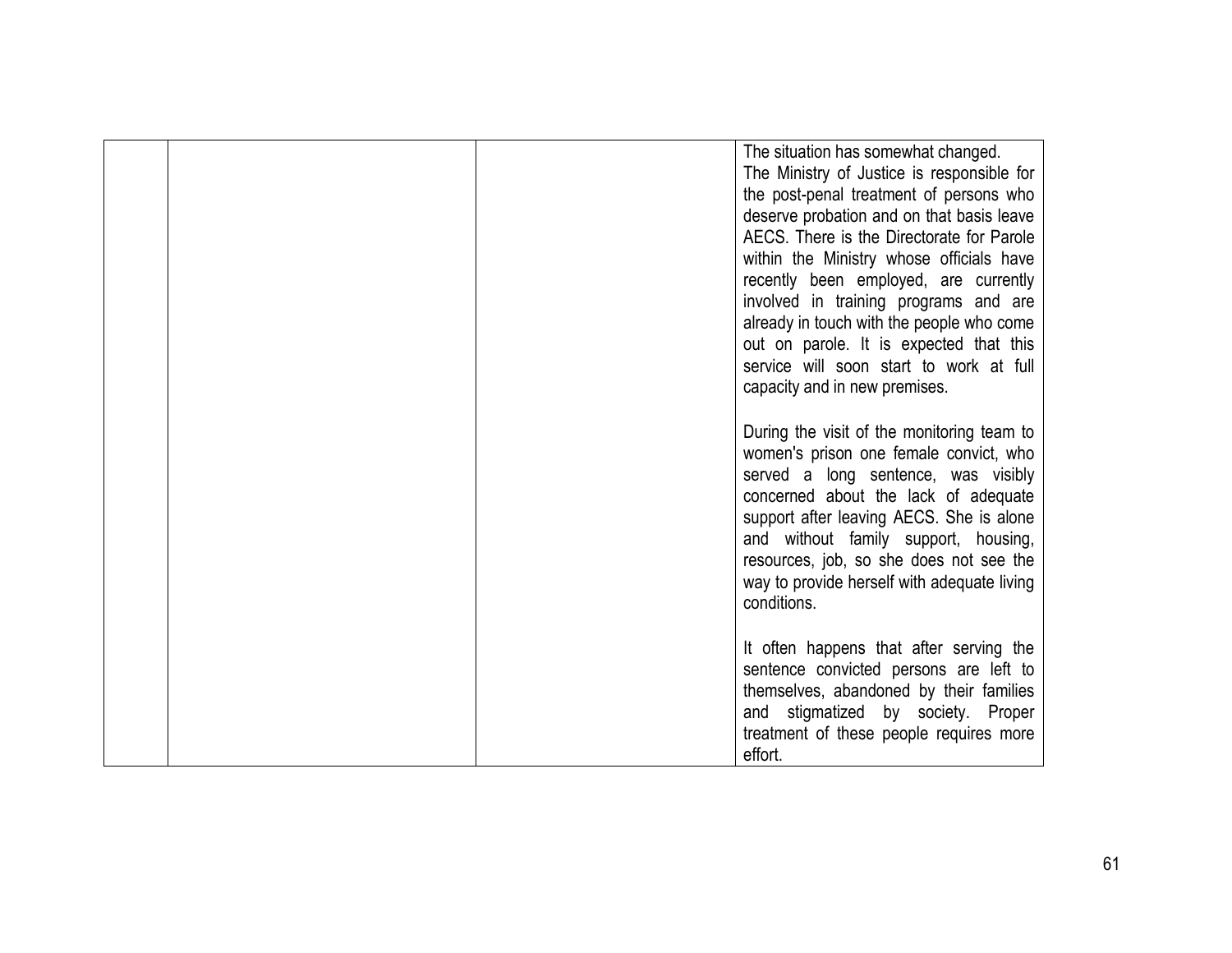| 142. | Abolish the right of AECS Director to<br>decide on a parole.                                                                                                                                                                                               | Parole of convicted persons at the<br>discretion of Director is regulated<br>by law. Drafting of the new Law is<br>in progress.                                                                         | <b>Recommendation not fulfilled</b>                                                                                                                                                                                                                                        |
|------|------------------------------------------------------------------------------------------------------------------------------------------------------------------------------------------------------------------------------------------------------------|---------------------------------------------------------------------------------------------------------------------------------------------------------------------------------------------------------|----------------------------------------------------------------------------------------------------------------------------------------------------------------------------------------------------------------------------------------------------------------------------|
| 143. | Profile the membership of the Parole<br>Commission so that it consists of various<br>experts (judges or other legal experts,<br>psychologists, doctors, social scientists),<br>who are not civil servants or employees of<br>the Government or ministries. | The structure and operation of the<br>Parole Commission are regulated<br>by the Rules of Procedure of the<br>Commission.<br>Recommendation<br>the<br>is<br>responsibility of the Ministry of<br>Justice | <b>Recommendation not fulfilled</b><br>Commission is composed of the Ministers<br>of Justice, Health, Interior and Human<br>Rights, as well as Deputy Supreme State<br>Prosecutor, judge of the Supreme Court,<br>AECS Director and Advisor at the Ministry<br>of Justice. |
| 144. | In perspective, consider the possibility of a<br>court deciding on prisoners' parole.                                                                                                                                                                      | This recommendation is subject of<br>consideration of the Criminal Code<br>and the Law on Execution of<br><b>Criminal Sanctions.</b>                                                                    | <b>Recommendation not fulfilled</b>                                                                                                                                                                                                                                        |
| 145. | Further specify the criteria upon which the<br>Parole Commission decides on a parole by<br>the law or by-law. Inform convicts about<br>the process of deciding on a parole and<br>the criteria in a way accessible to them.                                | Criteria upon which the Parole<br>Commission decides are regulated<br>by the Law and the Rules of<br>Procedure of the Commission.                                                                       | <b>Recommendation not fulfilled</b><br>Implementation of the recommendation is<br>responsibility of the Ministry of Justice                                                                                                                                                |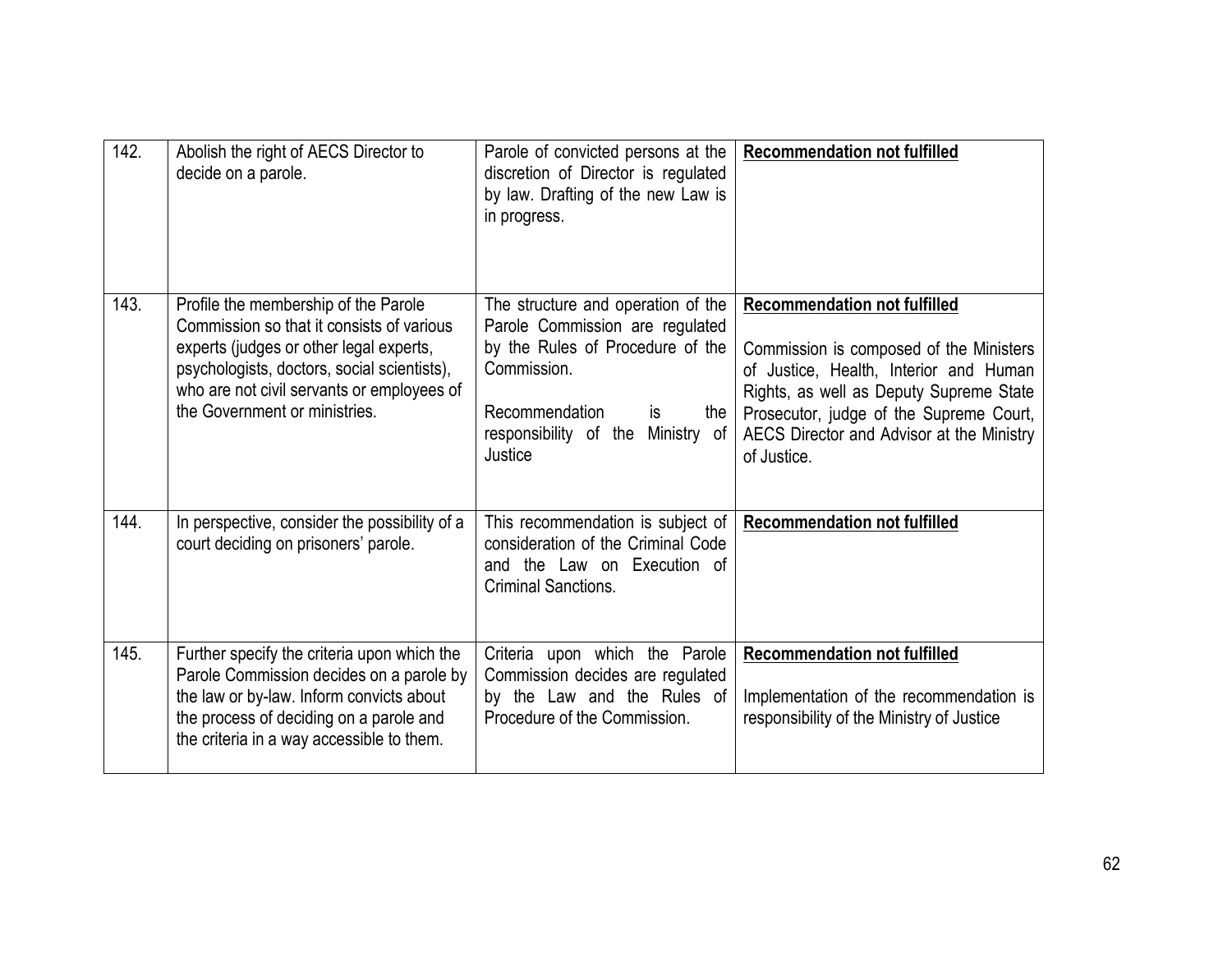## **CONTACT WITH THE OUTSIDE WORLD**

According to the European Prison Rules, inmates are granted the right to communicate without limitation, through letters, phone or otherwise, with their families, other persons and representatives of outside organizations and to receive their visits. Contact with the family must not be completely ruled out, even when the person is sent to solitary confinement, except in the case of a disciplinary offense committed in connection with the contact. We commend AECS Management for implementing the recommendation to harmonize the House Rules with these standards and thus abolish the practice of the prohibition of contact with the outside world used as disciplinary measures against detainees and prisoners. Also, persons in custody are allowed to use telephone with the approval of the court.

However, visiting rooms at the Remand Prison in Podgorica remained the same, i.e. "booth-type", which does not ensure privacy or physical contact between prisoner and visitor. In addition, due to the lack of adequate facilities, 3-hour family visits with children have not been allowed. The current Law on Execution of Criminal Sanctions does not grant the right to conjugal visits to unmarried and homosexual partners.

As for the juveniles in custody, regime of the contact with the outside world is the same as for the adult detainees, although the CPT recommended that their contact with the outside world should be actively promoted. (71.2) (CPT)

We commend the Management for allowing us to speak with detainees and prisoners without the presence of guards, which is a significant improvement compared to the previous year of monitoring.

| No.  | <b>Recommendation - 2012</b>                                                                                                    | <b>Response by AECS</b>                                                                                                            | <b>Assessment of the fulfilment - 2013</b> |
|------|---------------------------------------------------------------------------------------------------------------------------------|------------------------------------------------------------------------------------------------------------------------------------|--------------------------------------------|
| 146. | Amend the Law to provide for the right to<br>visits from unmarried partners. Allow<br>homosexual partners the right to conjugal | Law on Execution of Criminal Sanctions<br>provides for the right of prisoners to conjugal<br>visits by spouses, excluding thus the | <b>Recommendation not fulfilled</b>        |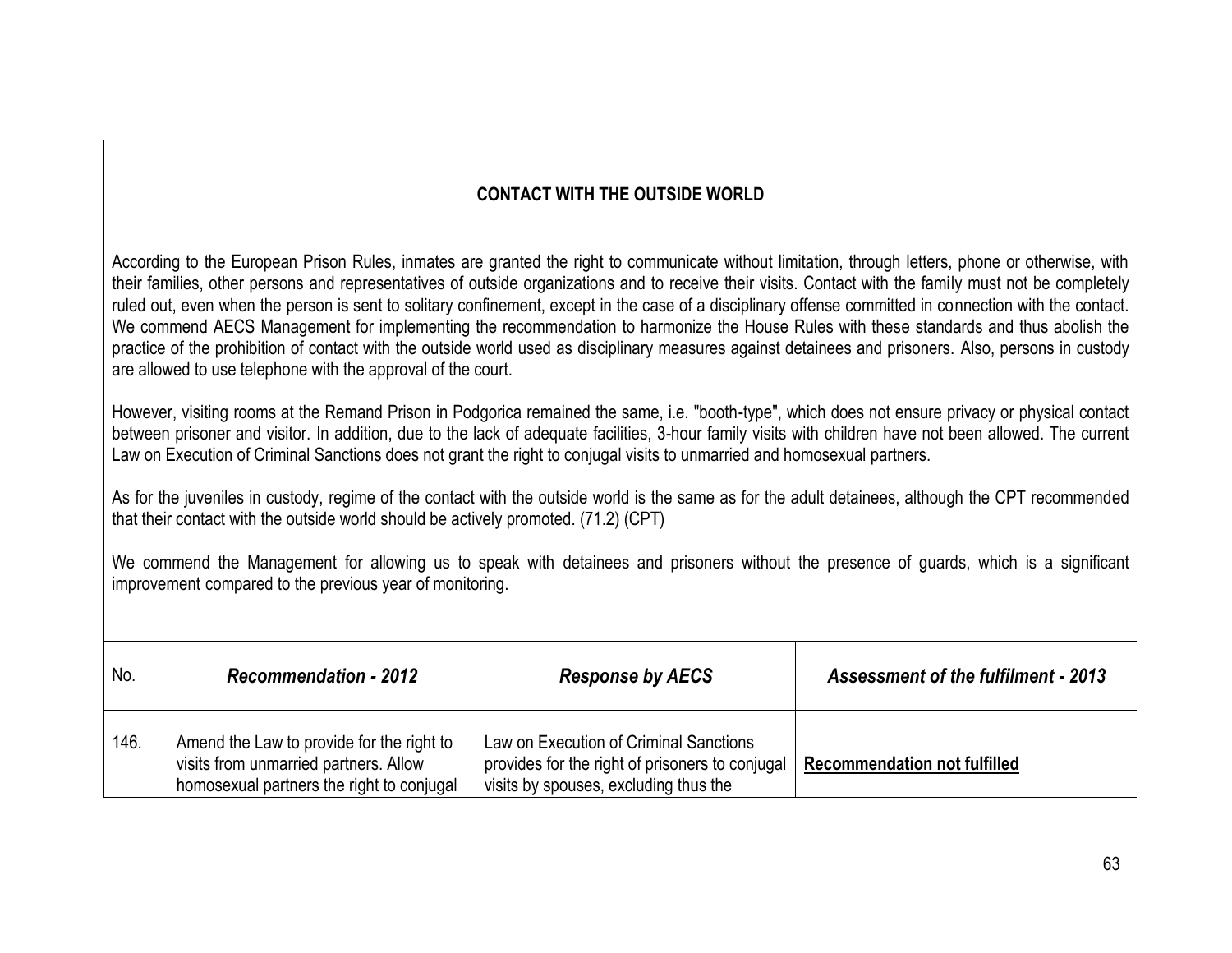|      | visits. In the future, allow sentenced<br>persons the right to receive three-hour<br>visits from their spouse, children or other<br>close persons once every three months, in<br>separate rooms. This would expand the<br>right to conjugal visits to unmarried<br>partners.<br>(MT,CPT)                                                                                                                                                                                  | possibility of this kind of visits by unmarried<br>and homosexual partners.<br>It is currently not possible to organize family<br>visits with children for 3 hours for technical<br>reasons, because rooms for this purpose<br>have not been adapted. Depending on the<br>investment, we anticipate adaptation of<br>premises for that purpose. | The situation is unchanged. The new Law on<br>Execution of Criminal Sanctions has not yet<br>been passed.<br>There is only one small room for family visits<br>with children and a small garden with a<br>playground for children for inmates placed in<br>the Semi-open Unit of the Institution for<br>sentenced prisoners.                                                                                                                                                                             |
|------|---------------------------------------------------------------------------------------------------------------------------------------------------------------------------------------------------------------------------------------------------------------------------------------------------------------------------------------------------------------------------------------------------------------------------------------------------------------------------|-------------------------------------------------------------------------------------------------------------------------------------------------------------------------------------------------------------------------------------------------------------------------------------------------------------------------------------------------|----------------------------------------------------------------------------------------------------------------------------------------------------------------------------------------------------------------------------------------------------------------------------------------------------------------------------------------------------------------------------------------------------------------------------------------------------------------------------------------------------------|
| 147. | Change booth-type visit rooms at the<br>Remand Prison.<br>(MT)<br>The Committee would like once again to<br>invite the Montenegrin authorities to move<br>towards more open visiting arrangements<br>for remand prisoners in general. There<br>was one visiting room at Bijelo Polje<br>Prison which was too small to meet the<br>requirements of the establishment; the<br>CPT trusts that this failing will be<br>addressed in the new prison building.<br>(CPT, p. 73) | There are no booth-type visit rooms in any<br>of the organizational units.                                                                                                                                                                                                                                                                      | <b>Recommendation not fulfilled</b><br>"Booth-type visits" are still present in Remand<br>Prison. All visits, except for lawyers' visit, are<br>conducted in a room divided by unclean thick<br>glass, where convicted person and visitor<br>communicate over the phone, in front of guards<br>and other inmates/visitors, who are arranged in<br>a row. Physical contact between prisoners and<br>visitors is prevented by plexiglass plates.<br>Situation in Bijelo Polje Prison is also<br>unchanged. |
| 148. | Improve the situation of persons in<br>Podgorica Remand Prison in terms of their<br>access to a telephone, with the possibility<br>of monitoring those calls that carry a risk of<br>collusion. (MT, CPT)                                                                                                                                                                                                                                                                 | Detainees can use a telephone with the<br>permission of the court.                                                                                                                                                                                                                                                                              | <b>Recommendation fulfilled</b>                                                                                                                                                                                                                                                                                                                                                                                                                                                                          |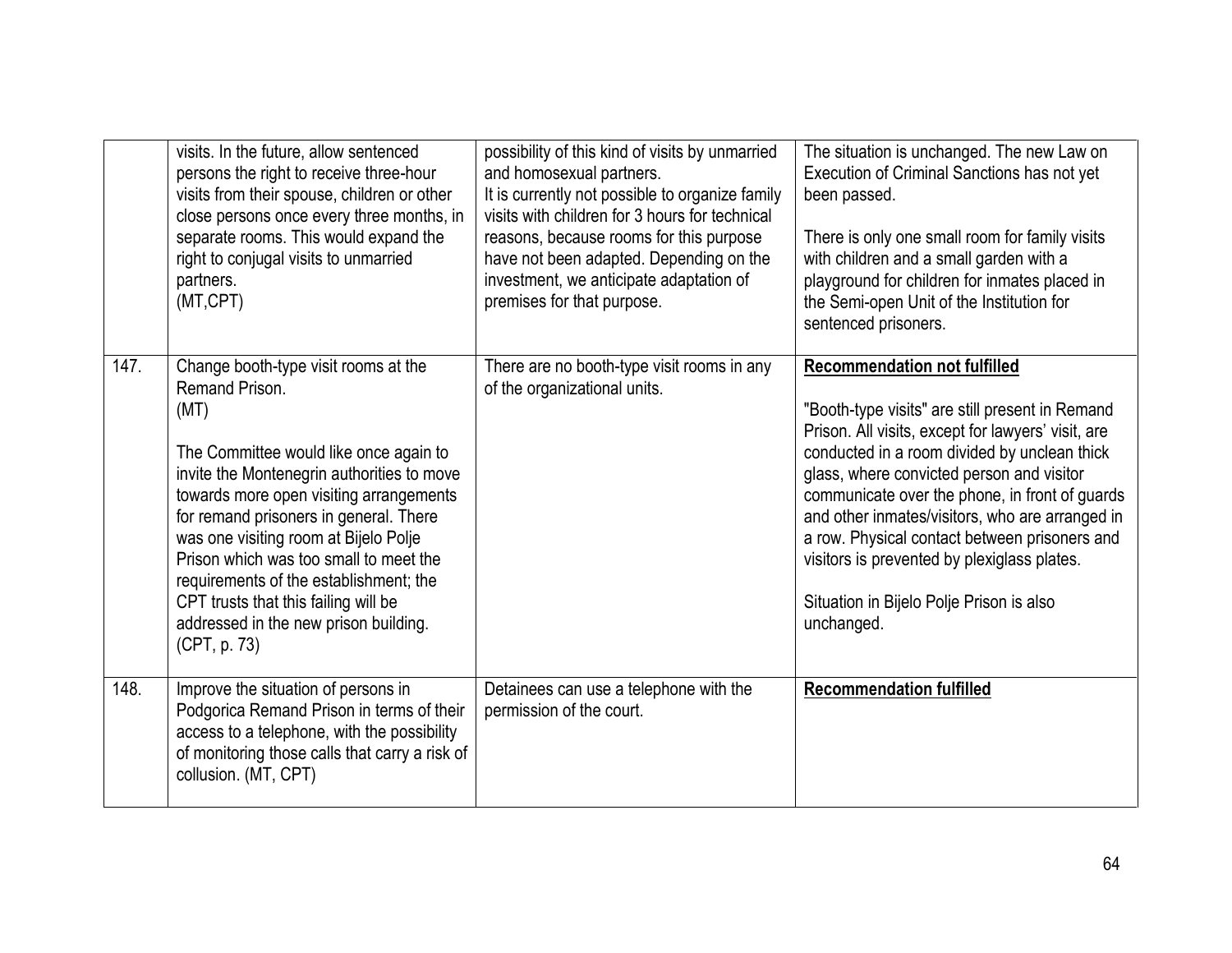| 149. | It is necessary to align the existing practice<br>of allowing the use of mobile phones in<br>Bijelo Polje Prison with the House Rules.                                                                                                                                                                                                                                                                                                                                                                                                                                                                                                                                                                                   | No response.                                                                                                                                                                                                                                                                                                                  | <b>Recommendation not fulfilled</b><br>New House Rules do not define the use of<br>mobile phones in Bijelo Polje Prison.                                                                                                                                                                                                                                                                                                       |
|------|--------------------------------------------------------------------------------------------------------------------------------------------------------------------------------------------------------------------------------------------------------------------------------------------------------------------------------------------------------------------------------------------------------------------------------------------------------------------------------------------------------------------------------------------------------------------------------------------------------------------------------------------------------------------------------------------------------------------------|-------------------------------------------------------------------------------------------------------------------------------------------------------------------------------------------------------------------------------------------------------------------------------------------------------------------------------|--------------------------------------------------------------------------------------------------------------------------------------------------------------------------------------------------------------------------------------------------------------------------------------------------------------------------------------------------------------------------------------------------------------------------------|
| 150. | Allow unannounced visits and interviews<br>with prisoners without the presence of<br>AECS officials to representatives of NGOs<br>dealing with human rights. (MT)<br>CPT recommends that the Montenegrin<br>authorities develop the system of<br>monitoring of prisons by independent<br>outside bodies. In this context, to be fully<br>effective, monitoring visits should be both<br>frequent and unannounced. Further, the<br>monitoring bodies should be empowered<br>to interview prisoners in private and<br>examine all issues related to their<br>treatment (conditions of detention; medical<br>records and other detention-related<br>documentation; the exercise of prisoners'<br>rights, etc.) (CPT, p. 82) | This issue will be regulated by provisions of<br>a memorandum of cooperation with NGOs<br>dealing with human rights.                                                                                                                                                                                                          | Recommendation fulfilled with regard to<br>with<br>detainees<br>without the<br>interviews<br>presence of guards.<br>Unannounced visits were not sought, because<br>the Agreement with the Ministry of Justice and<br>AECS implied announced visits.<br>Enabling interviews with detainees and<br>prisoners without the presence of AECS<br>officials is a significant improvement compared<br>to the first year of monitoring. |
| 151. | Harmonize the House Rules with the<br>European Prison Rules and CPT<br>standards (disciplinary punishment should<br>not include a total prohibition of family<br>contact, even when a person is sent to<br>solitary confinement, except in the case of<br>a disciplinary offence committed in<br>connection with such contact) and                                                                                                                                                                                                                                                                                                                                                                                       | Regardless of the imposed disciplinary<br>punishment against an inmate, regular visit<br>which represents a statutory right is not<br>associated with the disciplinary offense, as<br>prescribed by the new House Rules as well.<br>However, the use of extraordinary visit that<br>is directly related to the conduct of the | <b>Recommendation fulfilled</b>                                                                                                                                                                                                                                                                                                                                                                                                |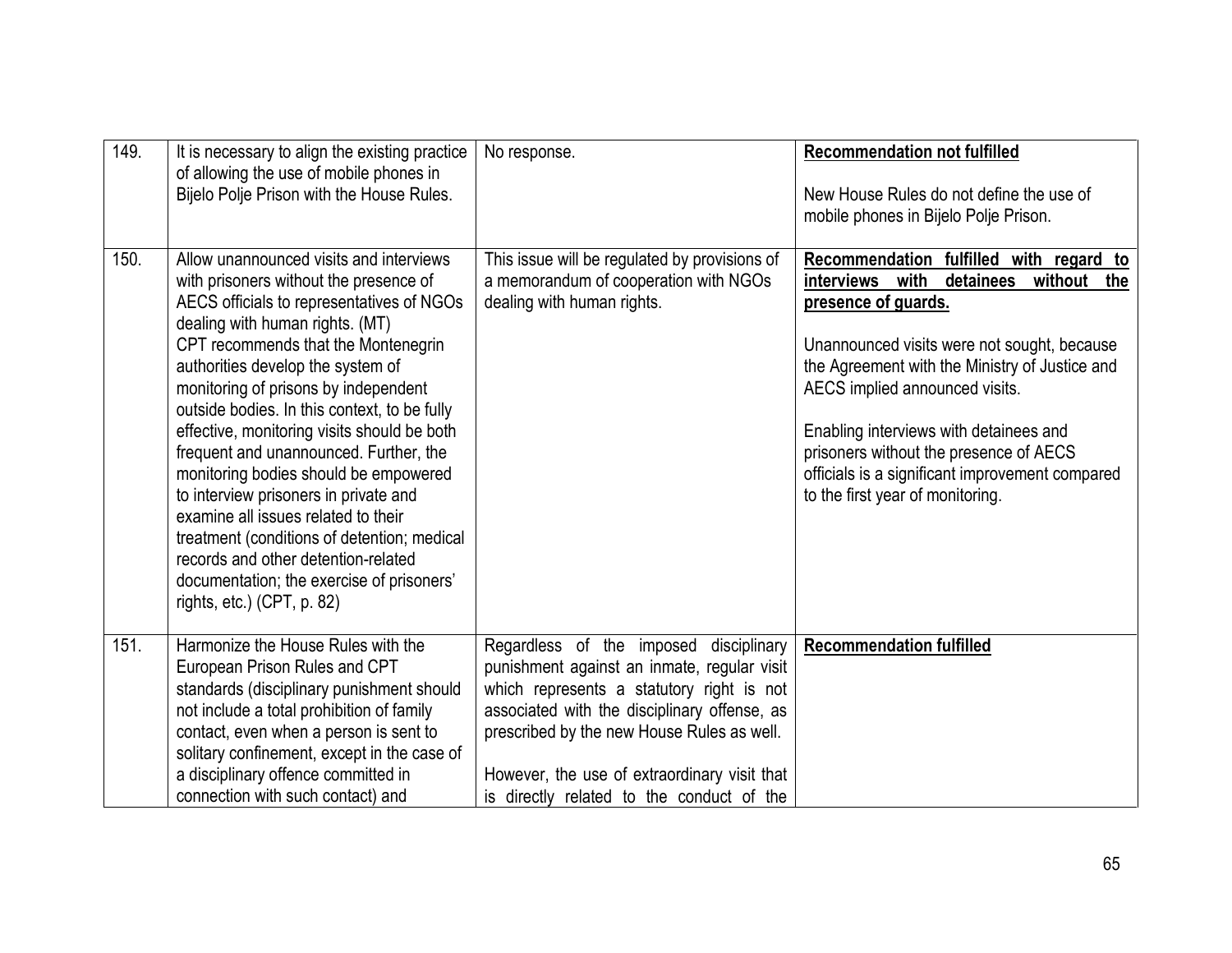|                                                                | discontinue the practice of using the<br>prohibition of contact with the outside<br>world as a disciplinary measure.                                                                                                                                 | convicted person is limited.                                                                                                                                                                                                                                                   |                                                                                                                                                                                                                                                                                                                                                                                                                                                                                                                                                                                                     |
|----------------------------------------------------------------|------------------------------------------------------------------------------------------------------------------------------------------------------------------------------------------------------------------------------------------------------|--------------------------------------------------------------------------------------------------------------------------------------------------------------------------------------------------------------------------------------------------------------------------------|-----------------------------------------------------------------------------------------------------------------------------------------------------------------------------------------------------------------------------------------------------------------------------------------------------------------------------------------------------------------------------------------------------------------------------------------------------------------------------------------------------------------------------------------------------------------------------------------------------|
| 152.                                                           | Provide conditions for the respect of<br>religious rights of convicted persons.<br>(MT)                                                                                                                                                              | One of the statutory rights of a convicted<br>person while serving a sentence or while in<br>custody is the right to religious life. At the<br>request of inmates, clergymen of religious<br>communities perform ceremonies in AECS,<br>thus far in the improvised conditions. | <b>Recommendation partially fulfilled</b>                                                                                                                                                                                                                                                                                                                                                                                                                                                                                                                                                           |
| 153.                                                           | It is necessary to provide conditions for<br>electronic communication with the outside<br>world (via the Internet or Skype), under<br>supervision, and amend the House Rules<br>so as to provide for the possibility of<br>electronic communication. | Electronic communication in AECS is not<br>available for now for technical reasons. It is<br>also not required under applicable laws and<br>regulations.                                                                                                                       | <b>Recommendation not fulfilled</b>                                                                                                                                                                                                                                                                                                                                                                                                                                                                                                                                                                 |
| Repea<br>ted<br>recom<br>menda<br>tion of<br>the<br><b>CPT</b> | As concerns juvenile remand prisoners,<br>many of them may have behavioural<br>problems related to emotional deprivation<br>or lack of social skills; their contacts with<br>the outside world should be actively<br>promoted. (CPT, p. 71)          |                                                                                                                                                                                                                                                                                | <b>Recommendation not fulfilled</b><br>At the time of our visit there was a 16-year-old<br>juvenile in the Remand Prison. We were told<br>that his complete isolation was prevented by<br>placing him in a cell with an adult alleged to<br>have committed the lightest offence - illegal<br>possession of weapons. The juvenile was<br>allowed contact with the outside world to the<br>same extent as other detainees, i.e. he had the<br>right to a phone call and received visits from his<br>family and his lawyer only once a week. This is<br>by no means sufficient, given that the stay in |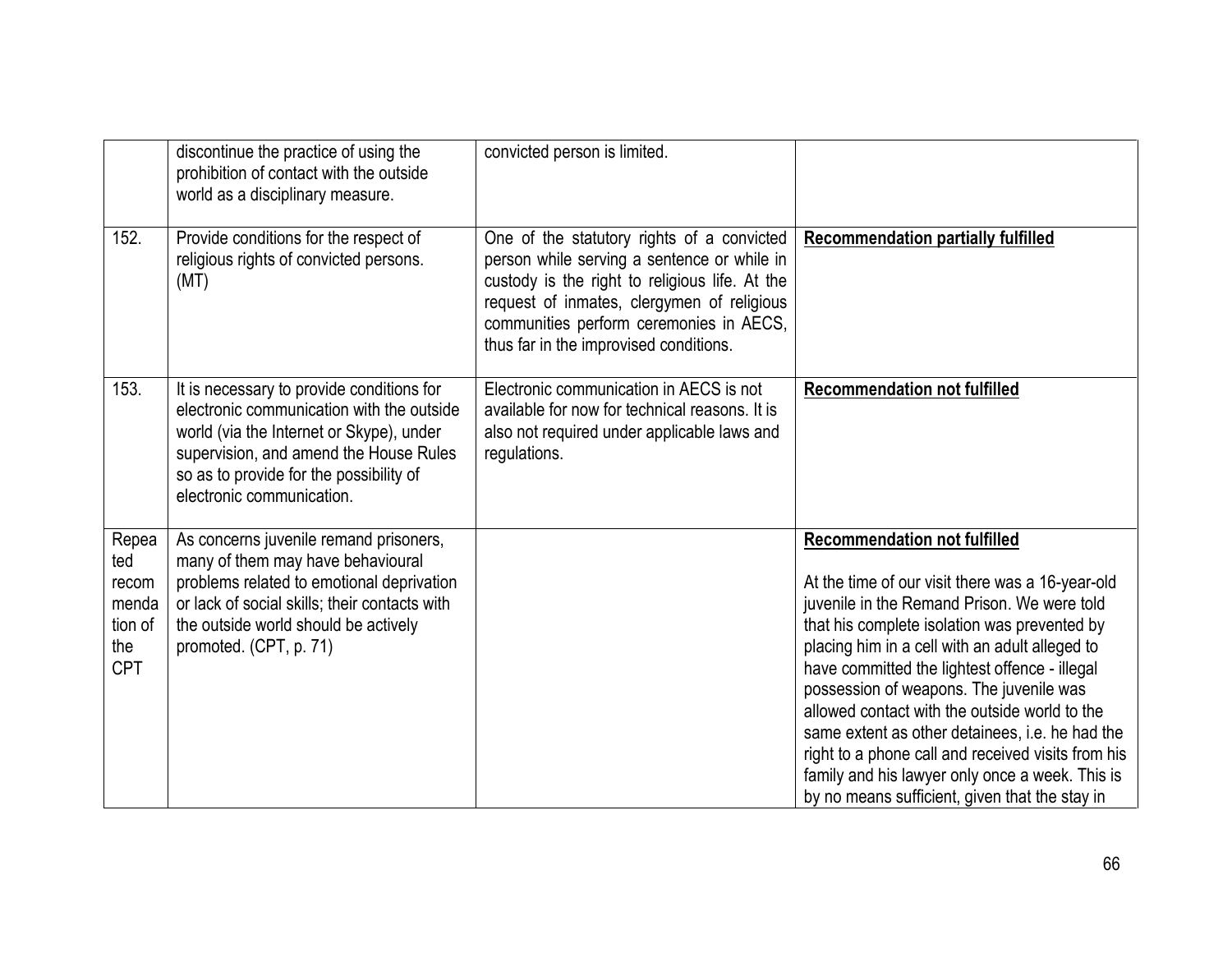|  | custody (prison) for the first time in his life is<br>certainly a trauma for the child. Since this was a<br>child who attended school regularly, there was<br>no way to allow him to stay up to date with<br>school curriculum, which made him particularly<br>worried. He met with a psychologist 3 times a<br>week and spent time outdoors 3 times a day for<br>half an hour.<br>Contact of juvenile detainees with the outside |
|--|-----------------------------------------------------------------------------------------------------------------------------------------------------------------------------------------------------------------------------------------------------------------------------------------------------------------------------------------------------------------------------------------------------------------------------------|
|  | world should be more intense and organized<br>differently, especially for those who regularly<br>attend school.                                                                                                                                                                                                                                                                                                                   |
|  |                                                                                                                                                                                                                                                                                                                                                                                                                                   |

#### **STAFF**

New staff are being engaged in accordance with the new job systematization. This procedure will ensure an increased number of employees in addition to positions being covered by persons with the appropriate level of expertise. March salary has been increased due to difficult working conditions and overtime hours were paid. However, disputes are still being conducted due to previous debts to employees. Funds for new uniforms have been provided. Increased number of employees who should start working in the coming months will relieve pressure on AECS staff, particularly in the security and treatment sectors. However, we believe that the new job systematization does not provide for a sufficient number of medical staff and that AECS needs for more than 2 doctors and 13 nurses in Podgorica to take care of 1300 inmates. We expect that the increased number of staff will allow everyone to use the necessary break during their shift ("time-out"). We also expect that a training program for the prevention of burn-out syndrome will be implemented, to the benefit of all staff members who are in constant and direct contact with detainees and convicted persons.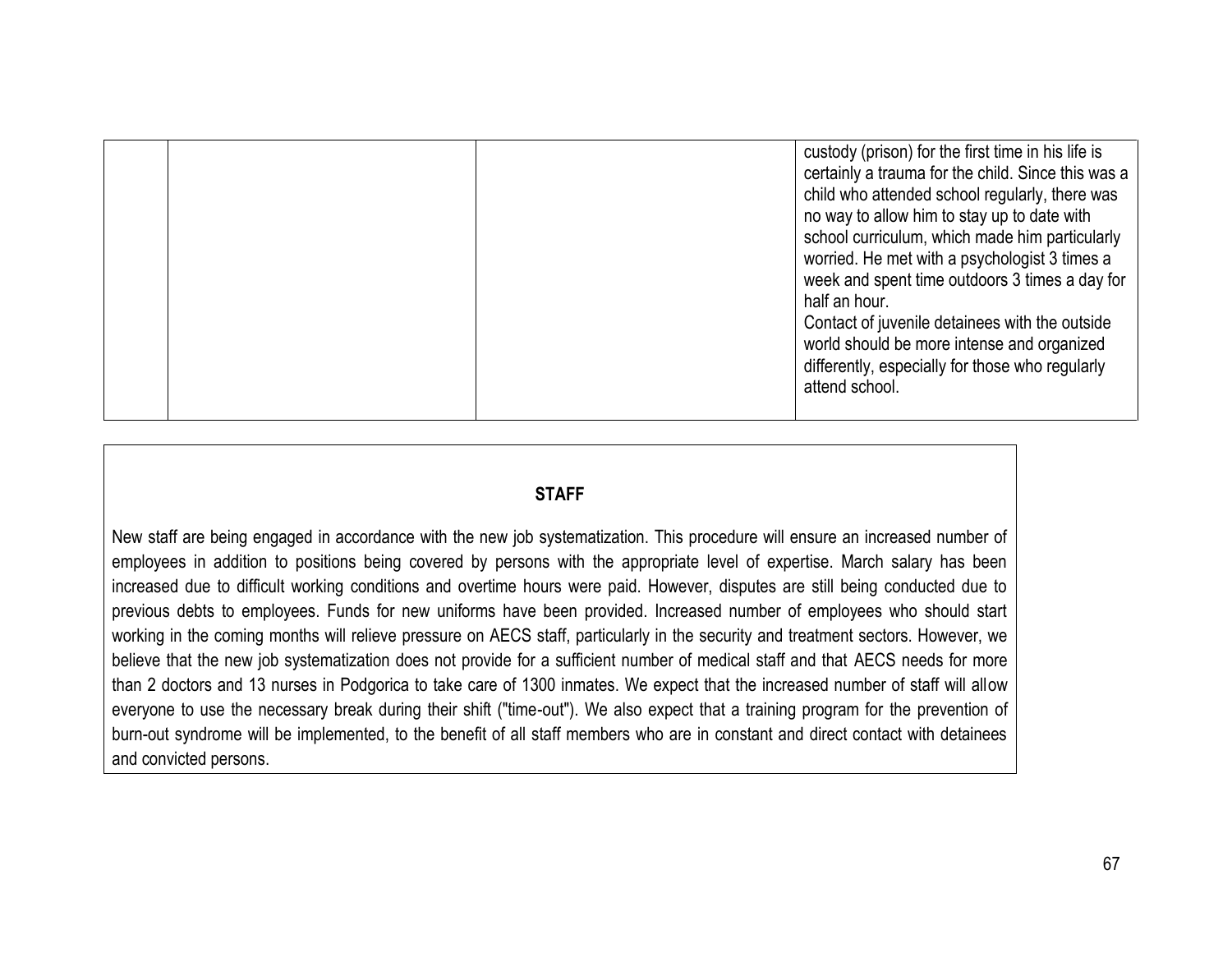| <b>Recommendation - 2012</b>                                                                                                                                                                                                                | <b>Response by AECS</b>                                                                                                                                                                                                               | <b>Assessment of the fulfilment - 2013</b>                                                                                                                                                                                                                                                                     |
|---------------------------------------------------------------------------------------------------------------------------------------------------------------------------------------------------------------------------------------------|---------------------------------------------------------------------------------------------------------------------------------------------------------------------------------------------------------------------------------------|----------------------------------------------------------------------------------------------------------------------------------------------------------------------------------------------------------------------------------------------------------------------------------------------------------------|
| 154. Increase staffing levels, especially<br>in the security and treatment sectors.<br>(CPT)                                                                                                                                                | AECS is<br>currently<br>254<br>engaging<br>employees in accordance with the job<br>vacancy announcement.                                                                                                                              | <b>Recommendation fulfilled</b><br>The number of employees has increased in<br>accordance with the new systematization<br>and the process of hiring is in progress.                                                                                                                                            |
| 155. Provide time for rest (break) to all<br>employees during the day.                                                                                                                                                                      | All employees use the right to break<br>starting from 9 a.m. until the end of their<br>shifts, due to the work at different<br>working hours.                                                                                         | <b>Recommendation not fulfilled</b><br>Due to insufficient number of employees,<br>AECS staff members do not know that they<br>are allowed to use a break, so they turn off<br>their attention and/or walk outside their<br>workplace.                                                                         |
| 156. Regulate the legal status of<br>employees hired under a fixed-term<br>contract by concluding a contract of<br>indefinite duration, since their contracts<br>are considered as such in accordance<br>with Article 26 of the Labour Law. | AECS is currently engaging<br>254<br>employees in accordance with the job<br>vacancy announcement. All employees<br>who were engaged on a temporary basis<br>filed an application in accordance with<br>the job vacancy announcement. | <b>Recommendation partially fulfilled</b><br>New Act on job systematization in AECS<br>developed, as the institution has<br>was<br>become an integral part of the Ministry of<br>Justice. Based on the new systematization,<br>a competition was announced for the hiring<br>of a greater number of employees. |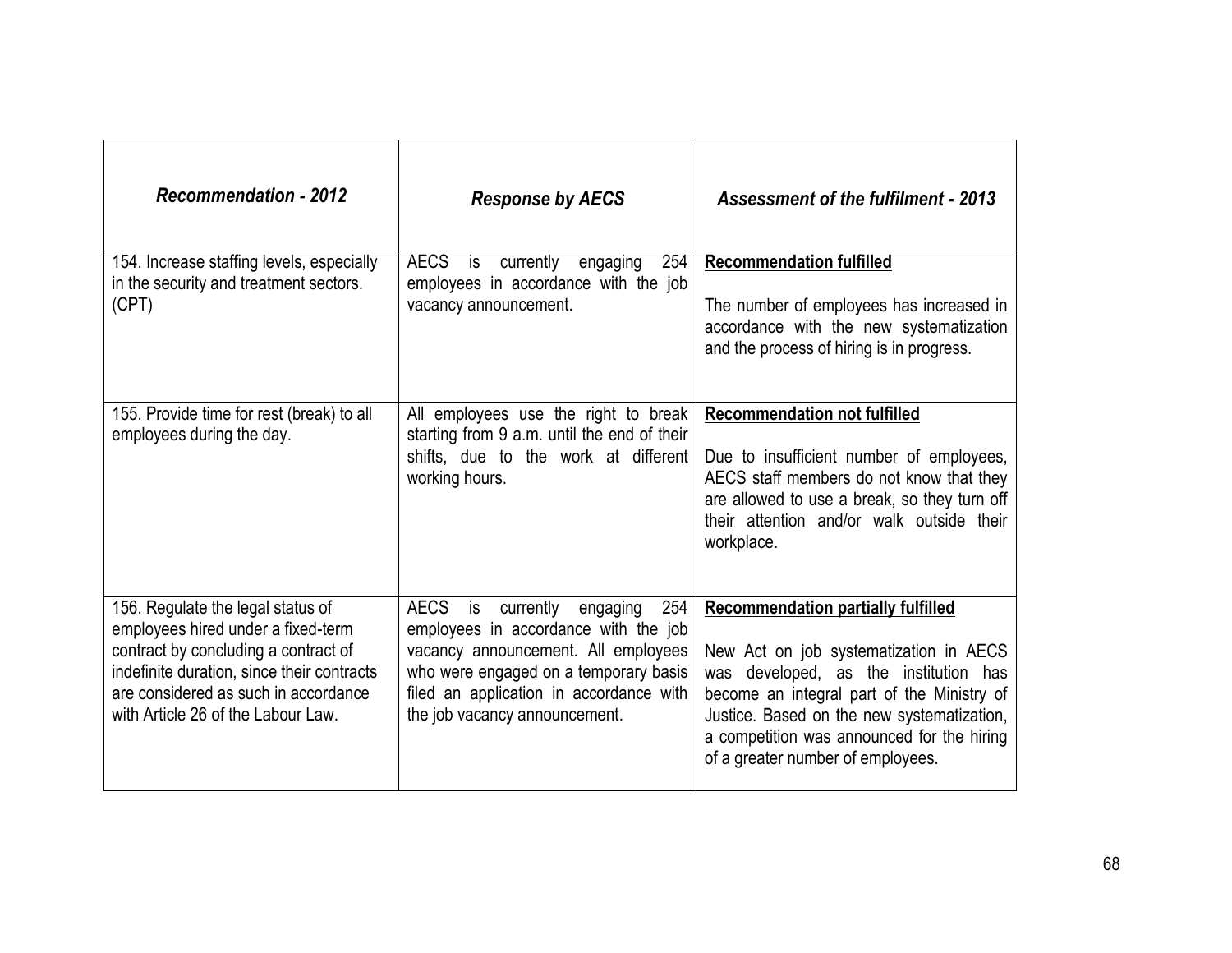| 157. Ensure the payment of benefits<br>owed based on overtime, work during<br>religious and national holidays and night<br>work, in order to prevent court<br>proceedings and further costs of these<br>proceedings. | This measure is being implemented in<br>cooperation with the Ministry of Justice<br>and Agency for the Peaceful Settlement<br>of Disputes.                                                                                                                                         | <b>Recommendation not fulfilled</b><br>Court procedures are still being conducted.                                                                                                                                                               |
|----------------------------------------------------------------------------------------------------------------------------------------------------------------------------------------------------------------------|------------------------------------------------------------------------------------------------------------------------------------------------------------------------------------------------------------------------------------------------------------------------------------|--------------------------------------------------------------------------------------------------------------------------------------------------------------------------------------------------------------------------------------------------|
| 158. Ensure regular payment of<br>compensation for overtime, work during<br>religious and national holidays and work<br>in night shifts.                                                                             | The law establishes an obligation to<br>require an approval of the Administrative<br>Inspection for the introduction of overtime<br>work. This was done during 2012 and the<br>approval has been granted.                                                                          | <b>Recommendation fulfilled</b><br>Salary for March 2013 has been increased<br>due to overtime hours.                                                                                                                                            |
| 159. Increase the number of trainings<br>and courses for employees in<br>accordance with a schedule that allows<br>employees to participate in them.                                                                 | All<br>with<br>the<br>line<br>in<br>programs<br>recommendations were developed and<br>implementation of individual programs<br>has started.                                                                                                                                        | <b>Recommendation partially fulfilled</b><br>All<br>with<br>the<br>programs<br>in<br>line<br>recommendations were<br>developed,<br>but<br>trainings were implemented slowly due to<br>the lack of staff and expected new job<br>systematization. |
| 160. Ensure that competent persons with<br>an appropriate education degree be in<br>leadership positions in all organizational<br>units and sectors within AECS.                                                     | Possibility for the implementation of this<br>measure is somewhat limited by the lack<br>of personnel who meet the requirements<br>prescribed by law or other regulations.<br>Public job vacancy announcement that<br>was issued advertised jobs for senior<br>executives as well. | Recommendation partially fulfilled, but is<br>expected to be applied to a greater extent<br>upon the completion of the process of<br>recruitment of new staff, which is ongoing.                                                                 |